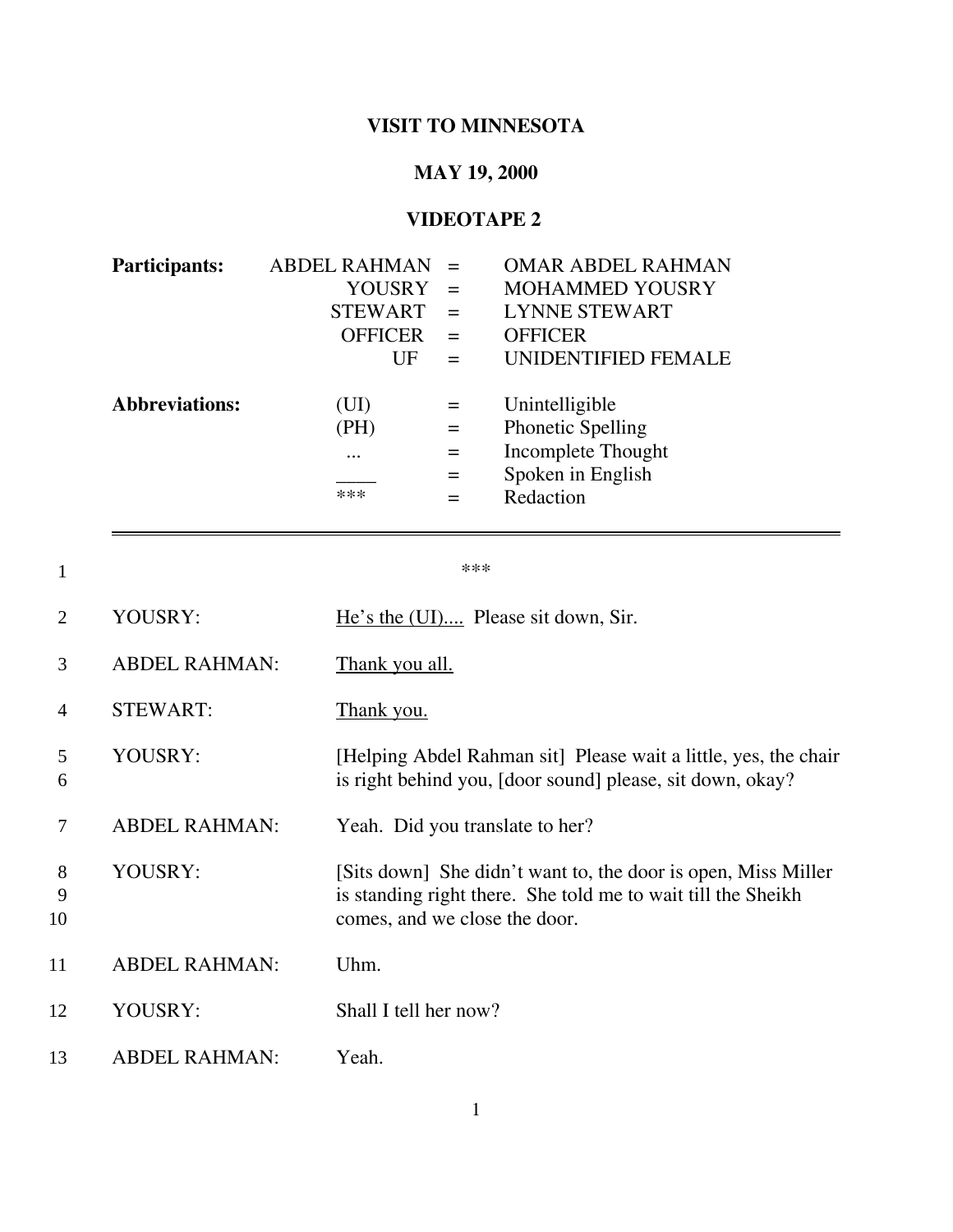| $\mathbf{1}$<br>$\overline{2}$                                     | YOUSRY:              | The Sheikh was asking if I translated, and I said, no, because<br>the door was open and she was next to the door.                                                                                                                                                                                                                                                                                                                                                                                                                                                                                                                                                                                                                                 |
|--------------------------------------------------------------------|----------------------|---------------------------------------------------------------------------------------------------------------------------------------------------------------------------------------------------------------------------------------------------------------------------------------------------------------------------------------------------------------------------------------------------------------------------------------------------------------------------------------------------------------------------------------------------------------------------------------------------------------------------------------------------------------------------------------------------------------------------------------------------|
| 3                                                                  |                      | ***                                                                                                                                                                                                                                                                                                                                                                                                                                                                                                                                                                                                                                                                                                                                               |
| $\overline{4}$<br>5<br>6                                           | YOUSRY:              | <u>Actually, the Sheikh's, uh, telling me that, uh, he requested-</u><br>he had an English teacher, and he got along very well with<br>him, but they transferred this guy to some other (UI).                                                                                                                                                                                                                                                                                                                                                                                                                                                                                                                                                     |
| 7                                                                  | <b>STEWART:</b>      | Of course.                                                                                                                                                                                                                                                                                                                                                                                                                                                                                                                                                                                                                                                                                                                                        |
| 8<br>9<br>10<br>11<br>12<br>13<br>14<br>15<br>16<br>17<br>18<br>19 | YOUSRY:              | And then they got him a new guy and the Sheikh is not<br>getting along with the other guy. He doesn't understand him<br>that much. And he's very slowhe's very fast with the<br>Sheikh. The Sheikh requested him to slow down a bit a lot of<br>times and he doesn't. So the Sheikh told Abdeen to request<br>the old teacher back. And Abdeen did, he wrote them a letter<br>and since Abdeen wrote this letter, they stopped both of them.<br>And no one comes to see him. And now the Sheikhthey<br>come to him and say, "Do you want anything?" The warden<br>comes, "Do you want anything? Do you have any questions?<br>You want me to help you?" So, they are waiting for the<br>Sheikh to ask. But it'syou knowso they can play with him. |
| 20                                                                 | <b>STEWART:</b>      | Hmmm.                                                                                                                                                                                                                                                                                                                                                                                                                                                                                                                                                                                                                                                                                                                                             |
| 21                                                                 | YOUSRY:              | And then play games with him.                                                                                                                                                                                                                                                                                                                                                                                                                                                                                                                                                                                                                                                                                                                     |
| 22                                                                 | <b>STEWART:</b>      | Mmm.                                                                                                                                                                                                                                                                                                                                                                                                                                                                                                                                                                                                                                                                                                                                              |
| 23                                                                 | YOUSRY:              | The Sheikh would not answer.                                                                                                                                                                                                                                                                                                                                                                                                                                                                                                                                                                                                                                                                                                                      |
| 24                                                                 | <b>ABDEL RAHMAN:</b> | Before Ramadan-                                                                                                                                                                                                                                                                                                                                                                                                                                                                                                                                                                                                                                                                                                                                   |
| 25                                                                 | YOUSRY:              | [Clears his throat]                                                                                                                                                                                                                                                                                                                                                                                                                                                                                                                                                                                                                                                                                                                               |
| 26<br>27                                                           | <b>ABDEL RAHMAN:</b> | Before Ramadan, I went to the dentist, my teeth eh, I have<br>some teeth missing.                                                                                                                                                                                                                                                                                                                                                                                                                                                                                                                                                                                                                                                                 |
| 28                                                                 | YOUSRY:              | Yes, Sir.                                                                                                                                                                                                                                                                                                                                                                                                                                                                                                                                                                                                                                                                                                                                         |
| 29                                                                 | <b>ABDEL RAHMAN:</b> | Some of them are sensitive to cold water or                                                                                                                                                                                                                                                                                                                                                                                                                                                                                                                                                                                                                                                                                                       |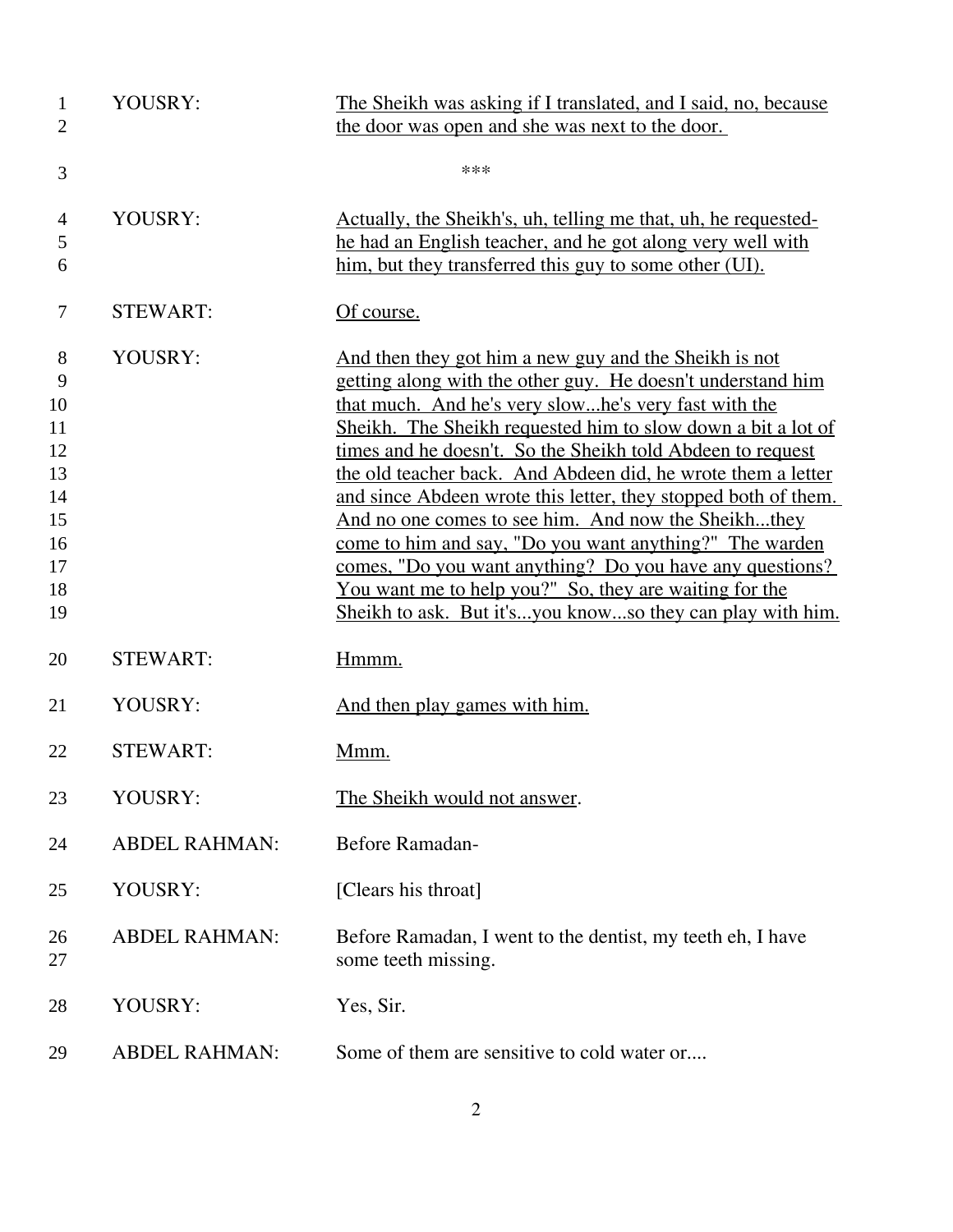| $\mathbf{1}$        | YOUSRY:              | Yeah.                                                                                                                                       |
|---------------------|----------------------|---------------------------------------------------------------------------------------------------------------------------------------------|
| $\overline{2}$<br>3 | <b>ABDEL RAHMAN:</b> | Some of them are sensitive to sweets. So he checked, then<br>said, we need to do a lot of work, hah?                                        |
| $\overline{4}$      | YOUSRY:              | Right, Sir.                                                                                                                                 |
| 5                   | <b>ABDEL RAHMAN:</b> | It might cost up to seven thousand dollars.                                                                                                 |
| 6                   | YOUSRY:              | Fine, Sir.                                                                                                                                  |
| $\tau$              | <b>ABDEL RAHMAN:</b> | So eh, but they said, after Ramadan.                                                                                                        |
| 8                   | YOUSRY:              | Right, Sir.                                                                                                                                 |
| 9<br>10<br>11       | <b>ABDEL RAHMAN:</b> | Now, it is eh, how long had it been since Ramadan?<br>Shawwal, Zil Qi'da, Zil Hijja, Muharram and Safar, it's five<br>months after Ramadan. |
| 12                  | YOUSRY:              | Yes, five months.                                                                                                                           |
| 13<br>14            | <b>ABDEL RAHMAN:</b> | They didn't do anything. They tell me that Washington is eh,<br>it didn't answer as yet.                                                    |
| 15                  | YOUSRY:              | Right, Sir.                                                                                                                                 |
| 16                  | <b>ABDEL RAHMAN:</b> | But I don't believe it.                                                                                                                     |
| 17                  | YOUSRY:              | Right, Sir.                                                                                                                                 |
| 18                  | <b>ABDEL RAHMAN:</b> | I don't believe it because it's not a political issue.                                                                                      |
| 19                  | YOUSRY:              | Mmm.                                                                                                                                        |
| 20                  | <b>ABDEL RAHMAN:</b> | Washington                                                                                                                                  |
| 21                  | YOUSRY:              | It's a health problem.                                                                                                                      |
| 22                  | <b>ABDEL RAHMAN:</b> | It's a health issue, why would Washington stop it?                                                                                          |
| 23                  | YOUSRY:              | Right, Sir.                                                                                                                                 |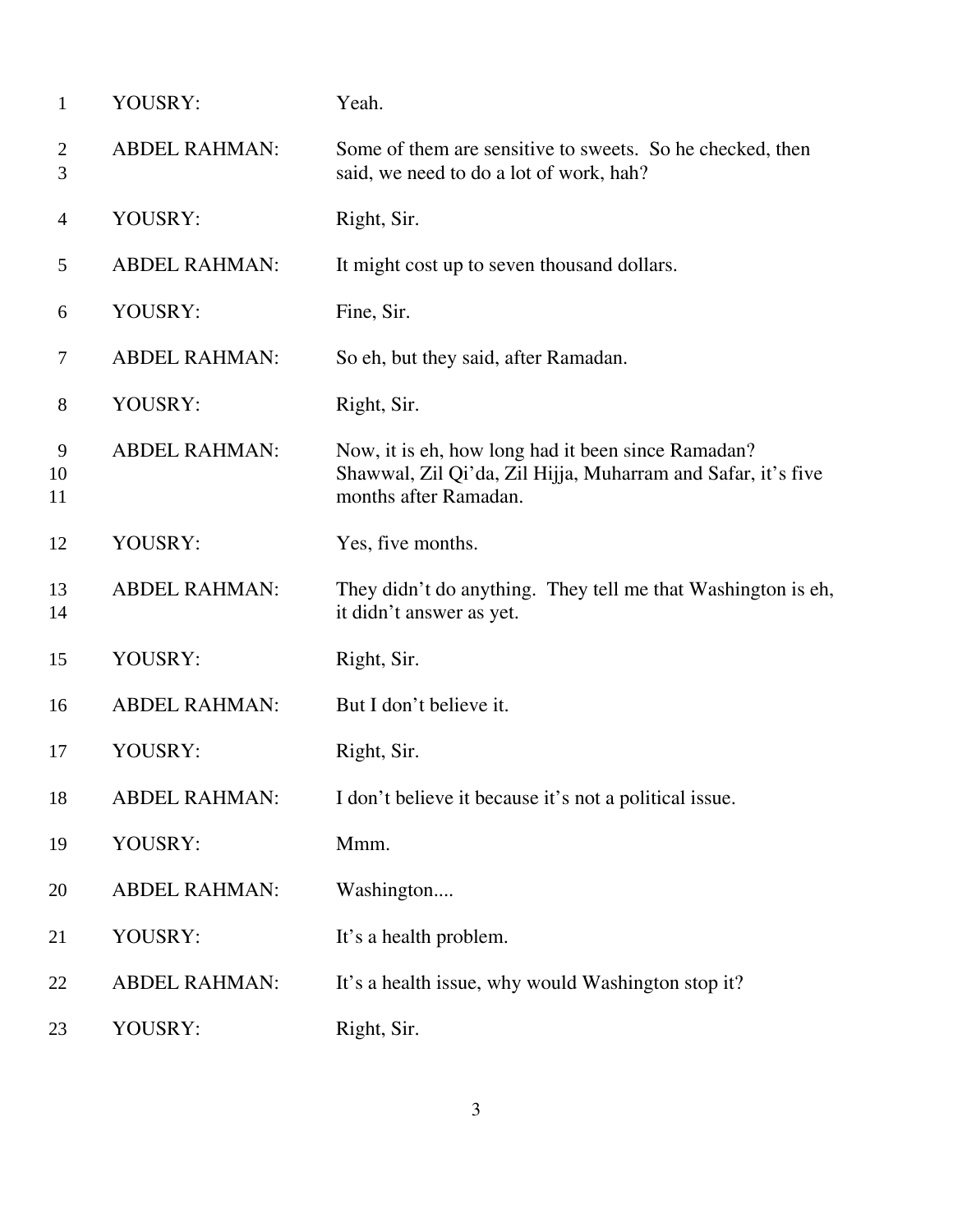| $\mathbf{1}$                     | <b>ABDEL RAHMAN:</b> | I don't think-                                                                                                                                                                                                                                                                                                                                                                   |
|----------------------------------|----------------------|----------------------------------------------------------------------------------------------------------------------------------------------------------------------------------------------------------------------------------------------------------------------------------------------------------------------------------------------------------------------------------|
| $\overline{2}$                   | YOUSRY:              | Mmm.                                                                                                                                                                                                                                                                                                                                                                             |
| 3<br>$\overline{4}$<br>5         | <b>ABDEL RAHMAN:</b> | -Washington would stop a health related something. But they<br>make me understand that Washington did not answer to the<br>teeth problem as yet. I can't eat on the toothless side-                                                                                                                                                                                              |
| 6                                | YOUSRY:              | Nor the other side.                                                                                                                                                                                                                                                                                                                                                              |
| 7                                | <b>ABDEL RAHMAN:</b> | -nor the side that has teeth.                                                                                                                                                                                                                                                                                                                                                    |
| 8                                | YOUSRY:              | Right, Sir.                                                                                                                                                                                                                                                                                                                                                                      |
| 9<br>10                          | <b>ABDEL RAHMAN:</b> | Hah? I use my mouth to peel an apple before I eat it, I can't<br>eat it unpeeled                                                                                                                                                                                                                                                                                                 |
| 11                               | YOUSRY:              | Sir, how about liquids? Does the hot and cold hurt?                                                                                                                                                                                                                                                                                                                              |
| 12                               | <b>ABDEL RAHMAN:</b> | In most cases, cold liquids.                                                                                                                                                                                                                                                                                                                                                     |
| 13                               | YOUSRY:              | Mmm.                                                                                                                                                                                                                                                                                                                                                                             |
| 14                               | <b>ABDEL RAHMAN:</b> | They are trying everything that would annoy me.                                                                                                                                                                                                                                                                                                                                  |
| 15<br>16                         | YOUSRY:              | Right, Sir. Well actually also the Sheikh He said that, with<br>respect to his teeth, uh, they had examined-                                                                                                                                                                                                                                                                     |
| 17                               | <b>STEWART:</b>      | With respect to what?                                                                                                                                                                                                                                                                                                                                                            |
| 18                               | YOUSRY:              | Teeth.                                                                                                                                                                                                                                                                                                                                                                           |
| 19                               | <b>STEWART:</b>      | Oh, yeah.                                                                                                                                                                                                                                                                                                                                                                        |
| 20                               |                      | [Clearing throat]                                                                                                                                                                                                                                                                                                                                                                |
| 21<br>22<br>23<br>24<br>25<br>26 | YOUSRY:              | They examined itabout six months ago. Andthey went<br>through the whole procedure, and the dentist told him that he<br>needs new teeth. Because some of them are very sensitive to<br>chocolates; others are very sensitive to eh, cold water, others<br>are very sensitive to warm water. So he said, "You have to<br>change this whole thing. Otherwise, you're never gonna be |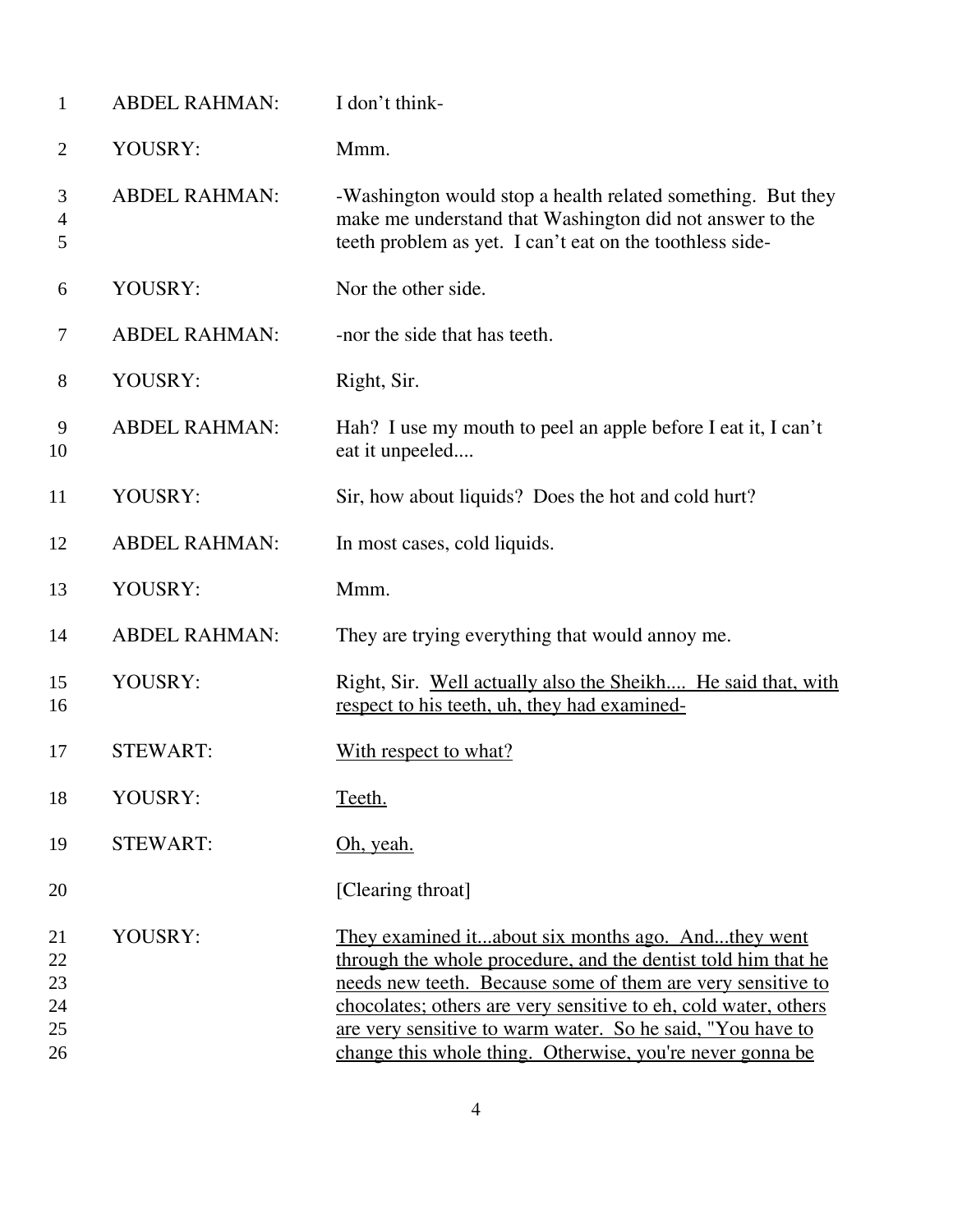| $\mathbf{1}$    |                      | able to eat properly."                                                                                                                                                     |
|-----------------|----------------------|----------------------------------------------------------------------------------------------------------------------------------------------------------------------------|
| $\overline{2}$  | <b>STEWART:</b>      | Mmm.                                                                                                                                                                       |
| 3<br>4<br>5     | YOUSRY:              | So they told him, in a month we'll do that, and they<br>appliedand eh, the application was supposed to be approved,<br>but they tell him that it's coming from Washington. |
| 6               | <b>STEWART:</b>      | Hmm.                                                                                                                                                                       |
| 7<br>$8\,$<br>9 | YOUSRY:              | And the Sheikh doesn't think so, because Washington would<br>approve it, it's something with his health. Washington would<br>give him problems if it's political stuff.    |
| 10              | <b>STEWART:</b>      | Mmm hmm.                                                                                                                                                                   |
| 11<br>12        | YOUSRY:              | But Washington will never, uhsay no to his health. So he<br>thinks it's the prisonthat is delaying this whole thing.                                                       |
| 13              | <b>STEWART:</b>      | <u>How is the Sheikh's health? How is his health, by the way?</u>                                                                                                          |
| 14              | YOUSRY:              | Lynne asks, Sir, how is your health?                                                                                                                                       |
| 15              | <b>ABDEL RAHMAN:</b> | It's eh, it's okay.                                                                                                                                                        |
| 16              | <b>STEWART:</b>      | [Flips pages of her notebook]                                                                                                                                              |
| 17              | YOUSRY:              | He's getting well. [Turns the page]                                                                                                                                        |
| 18              | <b>STEWART:</b>      | (UI) Okay.                                                                                                                                                                 |
| 19              | YOUSRY:              | [Pulls a paper under his pad halfway out.]                                                                                                                                 |
| 20<br>21        | <b>ABDEL RAHMAN:</b> | (UI) the odors don't make me sleep, lack of sleep is<br>dangerous.                                                                                                         |
| 22              | YOUSRY:              | Right, Sir.                                                                                                                                                                |
| 23<br>24        | <b>ABDEL RAHMAN:</b> | Yeah, the odors fill the room at the time I am awake for<br>fifteen to seventeen hours, hah?                                                                               |
| 25              | YOUSRY:              | Yeah.                                                                                                                                                                      |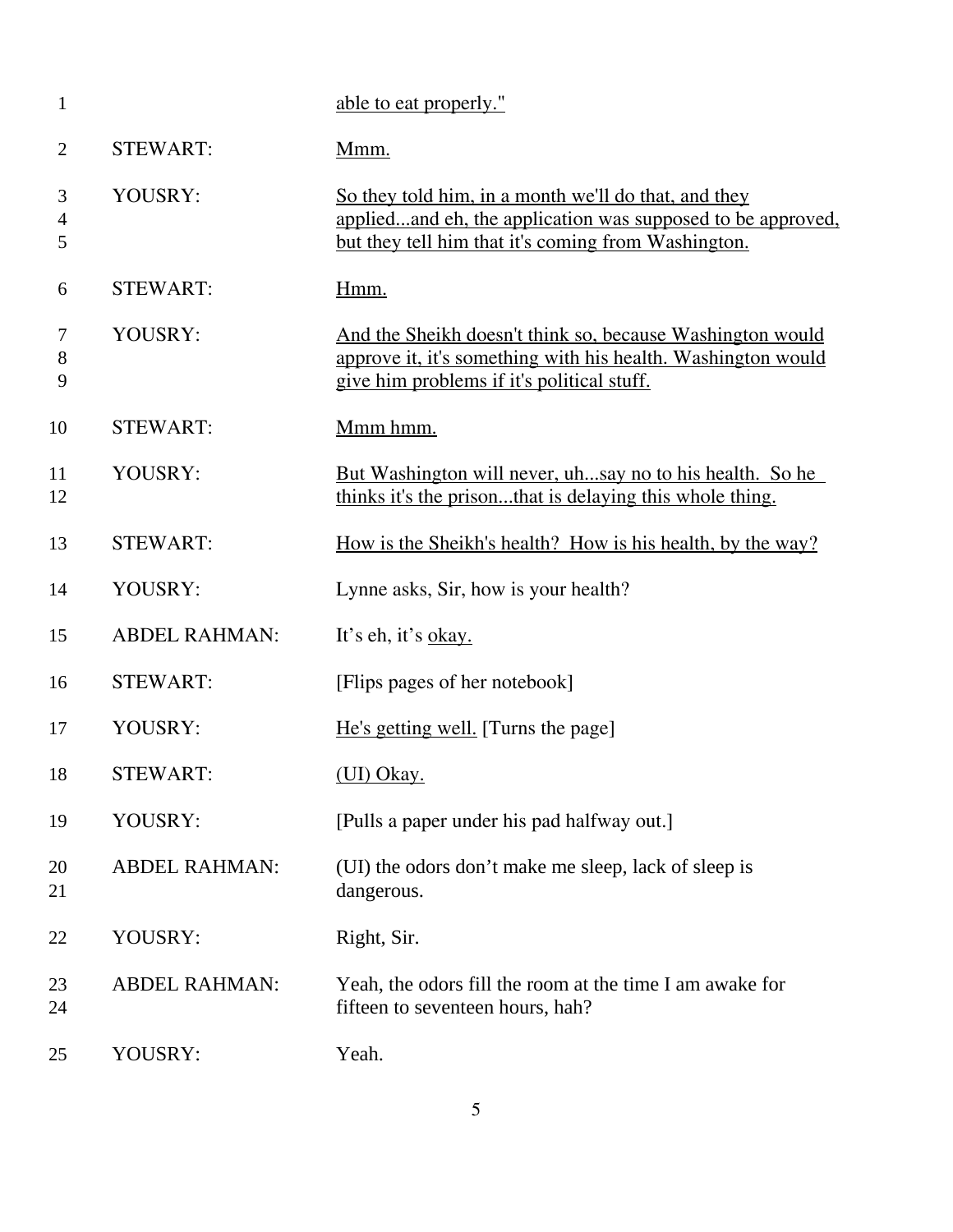| $\mathbf{1}$        | <b>ABDEL RAHMAN:</b> | The odors keep me up, I can't sleep. This worries me.                                                                                           |
|---------------------|----------------------|-------------------------------------------------------------------------------------------------------------------------------------------------|
| $\overline{2}$<br>3 | YOUSRY:              | <u>I'm getting by, but my most concerns are, the thing that</u><br>bothers me the most is the smell.                                            |
| 4                   | <b>STEWART:</b>      | Mmm.                                                                                                                                            |
| 5<br>6<br>7         | YOUSRY:              | This odor doesn't let me sleep. And sometimes I stay 20<br>hours, 24 hours without sleep, because I can't go to sleep<br>because of that smell. |
| 8                   | <b>STEWART:</b>      | [Writing] Mmm hmm.                                                                                                                              |
| 9<br>10             | <b>ABDEL RAHMAN:</b> | But I was able to eliminate seventy-five percent of the odors.<br>I sealed                                                                      |
| 11                  | YOUSRY:              | How, Sir?                                                                                                                                       |
| 12                  | <b>ABDEL RAHMAN:</b> | I put small bags under the door-                                                                                                                |
| 13                  | YOUSRY:              | [Laughs]                                                                                                                                        |
| 14                  | <b>ABDEL RAHMAN:</b> | -the tapes bags.                                                                                                                                |
| 15                  | YOUSRY:              | And in the morning, you remove them.                                                                                                            |
| 16                  | <b>ABDEL RAHMAN:</b> | No, no, I don't.                                                                                                                                |
| 17                  | YOUSRY:              | But when they open- [gesticulating]                                                                                                             |
| 18                  | <b>ABDEL RAHMAN:</b> | It's okay, they open.                                                                                                                           |
| 19                  | YOUSRY:              | -they are pushed.                                                                                                                               |
| 20                  | <b>ABDEL RAHMAN:</b> | Yeah, they                                                                                                                                      |
| 21                  | YOUSRY:              | And when they close the door, you put them back.                                                                                                |
| 22                  | <b>ABDEL RAHMAN:</b> | Yeah. I also covered the toilet bowl.                                                                                                           |
| 23                  | YOUSRY:              | Mmm.                                                                                                                                            |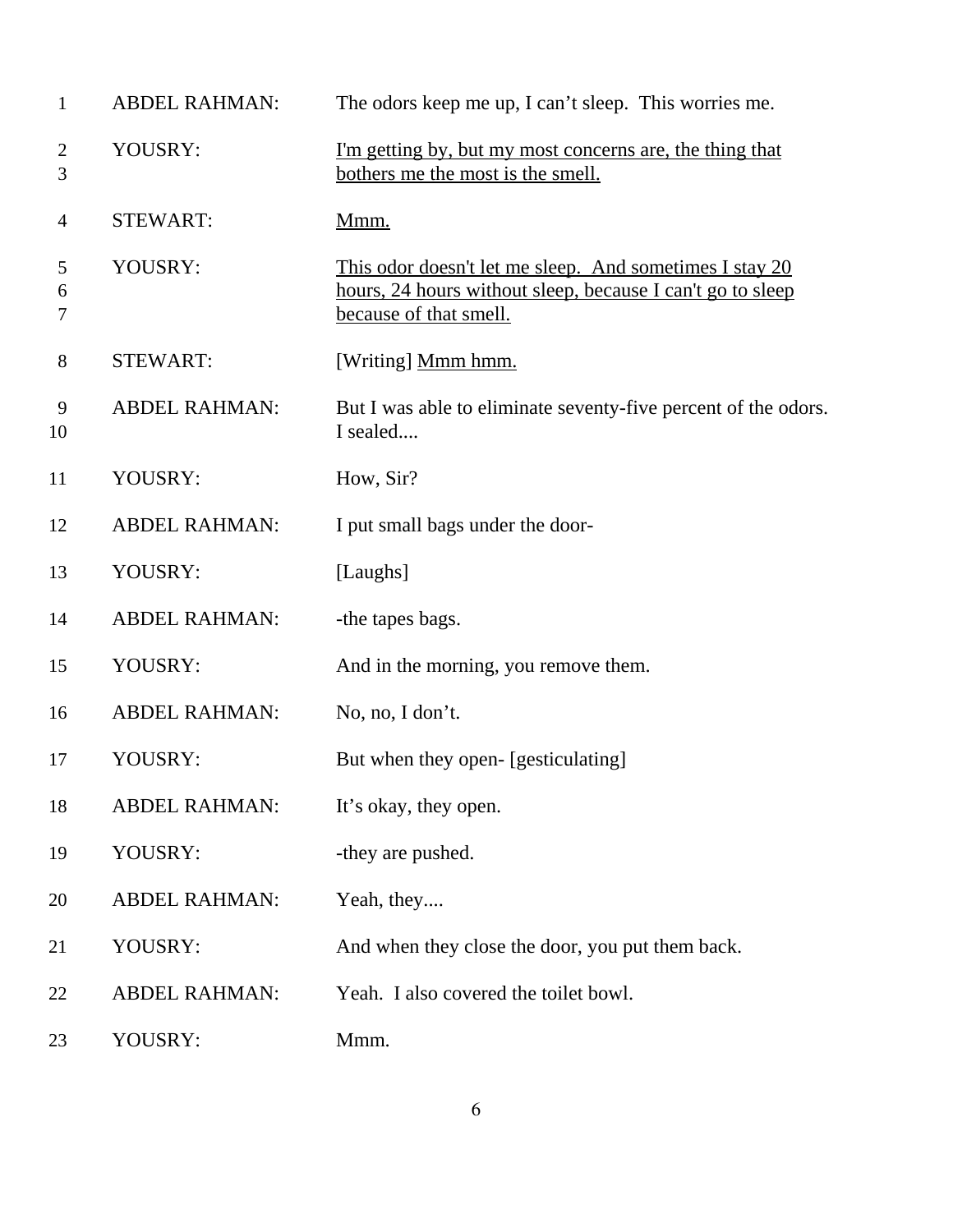| $\mathbf{1}$       | <b>ABDEL RAHMAN:</b> | I covered the garbage pail.                                                           |
|--------------------|----------------------|---------------------------------------------------------------------------------------|
| $\overline{2}$     | YOUSRY:              | Mmm.                                                                                  |
| 3                  | <b>ABDEL RAHMAN:</b> | There are also                                                                        |
| $\overline{4}$     | YOUSRY:              | What about the chest, the wood used to smell.                                         |
| 5                  | <b>ABDEL RAHMAN:</b> | Yeah, I put it by the window.                                                         |
| 6                  | YOUSRY:              | (UI)? Oh yeah, where there is air.                                                    |
| $\overline{7}$     | <b>ABDEL RAHMAN:</b> | Ah.                                                                                   |
| $8\,$              | YOUSRY:              | Uhm.                                                                                  |
| $\mathbf{9}$<br>10 | <b>ABDEL RAHMAN:</b> | I discovered openings, no not openings, a piece of wire where<br>odors sneak through. |
| 11                 | YOUSRY:              | Ah.                                                                                   |
| 12                 | <b>ABDEL RAHMAN:</b> | I covered it with a piece of paper. [Gesticulates]                                    |
| 13                 | YOUSRY:              | Oh! [Laughs]                                                                          |
| 14                 | <b>ABDEL RAHMAN:</b> | And I said, Lord, I need adhesive tape.                                               |
| 15                 | YOUSRY:              | Eh.                                                                                   |
| 16                 | <b>ABDEL RAHMAN:</b> | "Please, send me some adhesive tape."                                                 |
| 17                 | YOUSRY:              | Really, were you able to find it?                                                     |
| 18                 | <b>ABDEL RAHMAN:</b> | I found adhesive tape.                                                                |
| 19                 | YOUSRY:              | Praise God.                                                                           |
| 20                 | <b>ABDEL RAHMAN:</b> | [Gesticulating] I sealed the eh, eh                                                   |
| 21                 | YOUSRY:              | You taped the piece of paper on the wire.                                             |
| 22                 | <b>ABDEL RAHMAN:</b> | Yeah.                                                                                 |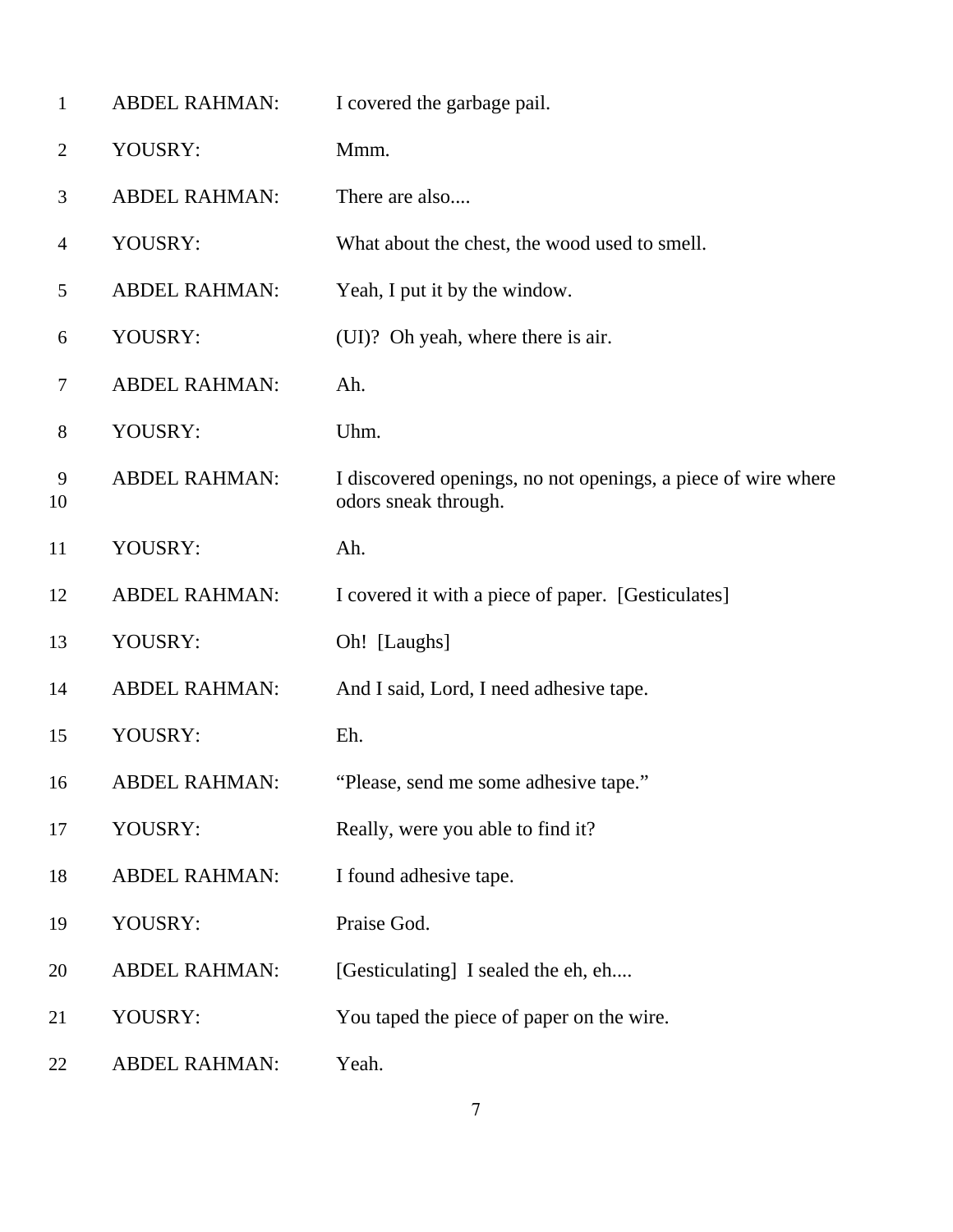| $\mathbf{1}$             | YOUSRY:              | Praise God.                                                                                                                                                                                                                                                    |
|--------------------------|----------------------|----------------------------------------------------------------------------------------------------------------------------------------------------------------------------------------------------------------------------------------------------------------|
| $\overline{2}$           | <b>ABDEL RAHMAN:</b> | They can't do anything, of course.                                                                                                                                                                                                                             |
| 3                        | YOUSRY:              | Yeah.                                                                                                                                                                                                                                                          |
| $\overline{4}$           | <b>ABDEL RAHMAN:</b> | They can't change it.                                                                                                                                                                                                                                          |
| 5                        | YOUSRY:              | Right.                                                                                                                                                                                                                                                         |
| 6                        | <b>ABDEL RAHMAN:</b> | You see? I was able to eliminate seventy five percent-                                                                                                                                                                                                         |
| 7                        | YOUSRY:              | (UI)                                                                                                                                                                                                                                                           |
| 8<br>9<br>10<br>11<br>12 | <b>ABDEL RAHMAN:</b> | -seventy five percent of the odors that hit me, they used to get<br>to my brains. I couldn't read, pray, nor do anything. The<br>odors caused me to think about things, old thoughts, like, Mr.<br>So and So came, went, did Oh my Lord, they messed me<br>up. |
| 13                       | YOUSRY:              | Mmm.                                                                                                                                                                                                                                                           |
| 14                       | <b>ABDEL RAHMAN:</b> | Totally messed me up, thoughts that go back to years-                                                                                                                                                                                                          |
| 15                       | YOUSRY:              | Mmm.                                                                                                                                                                                                                                                           |
| 16                       | <b>ABDEL RAHMAN:</b> | -dangerous thoughts                                                                                                                                                                                                                                            |
| 17                       | YOUSRY:              | Mmm.                                                                                                                                                                                                                                                           |
| 18                       | <b>ABDEL RAHMAN:</b> | You see? But these things, due to God's grace-                                                                                                                                                                                                                 |
| 19                       | YOUSRY:              | Praise be to God.                                                                                                                                                                                                                                              |
| 20                       | <b>ABDEL RAHMAN:</b> | $-Eh$ , eh $(UI)$ .                                                                                                                                                                                                                                            |
| 21                       | <b>STEWART:</b>      | Yousry, stop and translate now.                                                                                                                                                                                                                                |
| 22                       | YOUSRY:              | Lynne is asking me to translate.                                                                                                                                                                                                                               |
| 23                       |                      | [Laughter]                                                                                                                                                                                                                                                     |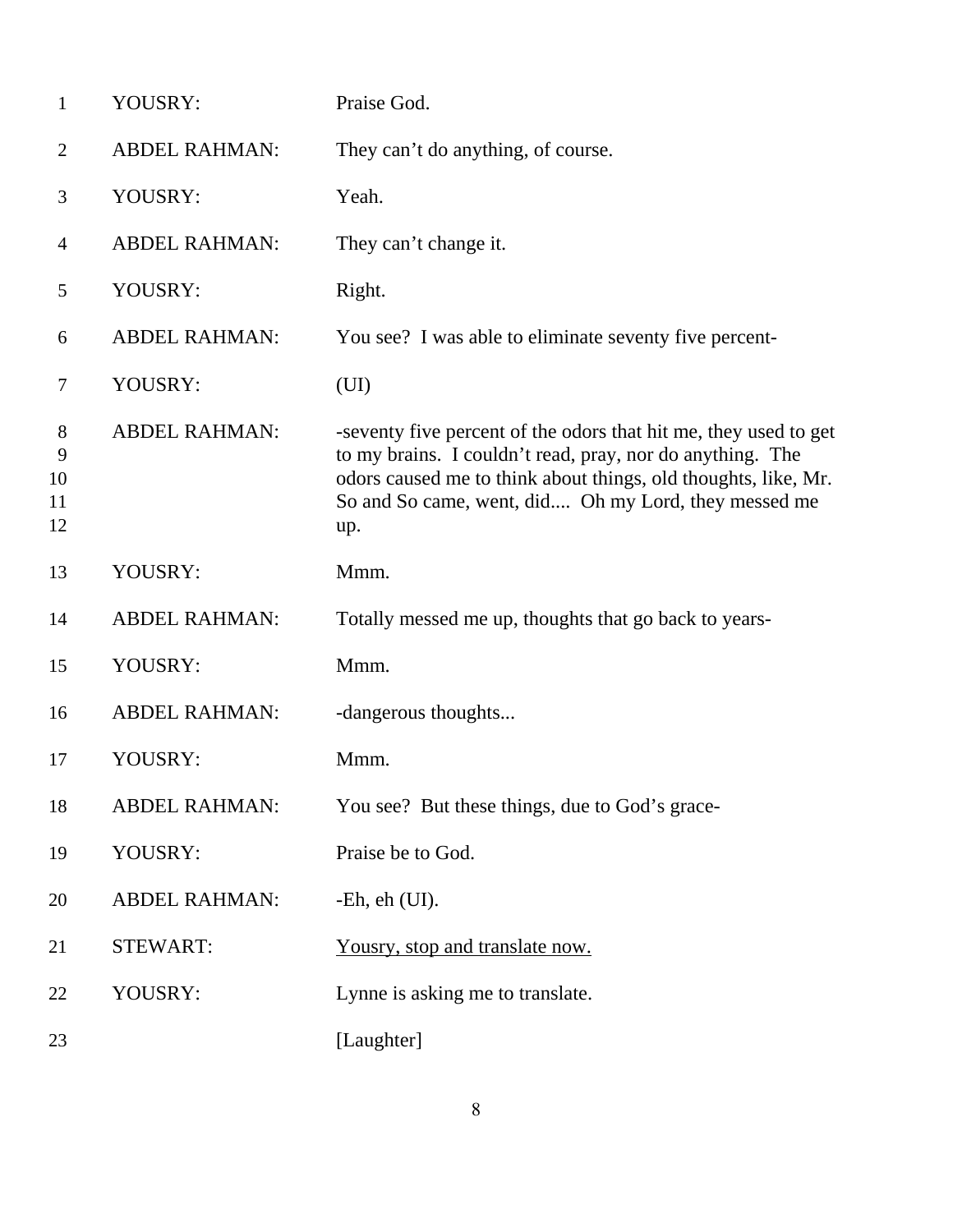| $\mathbf{1}$<br>$\overline{2}$ | <b>STEWART:</b>      | Do the best you can. I expect that it's nothing that is gonna<br>lend itself to translation.                                                                                                                                                                            |
|--------------------------------|----------------------|-------------------------------------------------------------------------------------------------------------------------------------------------------------------------------------------------------------------------------------------------------------------------|
| 3                              | YOUSRY:              | The Sheikh has-                                                                                                                                                                                                                                                         |
| 4                              | <b>STEWART:</b>      | [Simultaneously] (UI).                                                                                                                                                                                                                                                  |
| 5<br>6<br>$\tau$<br>8<br>9     | YOUSRY:              | -been able to defeatto defeat the smell. He had detected the<br>source of the smell in his cell. So, he covers the bathroom, he<br>covers the garbage pail, he covers the holes behind the door.<br>He covers hisa chest, small chest that he puts under the<br>window. |
| 10                             | <b>STEWART:</b>      | Mmm hmm.                                                                                                                                                                                                                                                                |
| 11<br>12<br>13                 | YOUSRY:              | And he found that the smell usually comes through like a hole<br>in the wallin the wall. So he covered it with paper, but it<br>pushes it, so that the paper always goes down.                                                                                          |
| 14                             | <b>STEWART:</b>      | Mmm.                                                                                                                                                                                                                                                                    |
| 15<br>16                       | YOUSRY:              | So he prayed for scotch tape, and he found scotch tape in his<br>cell. So                                                                                                                                                                                               |
| 17                             | <b>STEWART:</b>      | Mmmm!                                                                                                                                                                                                                                                                   |
| 18<br>19<br>20<br>21<br>22     | YOUSRY:              | he covered it, and now he has the smell under control. But<br>before the smell used to cause hima lot of bad thoughts, a<br>lot of bad ideas. But now it's under control and he, by, by,<br>through God's help, the Sheikh was able to defeat it. So (UI)<br>sleeping.  |
| 23                             | <b>STEWART:</b>      | Oh, okay. [Pause]                                                                                                                                                                                                                                                       |
| 24                             | YOUSRY:              | [Pokes Stewart's elbow with pen] (UI).                                                                                                                                                                                                                                  |
| 25                             | <b>STEWART:</b>      | [Writing] Terrible. (UI) Thank God.                                                                                                                                                                                                                                     |
| 26                             | <b>ABDEL RAHMAN:</b> | [Echoing her] Thank God.                                                                                                                                                                                                                                                |
| 27                             |                      | [They all laugh]                                                                                                                                                                                                                                                        |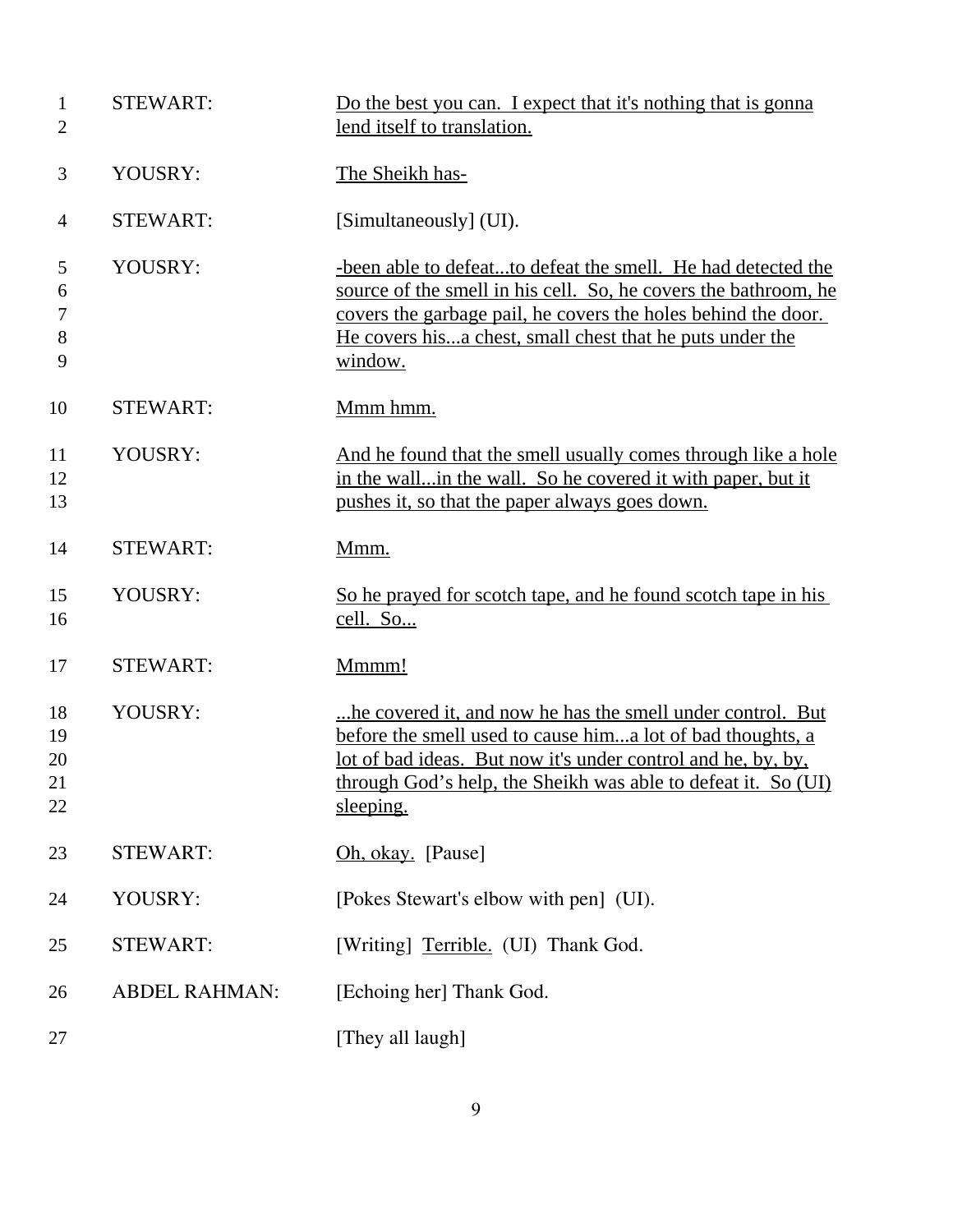| $\mathbf{1}$               | <b>STEWART:</b>      | Is that right? That is right.                                                                                                                                                                                                                                          |
|----------------------------|----------------------|------------------------------------------------------------------------------------------------------------------------------------------------------------------------------------------------------------------------------------------------------------------------|
| $\overline{2}$             | YOUSRY:              | (UI) Thank God.                                                                                                                                                                                                                                                        |
| 3                          | <b>ABDEL RAHMAN:</b> | Chances are eh, eh, she will see you or maybe she'll call you-                                                                                                                                                                                                         |
| 4                          | YOUSRY:              | Yes, Sir.                                                                                                                                                                                                                                                              |
| 5                          | <b>ABDEL RAHMAN:</b> | -you would know my position.                                                                                                                                                                                                                                           |
| 6<br>7                     | YOUSRY:              | I tell you that just in case if you meet with her, or if she calls<br>you or speaks to you, you know exactly what to say.                                                                                                                                              |
| 8<br>9<br>10               | <b>STEWART:</b>      | Oh, okay. [Pause] And there's still noit is still his wish not<br>to be at Friday or any of that. We shouldn't push for that<br>here.                                                                                                                                  |
| 11<br>12<br>13             | YOUSRY:              | She says, Sir, is it your wish not to be at the Friday prayer, or<br>do they impose things that, from the point of view of religion,<br>would stop you (UI)?                                                                                                           |
| 14                         | <b>ABDEL RAHMAN:</b> | They do impose things. They totally refuse to take me.                                                                                                                                                                                                                 |
| 15                         | YOUSRY:              | Right now they refuse to take me.                                                                                                                                                                                                                                      |
| 16                         | <b>STEWART:</b>      | Mmm.                                                                                                                                                                                                                                                                   |
| 17<br>18<br>19<br>20<br>21 | YOUSRY:              | Not only that, they also put some religious (UI) that I<br>can'tit's not worth it to go to prayer. 'Cause they put a<br>[To Abdel Rahman] Shall I tell her, Sir, that they make you<br>stand by yourself and that the officers stand next to you and<br>(UI) the radio |
| 22                         | <b>ABDEL RAHMAN:</b> | [Simultaneously] Yeah, yeah and the radio (UI).                                                                                                                                                                                                                        |
| 23                         | <b>STEWART:</b>      | From that incident that time, that's right?                                                                                                                                                                                                                            |
| 24<br>25<br>26<br>27       | YOUSRY:              | And also they put it all the way in the corner. They have<br>guard, eh, eh, fences around there, and they do not allow him<br>to be alone even in that (UI). They put a guard next to him<br>with the radio out loud, so he can't read anything-                       |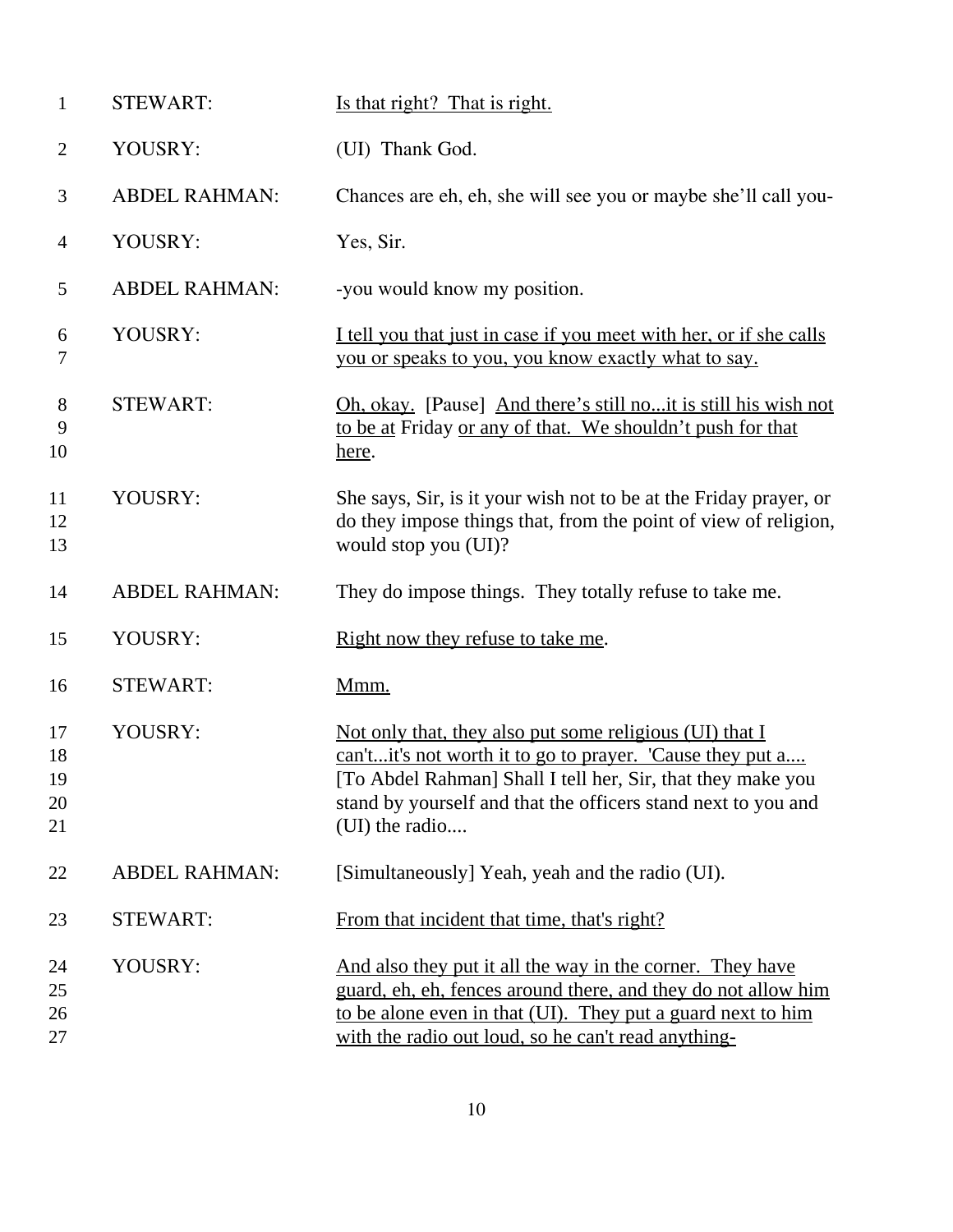| $\mathbf{1}$   | <b>STEWART:</b>      | Mmm.                                                                                                                                                                   |
|----------------|----------------------|------------------------------------------------------------------------------------------------------------------------------------------------------------------------|
| $\overline{2}$ | YOUSRY:              | -or listen to anything.                                                                                                                                                |
| 3              | <b>ABDEL RAHMAN:</b> | And sometimes they putthere is a sliding door-                                                                                                                         |
| $\overline{4}$ | YOUSRY:              | And sometimes they                                                                                                                                                     |
| 5<br>6         | <b>ABDEL RAHMAN:</b> | -you pull it like this, [demonstrates by hand] and it blocks<br>voice. [Laughs]                                                                                        |
| $\tau$<br>8    | YOUSRY:              | Sometimes even they close me in a room next to the eh, eh, a<br>place where they ah,where they prayand I can't even hear                                               |
| 9<br>10        |                      | them. So how is that prayer?                                                                                                                                           |
| 11             | <b>STEWART:</b>      | [Writing] Mmm hmm.                                                                                                                                                     |
| 12             |                      | [Pause]                                                                                                                                                                |
| 13<br>14       | <b>ABDEL RAHMAN:</b> | [Coughs] [Pause] But (UI), but how come they allow me<br>sugar free cookies eh, eh                                                                                     |
| 15             | YOUSRY:              | The doctor prescribed them.                                                                                                                                            |
| 16             | <b>ABDEL RAHMAN:</b> | What?                                                                                                                                                                  |
| 17<br>18       | YOUSRY:              | The doctor prescribed that. If the doctor prescribed them,<br>they go by his instructions.                                                                             |
| 19             | <b>ABDEL RAHMAN:</b> | There is no proof that the doctor prescribed them.                                                                                                                     |
| 20<br>21<br>22 | YOUSRY:              | Then, probably they get together in conferences where the<br>doctor would be attending. The doctor could have told them<br>to get these things, they are good for you. |
| 23             | <b>ABDEL RAHMAN:</b> | But, is it that the doctor says (UI), they can't.                                                                                                                      |
| 24             | YOUSRY:              | Mmm, possible.                                                                                                                                                         |
| 25             | <b>ABDEL RAHMAN:</b> | Can the jail be independent?                                                                                                                                           |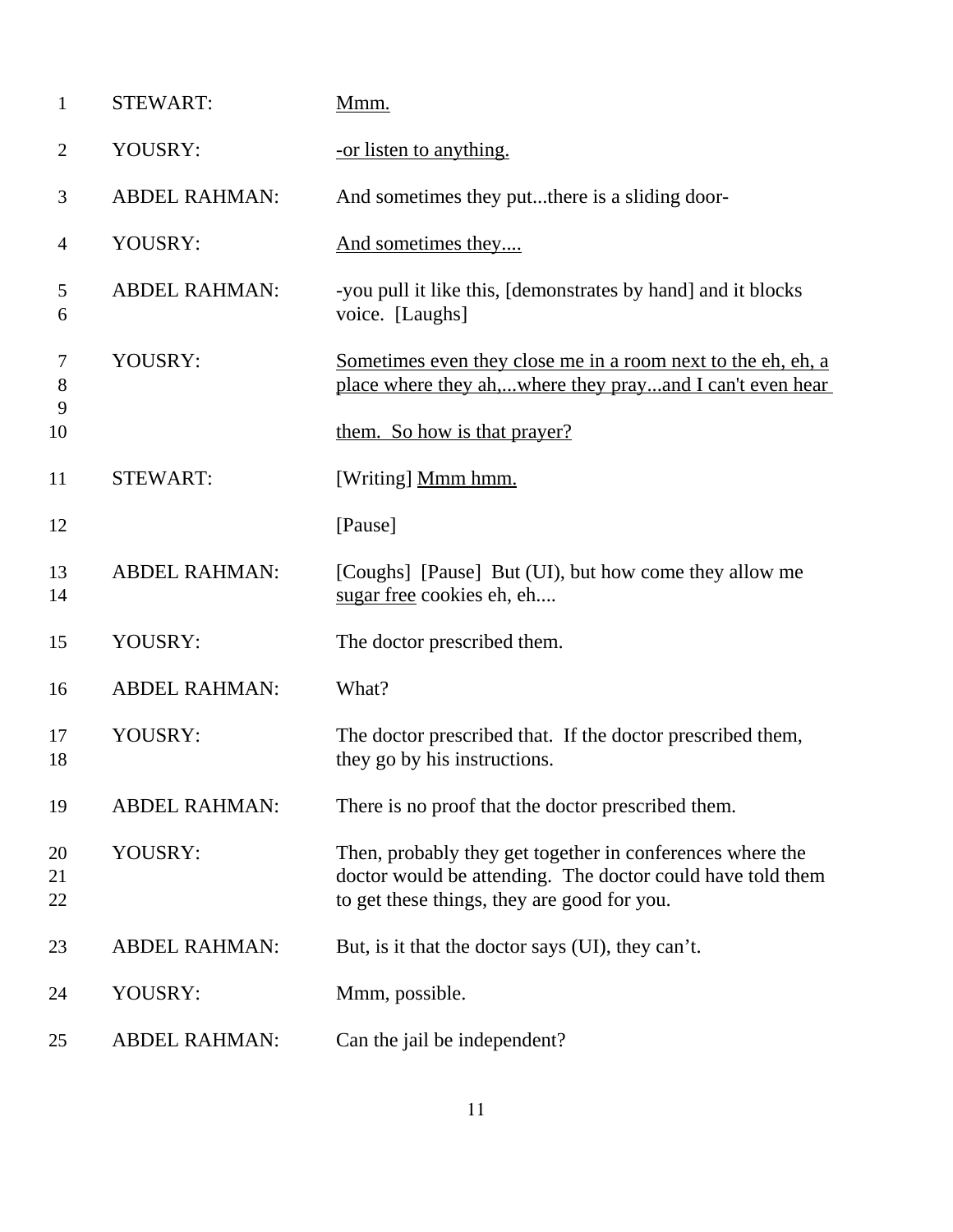| $\mathbf{1}$<br>$\overline{2}$<br>3<br>$\overline{4}$<br>5 | YOUSRY:              | Well, the Sheikh was wondering how come now they are<br>buying him a lot of sugar-free chocolate from outside?<br>Because if maybe the doctor recommended it, (UI) why do<br>they go outside and buy it and bring it? They don't sell it<br>here. |
|------------------------------------------------------------|----------------------|---------------------------------------------------------------------------------------------------------------------------------------------------------------------------------------------------------------------------------------------------|
| 6<br>7                                                     | <b>ABDEL RAHMAN:</b> | It is impossible for the jail to act independently concerning an<br>issue like that.                                                                                                                                                              |
| 8                                                          | <b>STEWART:</b>      | I don't know what the answer is to that, do you? I don't.                                                                                                                                                                                         |
| 9                                                          | YOUSRY:              | No, I don't. [To Abdel Rahman] What do you think, Sir?                                                                                                                                                                                            |
| 10<br>11                                                   | <b>ABDEL RAHMAN:</b> | They must have asked Washington and Washington allowed<br>it.                                                                                                                                                                                     |
| 12<br>13<br>14                                             | YOUSRY:              | They probably have asked Washington, and Washington<br>allowed it. [To Abdel Rahman] Do you know, Sir, that they<br>refused to get licorice-                                                                                                      |
| 15                                                         | <b>ABDEL RAHMAN:</b> | Uhm.                                                                                                                                                                                                                                              |
| 16<br>17                                                   | YOUSRY:              | -because, [tapping on the table with his pen] they would be<br>getting it from an Arab store?                                                                                                                                                     |
| 18                                                         | <b>ABDEL RAHMAN:</b> | Is this the only reason?                                                                                                                                                                                                                          |
| 19<br>20                                                   | YOUSRY:              | Yeah. They get these things, I think, from a store that has<br>nothing to do with Arabs.                                                                                                                                                          |
| 21                                                         | <b>ABDEL RAHMAN:</b> | Yeah, I know.                                                                                                                                                                                                                                     |
| 22<br>23                                                   | YOUSRY:              | So, whoever buys it, will have nothing to doyou understand,<br>Sir?                                                                                                                                                                               |
| 24                                                         | <b>ABDEL RAHMAN:</b> | Uhm.                                                                                                                                                                                                                                              |
| 25                                                         | YOUSRY:              | So she is not to blame.                                                                                                                                                                                                                           |
| 26                                                         | <b>ABDEL RAHMAN:</b> | Ah!                                                                                                                                                                                                                                               |
| 27                                                         | YOUSRY:              | This is a possibility. I mean, Mr. Abdeen and Mr. Ramsey-                                                                                                                                                                                         |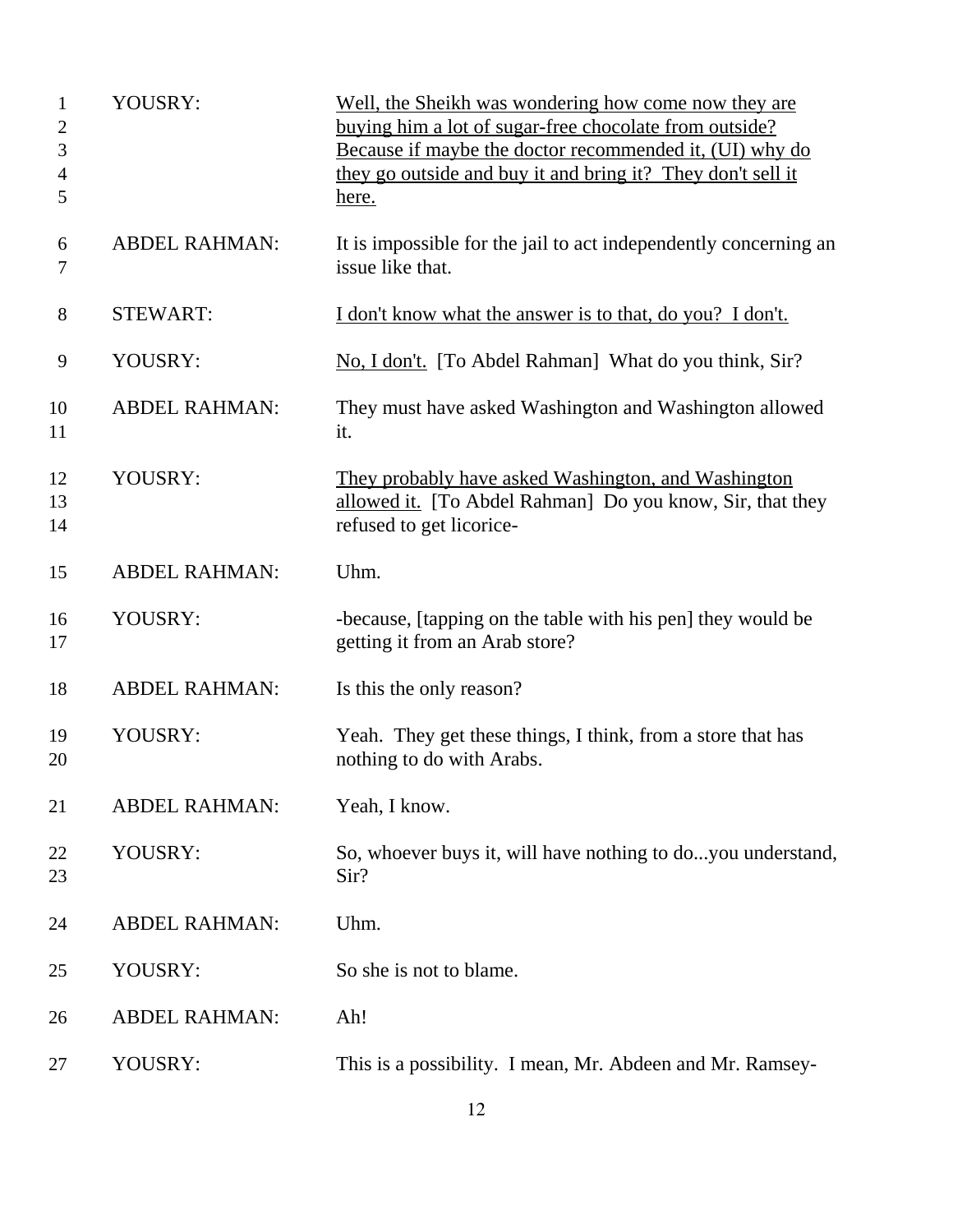| $\mathbf{1}$   | <b>ABDEL RAHMAN:</b> | -justify it this way?                                                                               |
|----------------|----------------------|-----------------------------------------------------------------------------------------------------|
| $\overline{2}$ | YOUSRY:              | They justify it this way.                                                                           |
| 3              | <b>ABDEL RAHMAN:</b> | No, that guy, Tongas (PH) didn't say so.                                                            |
| 4              | YOUSRY:              | Tongas eh                                                                                           |
| 5              | <b>ABDEL RAHMAN:</b> | He said, he said                                                                                    |
| 6              | YOUSRY:              | We saw Tongas, we met with him.                                                                     |
| 7              | <b>ABDEL RAHMAN:</b> | You met with him?                                                                                   |
| 8              | YOUSRY:              | He's outside.                                                                                       |
| 9              | <b>ABDEL RAHMAN:</b> | Outside?                                                                                            |
| 10             | YOUSRY:              | Uhm.                                                                                                |
| 11             | <b>ABDEL RAHMAN:</b> | Is he now outside?                                                                                  |
| 12<br>13       | YOUSRY:              | I don't see him, but his office is here. [To Stewart] Isn't that<br>his office?                     |
| 14             | <b>STEWART:</b>      | It's right at the end of the corridor where we walk in.                                             |
| 15<br>16       | YOUSRY:              | It's at the end of, the end of eh, the end of the corridor. When<br>you, Sir, walk to the bathroom- |
| 17             | <b>ABDEL RAHMAN:</b> | Yeah.                                                                                               |
| 18             | YOUSRY:              | -his office is the last room to the right.                                                          |
| 19             | <b>ABDEL RAHMAN:</b> | He is eh                                                                                            |
| 20             | YOUSRY:              | He is a young man.                                                                                  |
| 21             | <b>ABDEL RAHMAN:</b> | No!                                                                                                 |
| 22<br>23       | YOUSRY:              | I swear to God, he is 28 [To Stewart] How old is Tongas,<br><u>28, 29?</u>                          |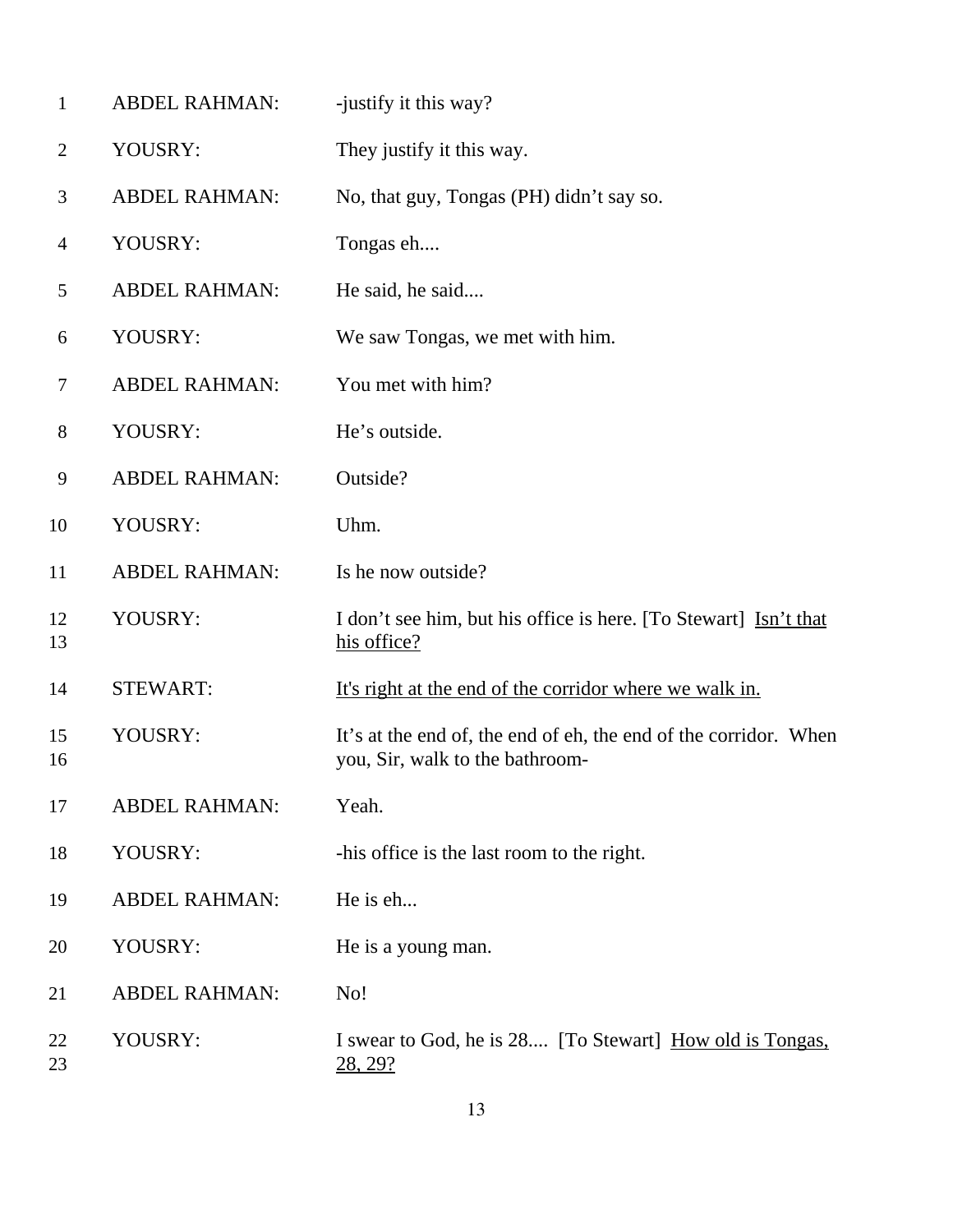| $\mathbf{1}$        | <b>STEWART:</b>      | Mmm, I'd say maybe in his 30's, wouldn't you?                                                                                                      |
|---------------------|----------------------|----------------------------------------------------------------------------------------------------------------------------------------------------|
| $\overline{2}$      | YOUSRY:              | She says, Sir, he is in the early 30s.                                                                                                             |
| 3                   | <b>STEWART:</b>      | But you met him five minutes ago, so                                                                                                               |
| 4                   | YOUSRY:              | Yeah. We met him about five minutes ago.                                                                                                           |
| 5                   | <b>STEWART:</b>      | Yeah, he just came.                                                                                                                                |
| 6<br>7              | YOUSRY:              | She says, Sir, that he passed by five minutes ago. She saw<br>him walking by.                                                                      |
| $8\phantom{1}$<br>9 | <b>ABDEL RAHMAN:</b> | He eh, he told them, if someone doesn't want to take the<br>medicine, hah-                                                                         |
| 10                  | YOUSRY:              | Yeah.                                                                                                                                              |
| 11                  | <b>ABDEL RAHMAN:</b> | -for his stomach, the licorice is not necessary.                                                                                                   |
| 12                  | YOUSRY:              | So this is why he refused to get you any licorice, Sir.                                                                                            |
| 13                  | <b>ABDEL RAHMAN:</b> | Yeah.                                                                                                                                              |
| 14<br>15<br>16      | YOUSRY:              | Actually, probably, the Sheikh is saying, Tongas probably is<br>the one who refused to allow him to buy the, uh, licorice<br>juice for the Sheikh. |
| 17                  | <b>ABDEL RAHMAN:</b> | Tell her he is not the jail attorney, he is-                                                                                                       |
| 18                  | YOUSRY:              | -a politician.                                                                                                                                     |
| 19                  | <b>ABDEL RAHMAN:</b> | He's a politician.                                                                                                                                 |
| 20                  | YOUSRY:              | [Laughs]                                                                                                                                           |
| 21<br>22            | <b>ABDEL RAHMAN:</b> | He used to be a counselor in an embassy before they brought<br>him here.                                                                           |
| 23                  | YOUSRY:              | Tongas is not a legal person, he's a political person. [Laughs]                                                                                    |
| 24                  | <b>STEWART:</b>      | Oh, sure, they always are. Well, they think that they can-                                                                                         |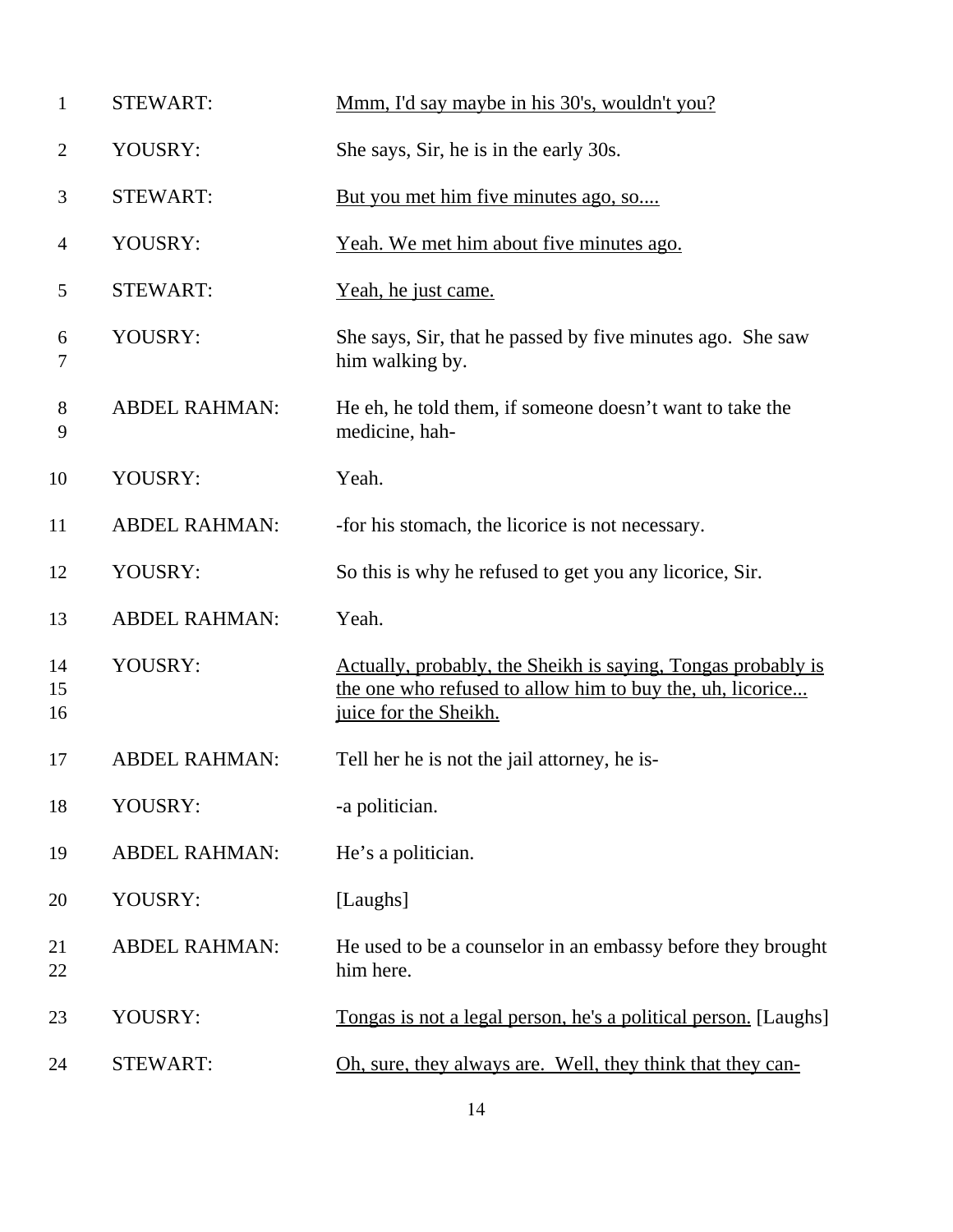| $\mathbf{1}$               | <b>ABDEL RAHMAN:</b> | [Simultaneously] Tell her (UI).                                                                                                                                                                                                                                                   |
|----------------------------|----------------------|-----------------------------------------------------------------------------------------------------------------------------------------------------------------------------------------------------------------------------------------------------------------------------------|
| $\overline{2}$             | <b>STEWART:</b>      | -keep things cool, keep things, you know (UI)                                                                                                                                                                                                                                     |
| 3                          | YOUSRY:              | She says, Sir, he keeps things cool.                                                                                                                                                                                                                                              |
| 4<br>5                     | <b>ABDEL RAHMAN:</b> | Yeah, he talks to Ramsey, Ramsey comes to me and says,<br>"Wow, all these things-                                                                                                                                                                                                 |
| 6                          | YOUSRY:              | [Laughs]                                                                                                                                                                                                                                                                          |
| 7                          | <b>ABDEL RAHMAN:</b> | -all these things will be done."                                                                                                                                                                                                                                                  |
| 8                          | YOUSRY:              | He fools Ramsey.                                                                                                                                                                                                                                                                  |
| 9                          | <b>ABDEL RAHMAN:</b> | [Laughing] He fools Ramsey, there is nothing at all.                                                                                                                                                                                                                              |
| 10                         | YOUSRY:              | (UI)                                                                                                                                                                                                                                                                              |
| 11                         | <b>STEWART:</b>      | Mmmmm.                                                                                                                                                                                                                                                                            |
| 12                         | YOUSRY:              | Right, Sir, right.                                                                                                                                                                                                                                                                |
| 13                         | <b>STEWART:</b>      | How did that happen?                                                                                                                                                                                                                                                              |
| 14                         | <b>ABDEL RAHMAN:</b> | I told him, no, eh                                                                                                                                                                                                                                                                |
| 15<br>16<br>17<br>18<br>19 | YOUSRY:              | Then he tells, he tells Clark on the phone, he tells Mister<br>Clark on the phone, "Oh, I'll do this, I'll do that" and then<br>Mister Clark comes to the Sheikh and says, "This and this<br>gonna be done." Then the Sheikh said, "Nothing will happen.<br>Don't listen to him." |
| 20                         | <b>STEWART:</b>      | Yes.                                                                                                                                                                                                                                                                              |
| 21                         | YOUSRY:              | And nothing takes place.                                                                                                                                                                                                                                                          |
| 22                         | <b>STEWART:</b>      | That's him.                                                                                                                                                                                                                                                                       |
| 23                         | <b>ABDEL RAHMAN:</b> | [Simultaneously] He is into politics!                                                                                                                                                                                                                                             |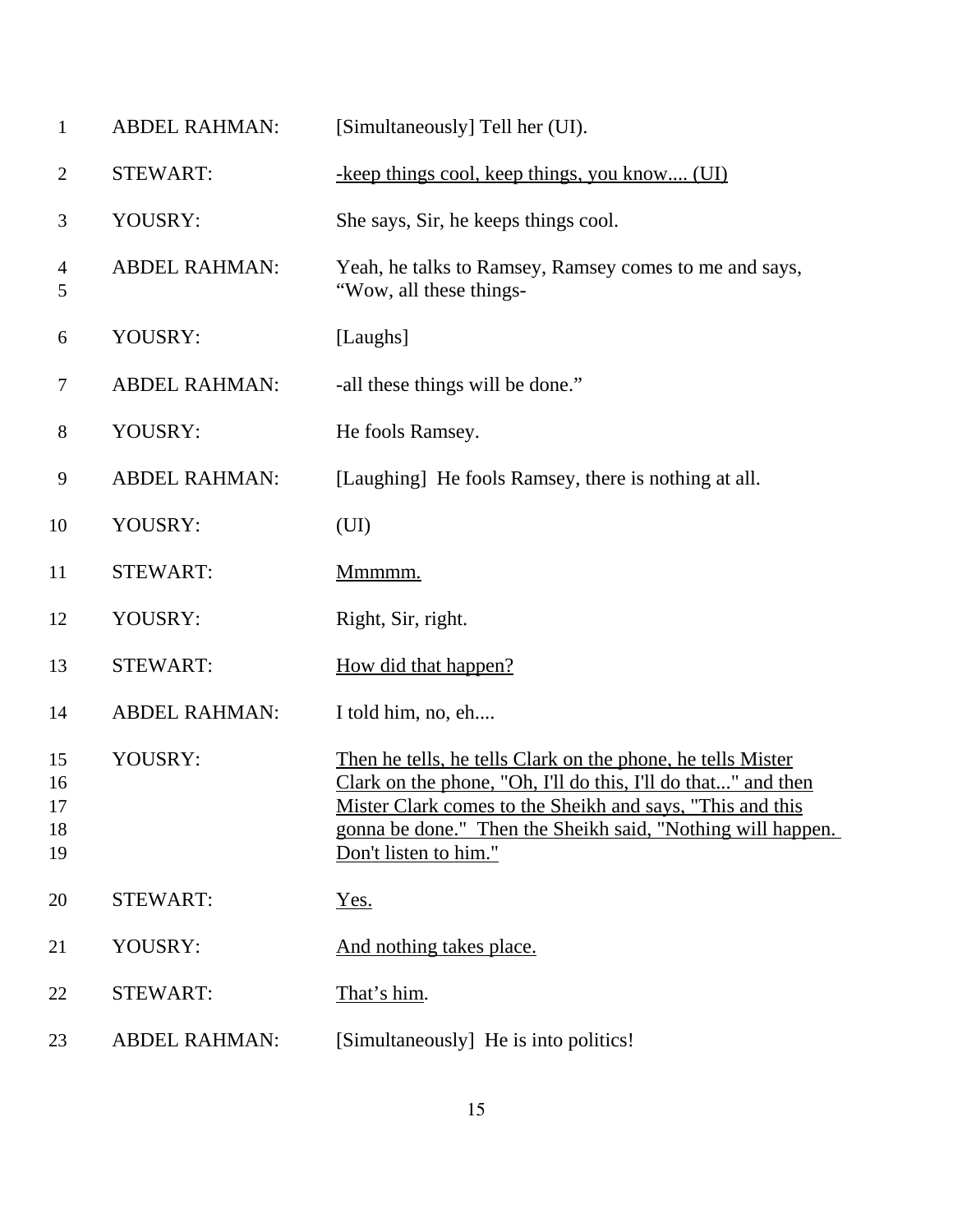| $\mathbf{1}$<br>$\mathbf{2}$ | YOUSRY:              | [Laughing] And I told Ramsey, "Watch out for him. He's a<br>politician, he's not a"                                                                              |
|------------------------------|----------------------|------------------------------------------------------------------------------------------------------------------------------------------------------------------|
| 3                            | <b>STEWART:</b>      | Mmmmm. Yes, he's, uh, moving up the ladder probably.                                                                                                             |
| $\overline{4}$               |                      | ***                                                                                                                                                              |
| 5<br>6                       | <b>ABDEL RAHMAN:</b> | Ask her what she thinks can be done to activate the media<br>interest in our case, what eh, what can be                                                          |
| 7<br>8                       | YOUSRY:              | What kind of suggestion that you might havethat will<br>helpuhmrejuvenate themedia interest in our case?                                                         |
| 9<br>10                      | <b>STEWART:</b>      | Well, I think [laughing] the Farrakhan thing is about the only<br>hope we have.                                                                                  |
| 11<br>12                     | YOUSRY:              | She says, Sir, we have the Farrakhan thing in hand, that's the<br>most important thing we have, Louis Farrakhan.                                                 |
| 13                           | <b>ABDEL RAHMAN:</b> | Yeah, yeah, yeah.                                                                                                                                                |
| 14<br>15                     | <b>STEWART:</b>      | [Gesticulating] Yeah, because he is ahe is a<br>mediasomebody they center on all the time.                                                                       |
| 16                           | YOUSRY:              | She says, Sir, the media always centers on him.                                                                                                                  |
| 17                           | <b>ABDEL RAHMAN:</b> | Uhm.                                                                                                                                                             |
| 18<br>19<br>20               | <b>STEWART:</b>      | [Gesticulating] And maybe then we can just, ehhdepending<br>on what happens with him, maybe we can just get other<br>people who areuh, important, uh, to request |
| 21                           | YOUSRY:              | Same.                                                                                                                                                            |
| 22                           | <b>STEWART:</b>      | to have a visit and                                                                                                                                              |
| 23<br>24                     | YOUSRY:              | She says, Sir, she will see what happens with him. If it causes<br>noise, maybe other important people will request to visit.                                    |
| 25                           | <b>ABDEL RAHMAN:</b> | Uhm.                                                                                                                                                             |
| 26                           | <b>STEWART:</b>      | [Gesticulating] And every time they refuse, if theyif we can                                                                                                     |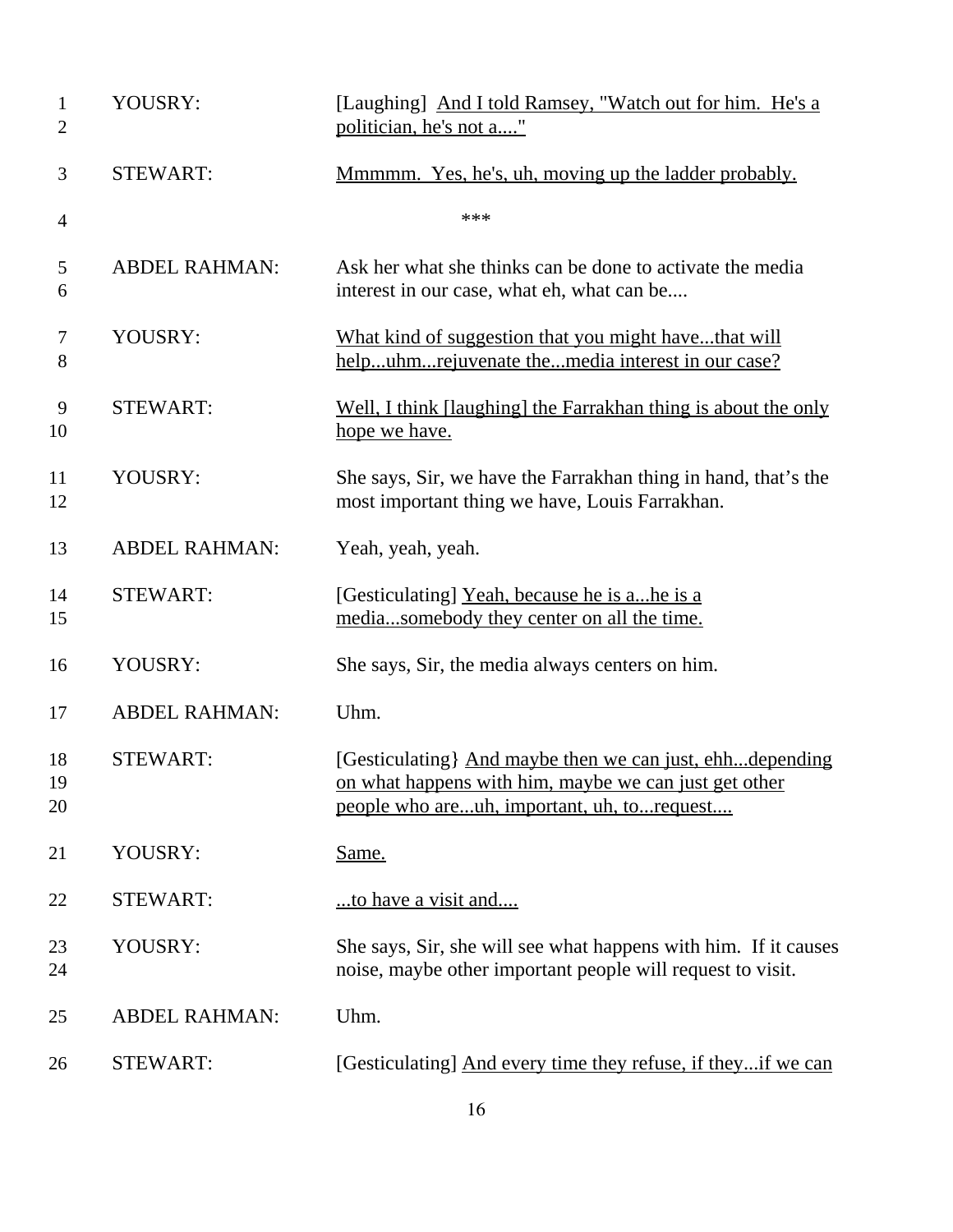| $\mathbf{1}$<br>$\mathbf{2}$<br>3<br>$\overline{4}$<br>5 |                      | get that in ayou know, if the press will cover it to<br>showyou know, what kind of madness is this, to deny a visit<br>to a person insolitary confinement under the worst<br>conditions in the middle of the country1200 miles from each<br>coast.                                                                                           |
|----------------------------------------------------------|----------------------|----------------------------------------------------------------------------------------------------------------------------------------------------------------------------------------------------------------------------------------------------------------------------------------------------------------------------------------------|
| 6<br>$\tau$<br>$8\,$<br>9<br>10                          | YOUSRY:              | [Laughs] She says, Sir, [gesticulating] if they denied him the<br>visit, and if other people's requests to visit are also denied,<br>every time the media covers it, we will be creating an<br>atmosphere information, (UI) the people will talk about this<br>man, meaning you, Sir, being around.                                          |
| 11                                                       | <b>ABDEL RAHMAN:</b> | Uhm.                                                                                                                                                                                                                                                                                                                                         |
| 12<br>13<br>14<br>15<br>16                               | YOUSRY:              | For instance, you, Sir, you are in the center of a remote place,<br>nobody [door sound] comes to you, (UI) and they also<br>disapprove visits! For instance, that Louis Farrakhan is a spy,<br>Mr. So and So is a spy, and Mr. So and So is a spy, why don't<br>they want This will create some kind of media babble.                        |
| 17<br>18<br>19<br>20                                     | <b>ABDEL RAHMAN:</b> | Yeah, but we have now formed a committee to follow up on<br>the case. Ask her what she thinks eh, ehdoes she think there<br>is something else to do to strengthen the defense? Does she<br>think that certain people can join the committee?                                                                                                 |
| 21                                                       | YOUSRY:              | Right, Sir.                                                                                                                                                                                                                                                                                                                                  |
| 22                                                       | <b>ABDEL RAHMAN:</b> | What do you think?                                                                                                                                                                                                                                                                                                                           |
| 23<br>24                                                 | YOUSRY:              | Well, they speak to the committee, and the committee now<br>has been reformed, reorganized                                                                                                                                                                                                                                                   |
| 25                                                       | <b>STEWART:</b>      | Mmm hmm.                                                                                                                                                                                                                                                                                                                                     |
| 26<br>27<br>28<br>29<br>30<br>31                         | YOUSRY:              | and I want your advice [ringing] and I want your help.<br>They were telling me how, how they, they should go about<br>their business in order to rejuvenate the interest of the media,<br>what kind of people should join, if you know anybody that<br>can join, you know, suggest their names. So probably you<br>can meet with those guys. |
| 32                                                       | <b>STEWART:</b>      | I'll be happy                                                                                                                                                                                                                                                                                                                                |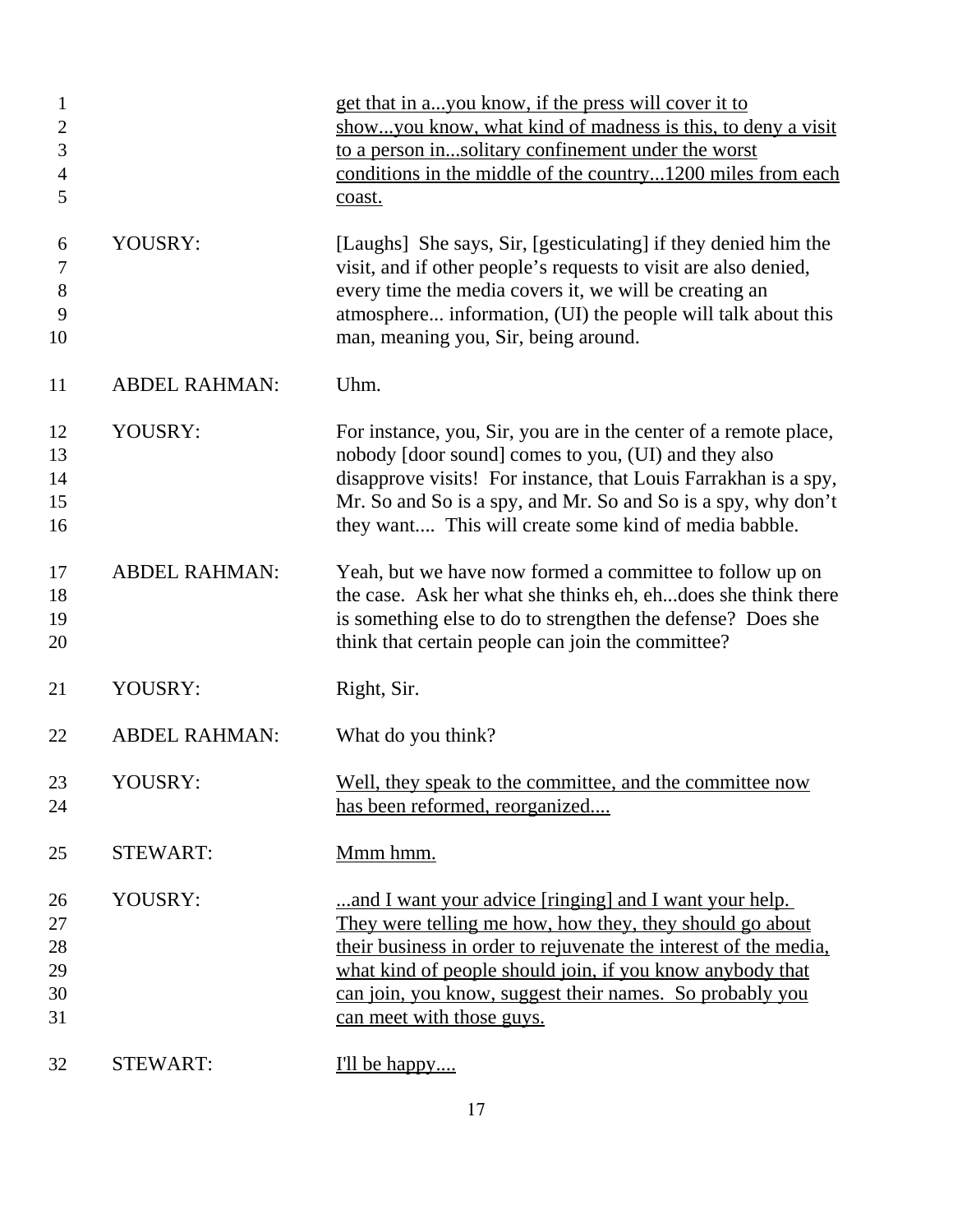| $\mathbf{1}$<br>$\overline{2}$ | YOUSRY:              | She says, Sir, that she will meet with them, she will hear from<br>them.                                                                                                                                                                  |
|--------------------------------|----------------------|-------------------------------------------------------------------------------------------------------------------------------------------------------------------------------------------------------------------------------------------|
| 3                              | <b>ABDEL RAHMAN:</b> | From who, the committee?                                                                                                                                                                                                                  |
| 4                              | YOUSRY:              | The people of the committee.                                                                                                                                                                                                              |
| 5                              | <b>STEWART:</b>      | <u>Very good. The, uhm</u>                                                                                                                                                                                                                |
| 6<br>7                         | YOUSRY:              | This is her suggestion, she wants to meet with them and see<br>what they can do.                                                                                                                                                          |
| 8                              | <b>STEWART:</b>      | Whatever happened to that-                                                                                                                                                                                                                |
| 9                              | YOUSRY:              | [Simultaneously] You follow me, Sir?                                                                                                                                                                                                      |
| 10<br>11                       | <b>ABDEL RAHMAN:</b> | Yeah. Butask her if she thinks of certain people who can be<br>of help with the committee.                                                                                                                                                |
| 12                             | <b>STEWART:</b>      | I still get a lot of requests from the media to meet with him.                                                                                                                                                                            |
| 13<br>14                       | YOUSRY:              | She says, Sir, she still gets requests from the media to meet<br>with you.                                                                                                                                                                |
| 15                             | <b>ABDEL RAHMAN:</b> | Okay, tell her, but                                                                                                                                                                                                                       |
| 16                             | <b>STEWART:</b>      | [Simultaneously] I would say once a month someone calls-                                                                                                                                                                                  |
| 17                             | YOUSRY:              | This is probably once a month.                                                                                                                                                                                                            |
| 18<br>19                       | <b>STEWART:</b>      | -and asks, you know, "How can we get to speak to the<br>Sheikh?"                                                                                                                                                                          |
| 20                             | YOUSRY:              | They ask how they can meet with the Sheikh.                                                                                                                                                                                               |
| 21<br>22<br>23<br>24           | <b>STEWART:</b>      | [Simultaneously] And I say, "You can't. Unless you want to<br>bring a lawsuit," I always say to them, uh, if it's important<br>enough for you to go to court forthen you should go to<br>court." And, uhbut no one has taken me up on it. |
| 25                             | YOUSRY:              | They always call her about once a month, she tells them, "If                                                                                                                                                                              |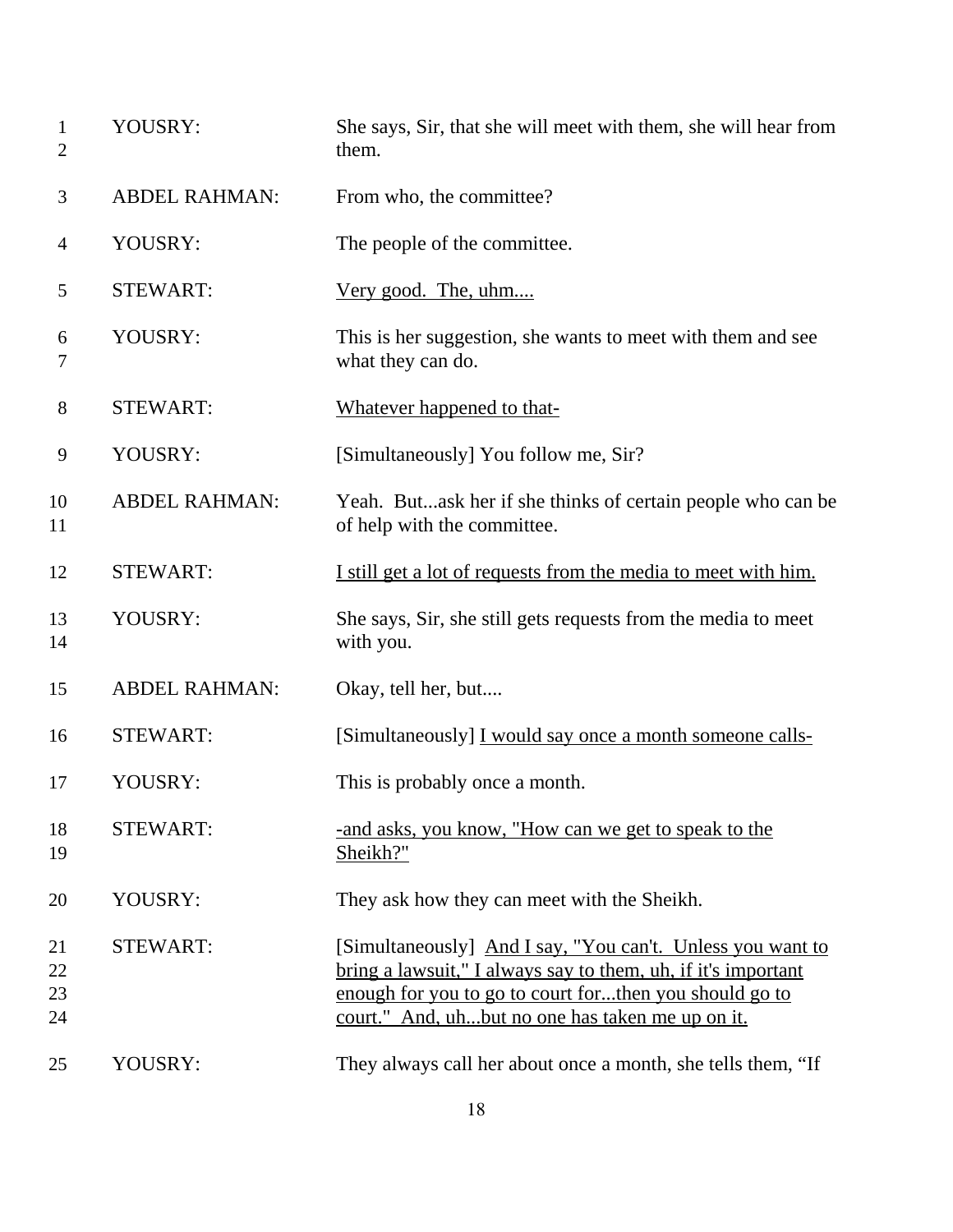| $\mathbf{1}$<br>$\overline{2}$<br>3 |                      | you want to see the Sheikh, you have to file a suit against the<br>government."                                                                                                       |
|-------------------------------------|----------------------|---------------------------------------------------------------------------------------------------------------------------------------------------------------------------------------|
| $\overline{4}$<br>5<br>6            | <b>ABDEL RAHMAN:</b> | Tell her she can also tell them to publish. They can write<br>something about their request to the Sheikh's lawyer and that<br>she said that she can't because the laws restrict her. |
| 7<br>8                              | YOUSRY:              | Right, Sir. [To Stewart] Instead of telling them to sue, ask<br>them to publish.                                                                                                      |
| 9                                   | <b>STEWART:</b>      | Yes.                                                                                                                                                                                  |
| 10                                  | YOUSRY:              | Ask them to speak up. Ask them to just write something (UI).                                                                                                                          |
| 11                                  | <b>STEWART:</b>      | Right.                                                                                                                                                                                |
| 12                                  | YOUSRY:              | <u>"We have requested, they're denying."</u>                                                                                                                                          |
| 13<br>14                            | <b>STEWART:</b>      | Yep. You know who called me most recently, tell him, was<br>the, the Japanese television-                                                                                             |
| 15                                  | YOUSRY:              | Yeah, he knows about it.                                                                                                                                                              |
| 16                                  | <b>STEWART:</b>      | -very anxious to                                                                                                                                                                      |
| 17                                  | YOUSRY:              | She says, Sir, Mister Yamashuti? (PH) Nagashuti (PH)?                                                                                                                                 |
| 18                                  | <b>STEWART:</b>      | No, that wasn't his name, was it?                                                                                                                                                     |
| 19                                  | YOUSRY:              | Yamashuti?                                                                                                                                                                            |
| 20                                  | <b>ABDEL RAHMAN:</b> | Tell her that she was in the interview with him.                                                                                                                                      |
| 21<br>22                            | YOUSRY:              | Yeah, you're the one whooriginated this whole interview<br>with them.                                                                                                                 |
| 23                                  | <b>STEWART:</b>      | He's right, when we did that at Springfield.                                                                                                                                          |
| 24                                  | YOUSRY:              | We did that in Springfield.                                                                                                                                                           |
| 25                                  | <b>ABDEL RAHMAN:</b> | Yeah.                                                                                                                                                                                 |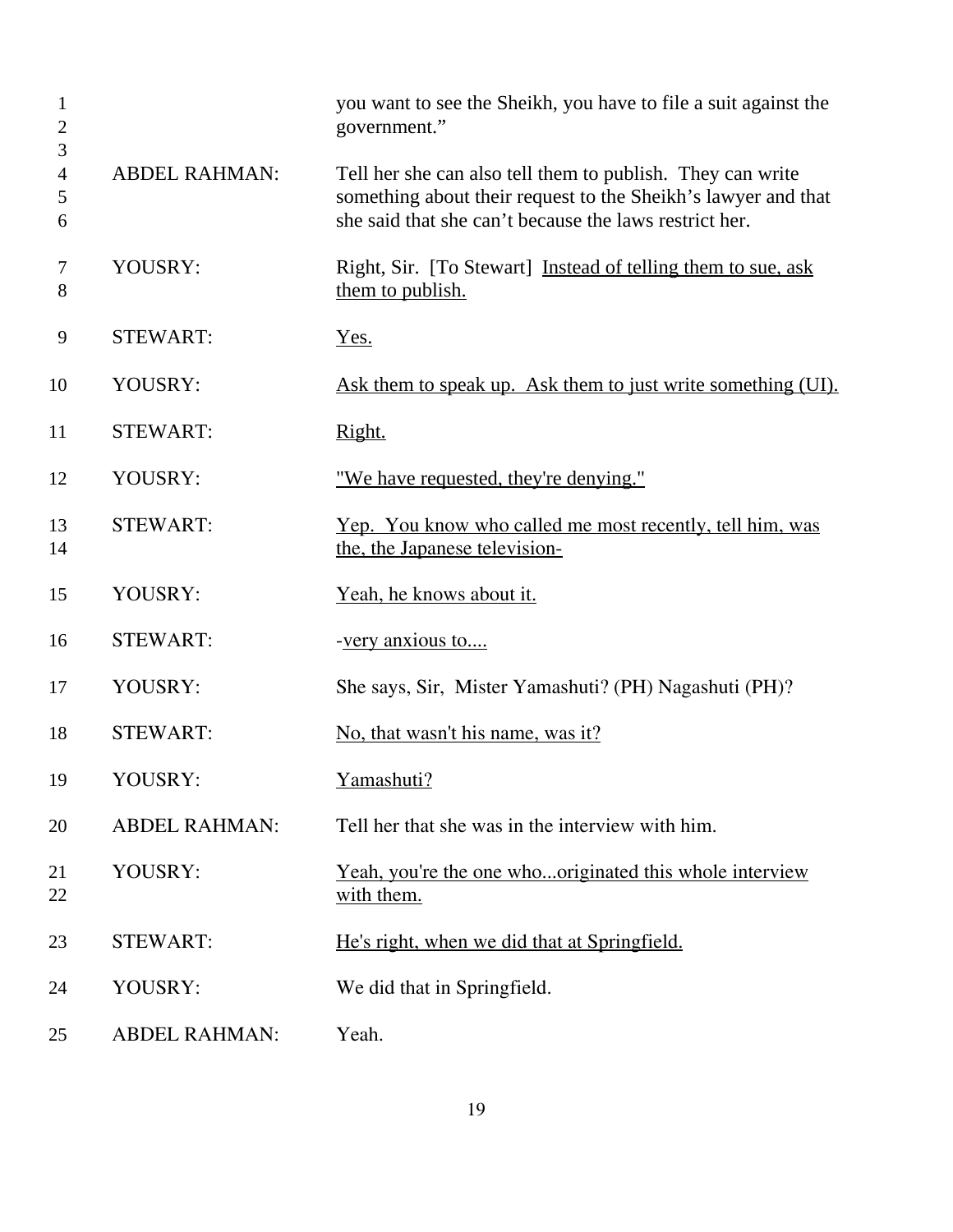| $\mathbf{1}$   | YOUSRY:              | Yes, you're right.                                                             |
|----------------|----------------------|--------------------------------------------------------------------------------|
| $\overline{2}$ | <b>ABDEL RAHMAN:</b> | You were with him.                                                             |
| 3              | YOUSRY:              | Yes. I was, Sir (UI).                                                          |
| $\overline{4}$ | <b>ABDEL RAHMAN:</b> | Yeah. [Laughs]                                                                 |
| 5<br>6         | <b>STEWART:</b>      | Right. That was good, yeah. Oh, Ed, Ed. That was the guy's<br>name, right? Ed? |
| $\tau$         | YOUSRY:              | Mister Yamashu, Yamakuchi?                                                     |
| $8\phantom{1}$ | <b>STEWART:</b>      | Yama                                                                           |
| 9              | YOUSRY:              | Naguchi.                                                                       |
| 10             | <b>STEWART:</b>      | <u>No.</u>                                                                     |
| 11             | YOUSRY:              | Nagushi.                                                                       |
| 12             | <b>STEWART:</b>      | <u>No.</u>                                                                     |
| 13             | YOUSRY:              | Mister Naguchi.                                                                |
| 14             | <b>STEWART:</b>      | Noguchi.                                                                       |
| 15             | YOUSRY:              | Noguchi.                                                                       |
| 16             | <b>STEWART:</b>      | Right.                                                                         |
| 17             | YOUSRY:              | Mister Noguchi.                                                                |
| 18             | <b>STEWART:</b>      | Yeah.                                                                          |
| 19             | YOUSRY:              | The Sheikh asked him about the geisha girls.                                   |
| 20             | <b>STEWART:</b>      | Yes.                                                                           |
| 21             | YOUSRY:              | [Laughs]                                                                       |
| 22             | <b>STEWART:</b>      | You were so embarrassed.                                                       |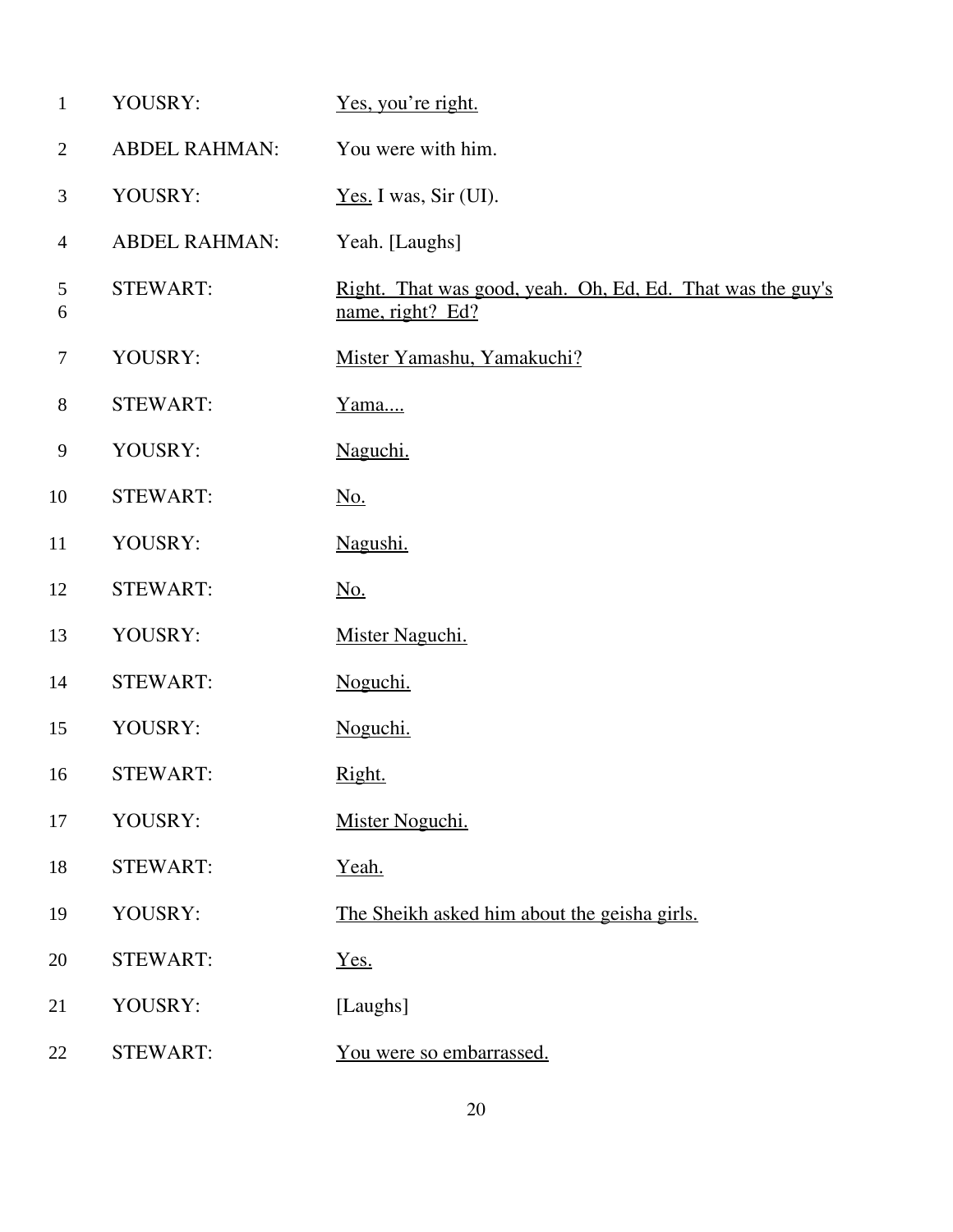| $\mathbf{1}$        | <b>ABDEL RAHMAN:</b> | (UI)                                                                                    |
|---------------------|----------------------|-----------------------------------------------------------------------------------------|
| $\overline{2}$<br>3 | YOUSRY:              | I didn't know what geisha is, but you, Sir, kept pushing me to<br>ask him.              |
| $\overline{4}$      | <b>STEWART:</b>      | [Laughs]                                                                                |
| 5<br>6              | YOUSRY:              | I said, "But, Sir" You said, "You just" and I said okay.<br>[laughs] It turned out, Sir |
| 7                   | <b>ABDEL RAHMAN:</b> | Noguchi told you he will send you a geisha girl.                                        |
| 8                   | YOUSRY:              | He will send a whole one for you, Sir. [Laughs]                                         |
| 9                   | <b>STEWART:</b>      | Noguchi gave us so many gifts-                                                          |
| 10                  | YOUSRY:              | [Laughs]                                                                                |
| 11                  | <b>STEWART:</b>      | [Gesticulating] Ah, it was as if we were the geisha girls.                              |
| 12                  | YOUSRY:              | He will send us a whole geisha here.                                                    |
| 13                  |                      | [Yousry and Stewart laugh]                                                              |
| 14                  | <b>STEWART:</b>      | Ahh, that was very funny.                                                               |
| 15                  | <b>ABDEL RAHMAN:</b> | Tell her to expand on any media related thing, hah?                                     |
| 16<br>17            | YOUSRY:              | We should expand on any links or any opportunities with the<br>media.                   |
| 18                  | <b>STEWART:</b>      | [Writing] Right.                                                                        |
| 19                  | YOUSRY:              | Right, Sir.                                                                             |
| 20                  | <b>ABDEL RAHMAN:</b> | And when you meet with the committee, tell them about the-                              |
| 21                  | YOUSRY:              | When you-                                                                               |
| 22                  | <b>ABDEL RAHMAN:</b> | -names that can be useful (UI).                                                         |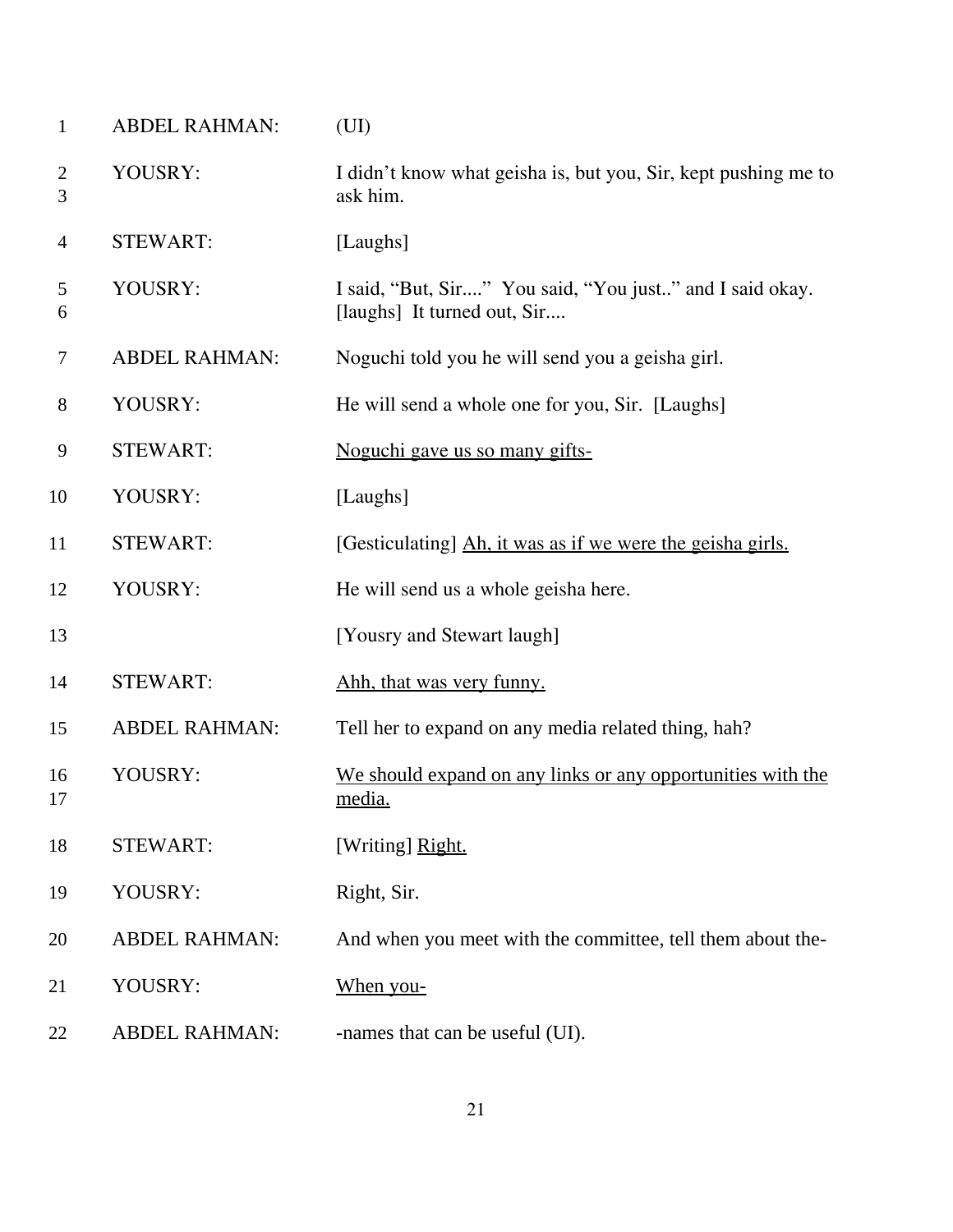| 1<br>2<br>3    | YOUSRY:              | When you meet with them, or you meet with some of them,<br>probably you can suggest a few names, people that would be<br>able to help him-                                               |
|----------------|----------------------|------------------------------------------------------------------------------------------------------------------------------------------------------------------------------------------|
| 4              | <b>STEWART:</b>      | [Writing] Mmm hmm.                                                                                                                                                                       |
| 5<br>6<br>7    | YOUSRY:              | -in their media and stuff like that. [To Abdel Rahman] Did I<br>tell you, Sir, that we met with Muhammad Mazin (PH) and<br>(UI).                                                         |
| 8              | <b>ABDEL RAHMAN:</b> | Yeah, of the (UI).                                                                                                                                                                       |
| 9              | YOUSRY:              | Right, Sir.                                                                                                                                                                              |
| 10             | <b>STEWART:</b>      | We ought to be able, you know                                                                                                                                                            |
| 11<br>12       | YOUSRY:              | [Simultaneously] Muhammad Salah wants to have a talk with<br>Lynne when she gets back.                                                                                                   |
| 13             | <b>STEWART:</b>      | It also seems we alsogo ahead, sorry.                                                                                                                                                    |
| 14<br>15       | YOUSRY:              | No, I was just telling that Al-Hayat correspondent wants to<br>meet with you, once we're done.                                                                                           |
| 16             | <b>STEWART:</b>      | Oh, yeah, definitely.                                                                                                                                                                    |
| 17             | YOUSRY:              | (UI) will publish it.                                                                                                                                                                    |
| 18             | <b>STEWART:</b>      | [Simultaneously] That we're going to do.                                                                                                                                                 |
| 19             | <b>ABDEL RAHMAN:</b> | Okay, fine.                                                                                                                                                                              |
| 20<br>21       | YOUSRY:              | It was published in Al-Awsat. [To Stewart, who is pointing to<br>her notes] Do you have thethe article about the Sheikh?                                                                 |
| 22             | <b>STEWART:</b>      | Yeah. The other thing                                                                                                                                                                    |
| 23             | YOUSRY:              | It was $(UI)$ .                                                                                                                                                                          |
| 24<br>25<br>26 | <b>STEWART:</b>      | I just want to close with was, that I, I think we ought to try<br>to build also off Nasser's (PH) case. All those types that<br>came in on Nasser's caseyou know, it's easier to support |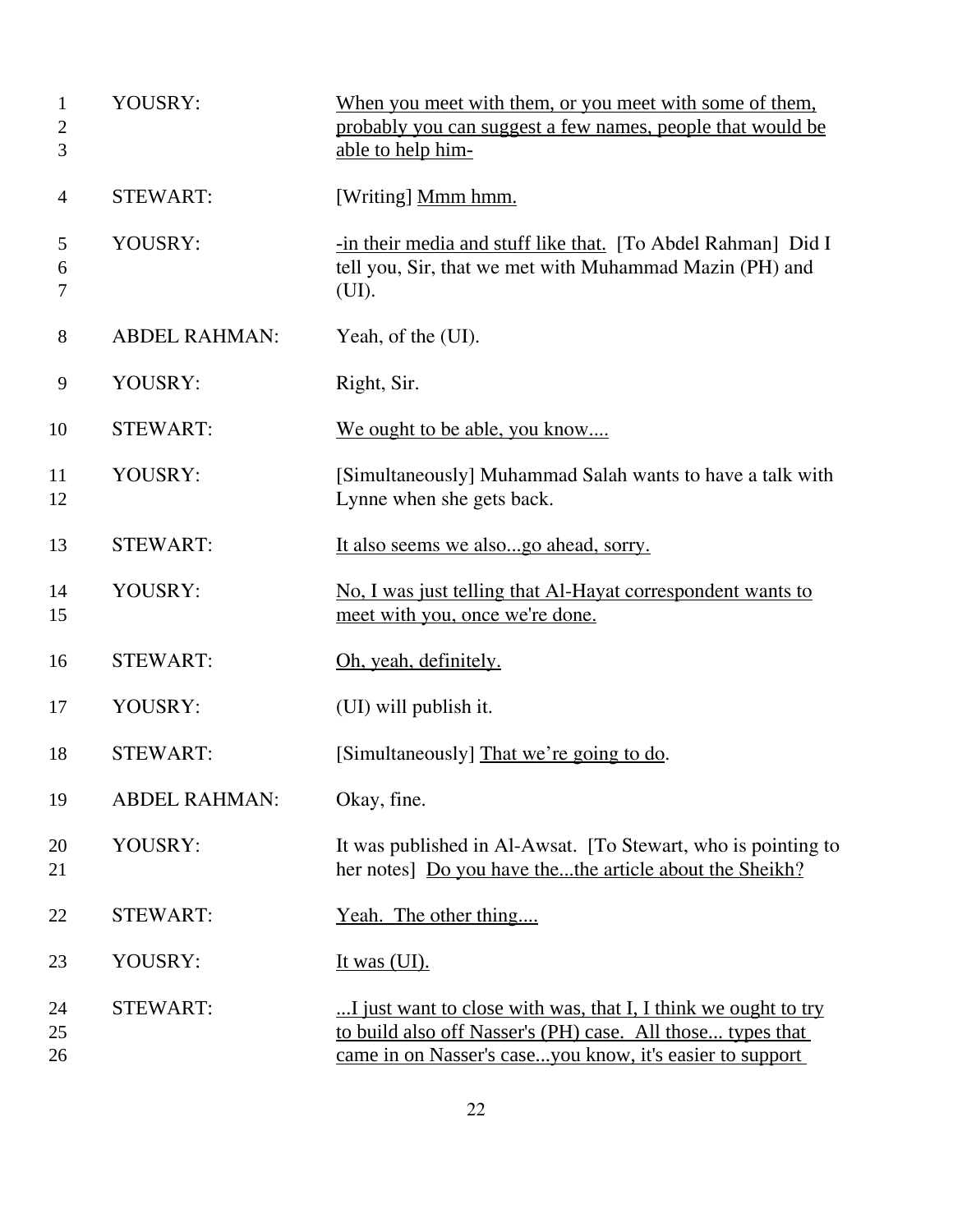| $\mathbf{1}$                     |                      | conditions, it's much easier than trying to support uh                                                                                                                                                                                                                                                                    |
|----------------------------------|----------------------|---------------------------------------------------------------------------------------------------------------------------------------------------------------------------------------------------------------------------------------------------------------------------------------------------------------------------|
| $\overline{2}$                   | YOUSRY:              | I know.                                                                                                                                                                                                                                                                                                                   |
| 3                                | <b>STEWART:</b>      | uhmyou knowFree the Sheikh, or anything like that.                                                                                                                                                                                                                                                                        |
| $\overline{4}$<br>5              | YOUSRY:              | [Points to an item under Stewart's pad, under Stewart's legal<br>pad]                                                                                                                                                                                                                                                     |
| 6                                | <b>STEWART:</b>      | [Hands Yousry an article from inside the legal pad]                                                                                                                                                                                                                                                                       |
| 7<br>8<br>9                      | YOUSRY:              | She says, Sir, we have to also utilize Nasser's case well; we<br>should link it to your case because both are personal uh, uh,<br>freedom cases.                                                                                                                                                                          |
| 10                               | <b>ABDEL RAHMAN:</b> | Yeah.                                                                                                                                                                                                                                                                                                                     |
| 11<br>12                         | YOUSRY:              | We can connect them together. Something was published<br>in                                                                                                                                                                                                                                                               |
| 13                               | <b>ABDEL RAHMAN:</b> | Al-Awsat?                                                                                                                                                                                                                                                                                                                 |
| 14<br>15<br>16<br>17<br>18<br>19 | YOUSRY:              | Yeah, in Al-Awsat. [Reading] Ahmed Abdel Sattar, the<br>Paralegal of the Blind Sheikh Talks to Al-Awsat. The<br>Americans Interpreted Al-Batuti's Words the Same Way they<br>Translated Sheikh Omar Abdel Rahman's Sermons. Ahmed<br>Abdel Sattar. [Laughs] They put a picture of Ahmed Abdel<br>Sattar and you, Sir, and |
| 20                               | STEWART:             | [Laughing] <i>I hear one name. Can you repeat it?</i>                                                                                                                                                                                                                                                                     |
| 21                               | YOUSRY:              | Mmm?                                                                                                                                                                                                                                                                                                                      |
| 22                               | <b>STEWART:</b>      | Kuby?                                                                                                                                                                                                                                                                                                                     |
| 23<br>24                         | YOUSRY:              | <u>Yeah, Ron Kuby's right there.</u> [Pointing to the picture in the<br>article] This is him.                                                                                                                                                                                                                             |
| 25                               | <b>STEWART:</b>      | Oh, yeah, I can see him.                                                                                                                                                                                                                                                                                                  |
| 26                               | <b>ABDEL RAHMAN:</b> | Who is this Batuti, I don't (UI)?                                                                                                                                                                                                                                                                                         |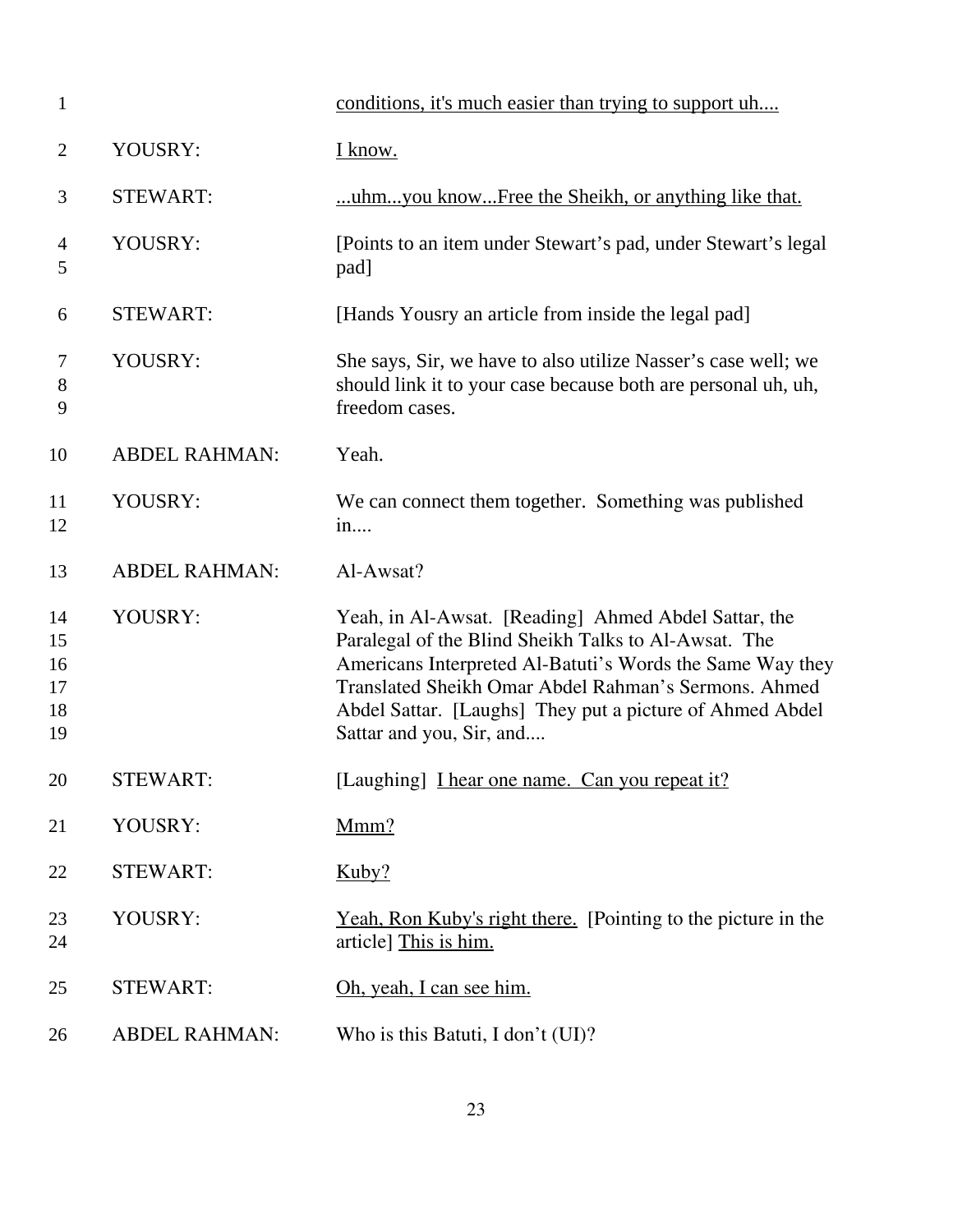| $\mathbf{1}$              | YOUSRY:              | He is the Egyptian pilot who said, "In God I trust"-                                                                                                                                                                                                                        |
|---------------------------|----------------------|-----------------------------------------------------------------------------------------------------------------------------------------------------------------------------------------------------------------------------------------------------------------------------|
| 2                         | <b>ABDEL RAHMAN:</b> | Ah, ah.                                                                                                                                                                                                                                                                     |
| 3                         | YOUSRY:              | -and they said he committed suicide-                                                                                                                                                                                                                                        |
| $\overline{4}$            | <b>ABDEL RAHMAN:</b> | Yeah.                                                                                                                                                                                                                                                                       |
| 5<br>6<br>7<br>$8\,$<br>9 | YOUSRY:              | - and Ahmed said that they interpreted his words the same<br>way they[To Stewart] You know Al-Batuti, you know, the,<br>the Egyptian pilotwho said, "In God we trust," and thenthe<br>plane crashed and then that's why he said oh, God, we trust,<br>he committed suicide? |
| 10                        | <b>STEWART:</b>      | [Laughs]                                                                                                                                                                                                                                                                    |
| 11<br>12<br>13            | YOUSRY:              | So Ahmed is saying, "The Americans have translated the<br>Sheikh's speeches precisely like how they translated Batuti's<br>(PH), uh, sentence."                                                                                                                             |
| 14                        | <b>STEWART:</b>      | Oh, that's good, that's very good.                                                                                                                                                                                                                                          |
| 15                        | YOUSRY:              | Thank you very much.                                                                                                                                                                                                                                                        |
| 16                        | <b>ABDEL RAHMAN:</b> | He only said so                                                                                                                                                                                                                                                             |
| 17                        | <b>STEWART:</b>      | I figured that.                                                                                                                                                                                                                                                             |
| 18                        | <b>ABDEL RAHMAN:</b> | Did Ahmed say only that?                                                                                                                                                                                                                                                    |
| 19                        | YOUSRY:              | No, this is only the headline.                                                                                                                                                                                                                                              |
| 20                        | <b>ABDEL RAHMAN:</b> | Ah.                                                                                                                                                                                                                                                                         |
| 21<br>22<br>23            | YOUSRY:              | They put Ahmed's picture, he is wearing [points to picture]<br>something that says, what is that? [Puts the article in front of<br>Stewart] Daytona Beach or something?                                                                                                     |
| 24                        | <b>STEWART:</b>      | Daytona Beach on this one.                                                                                                                                                                                                                                                  |
| 25                        | YOUSRY:              | Really?                                                                                                                                                                                                                                                                     |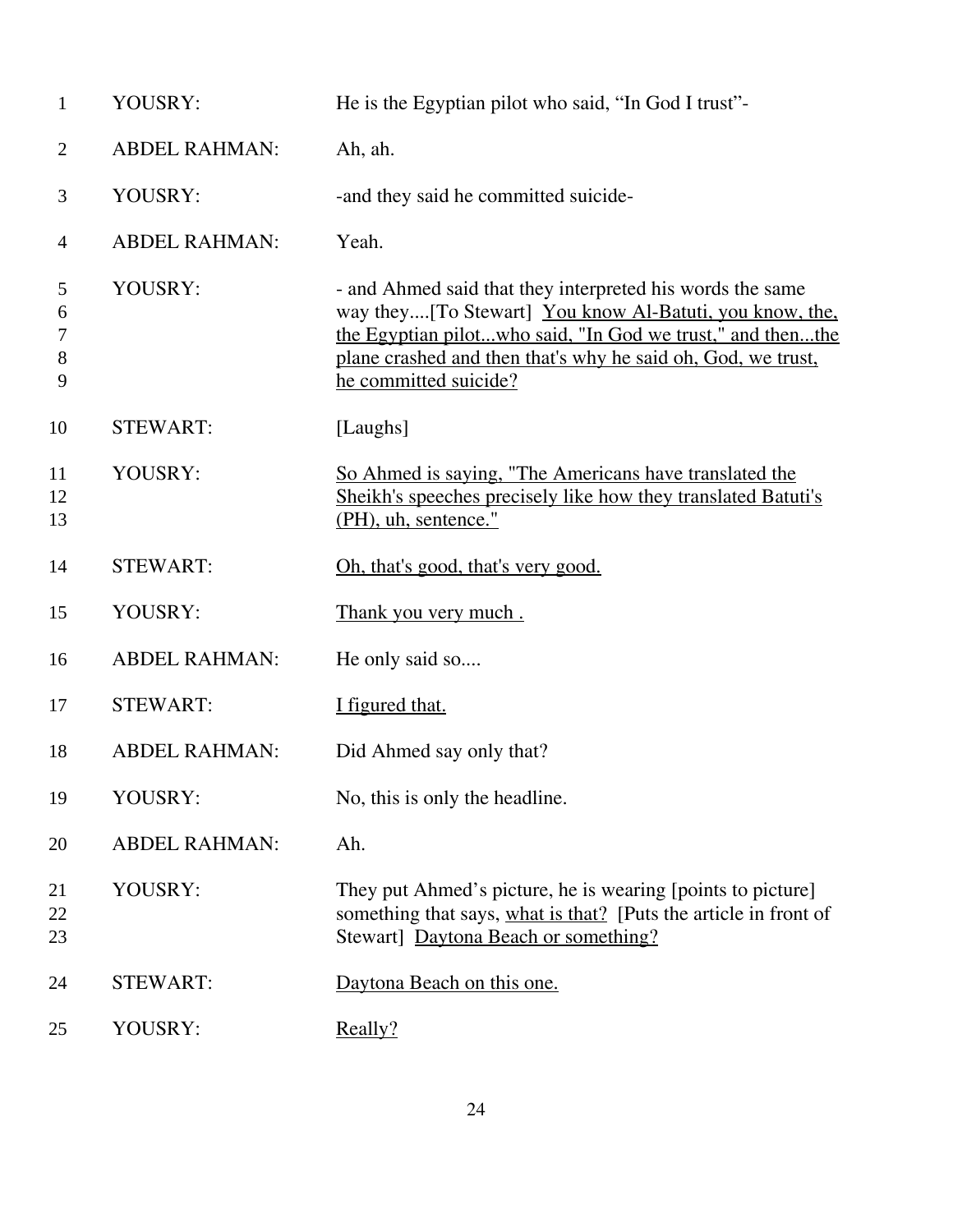| $\mathbf{1}$ | <b>STEWART:</b>      | Yes.                                                                                                       |
|--------------|----------------------|------------------------------------------------------------------------------------------------------------|
| 2            | YOUSRY:              | Daytona Beach, right?                                                                                      |
| 3            | <b>STEWART:</b>      | Mmm hmm.                                                                                                   |
| 4<br>5       | YOUSRY:              | He's wearing a shirt that says "Daytona Beach," this is where<br>pretty girls are.                         |
| 6            | <b>ABDEL RAHMAN:</b> | Ooooh!                                                                                                     |
| $\tau$       | YOUSRY:              | You wouldn't understand [Laughs]                                                                           |
| 8            | <b>STEWART:</b>      | (UI) with Kuby, anyway.                                                                                    |
| 9<br>10      | YOUSRY:              | You are next to him, Sir. You are wearing your glasses and<br>turban, and of course, the MCC coveralls.    |
| 11           | <b>ABDEL RAHMAN:</b> | Ah.                                                                                                        |
| 12           | YOUSRY:              | It is four pages.                                                                                          |
| 13           | <b>STEWART:</b>      | The liberal fundamentalist.                                                                                |
| 14<br>15     | YOUSRY:              | Liberal funda [To Abdel Rahman] It is four pages, it just<br>came out yesterday, issue 423, uh, 5/12/2000. |
| 16           | <b>ABDEL RAHMAN:</b> | 5/12?                                                                                                      |
| 17           | YOUSRY:              | Uhm, which was last week.                                                                                  |
| 18           | <b>STEWART:</b>      | I know that name, too, right? Khamsa (PH)?                                                                 |
| 19           | YOUSRY:              | Khamsa is "five." [Laughs]                                                                                 |
| 20<br>21     | <b>STEWART:</b>      | Oh, khamsa is five, so that's why I heard that before.<br>Someday I will learn, uh                         |
| 22           | YOUSRY:              | But the picture is excellent, Sir.                                                                         |
| 23           | <b>STEWART:</b>      | [Trying to repeat the Arabic word for "excellent,"] Mumtaz.                                                |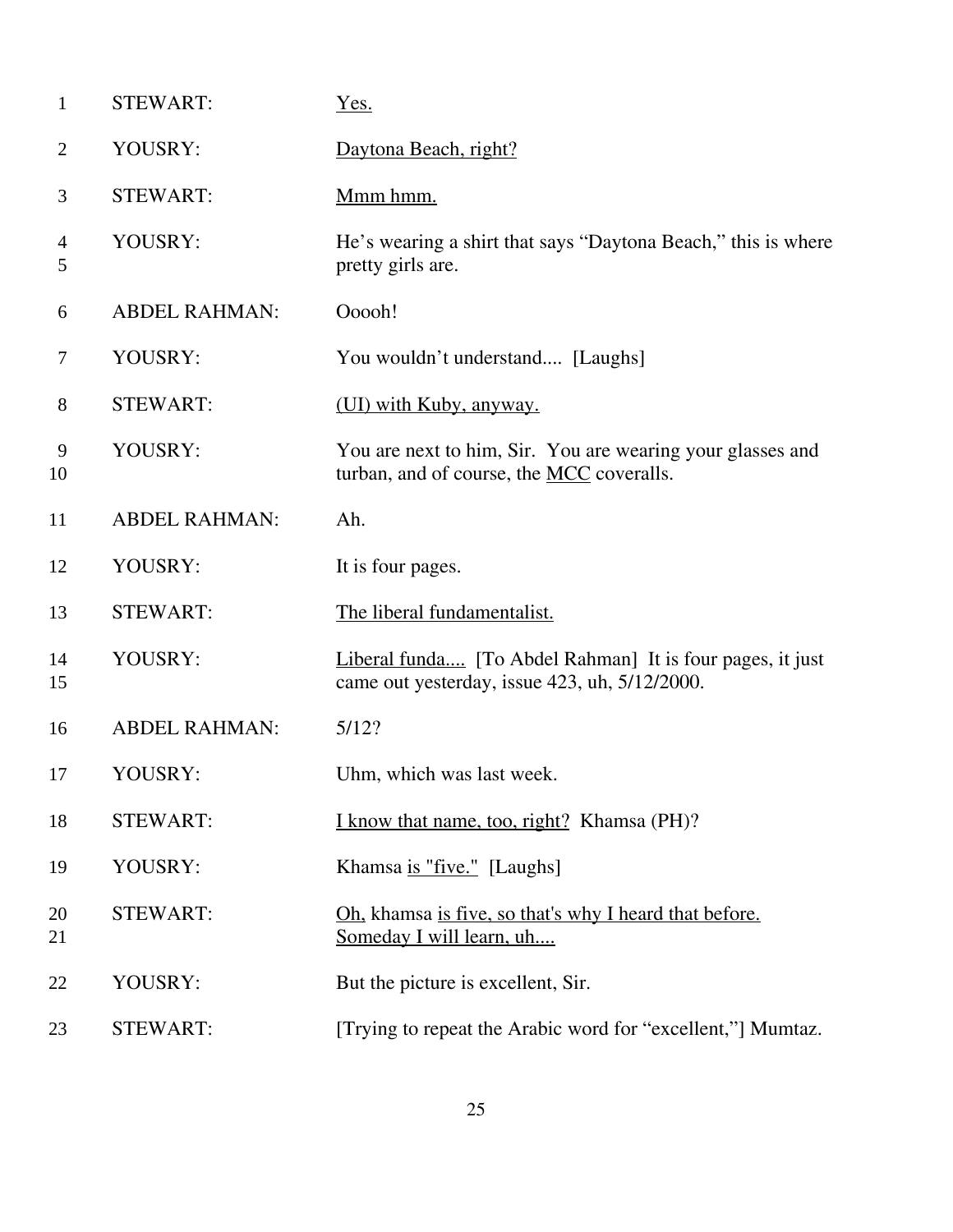| $\mathbf{1}$               | YOUSRY:              | [Correcting Stewart] Mumtazah.                                                                                                                                                                                                                                                                |
|----------------------------|----------------------|-----------------------------------------------------------------------------------------------------------------------------------------------------------------------------------------------------------------------------------------------------------------------------------------------|
| $\overline{2}$             | <b>STEWART:</b>      | Oh, okay. [Laughing] It's different than "Mumtaz."                                                                                                                                                                                                                                            |
| 3<br>4<br>5<br>6<br>$\tau$ | <b>ABDEL RAHMAN:</b> | Lynne, I suggest to eh, ehI mean ehI will tell Ahmed,<br>Ahmed and Nasser and Yousry and the attorney who can be<br>free to get together for a meeting once a month under the<br>motto, "What Should Be Done," what should we do, what,<br>what eh, what can we do. You can sit in any office |
| $8\,$                      | YOUSRY:              | But, Sir, Nasser can't.                                                                                                                                                                                                                                                                       |
| 9                          | <b>ABDEL RAHMAN:</b> | Okay, okay.                                                                                                                                                                                                                                                                                   |
| 10                         | YOUSRY:              | Because of the eh                                                                                                                                                                                                                                                                             |
| 11                         | <b>ABDEL RAHMAN:</b> | Surveillance?                                                                                                                                                                                                                                                                                 |
| 12<br>13                   | YOUSRY:              | No, not the surveillance, but the release paper he signed says<br>he should not have any relation with a prisoner-                                                                                                                                                                            |
| 14                         | <b>ABDEL RAHMAN:</b> | Okay, fine.                                                                                                                                                                                                                                                                                   |
| 15                         | YOUSRY:              | -or any $(UI)$ .                                                                                                                                                                                                                                                                              |
| 16                         |                      | ***                                                                                                                                                                                                                                                                                           |
| 17<br>18<br>19<br>20       | <b>STEWART:</b>      | And we actually did have, you know Sheikh, a meeting- so to<br>discuss Yes. For most importantly was to discuss the<br>situation around Ramsey's office; somehow that had to be<br>worked out.                                                                                                |
| 21<br>22<br>23<br>24<br>25 | YOUSRY:              | She says, Sir, for your information, they hold meetings. The<br>last one was not too long ago. They discussed Ramsey's<br>office and his ability to receive your phone calls every week.<br>And how to (UI) because the entire burden is on Abdeen's<br>shoulders, things like that.          |
| 26                         | <b>ABDEL RAHMAN:</b> | True, the (UI) burden is on Abdeen. Tell her                                                                                                                                                                                                                                                  |
| 27                         | YOUSRY:              | You know, Sir, he will go on vacation.                                                                                                                                                                                                                                                        |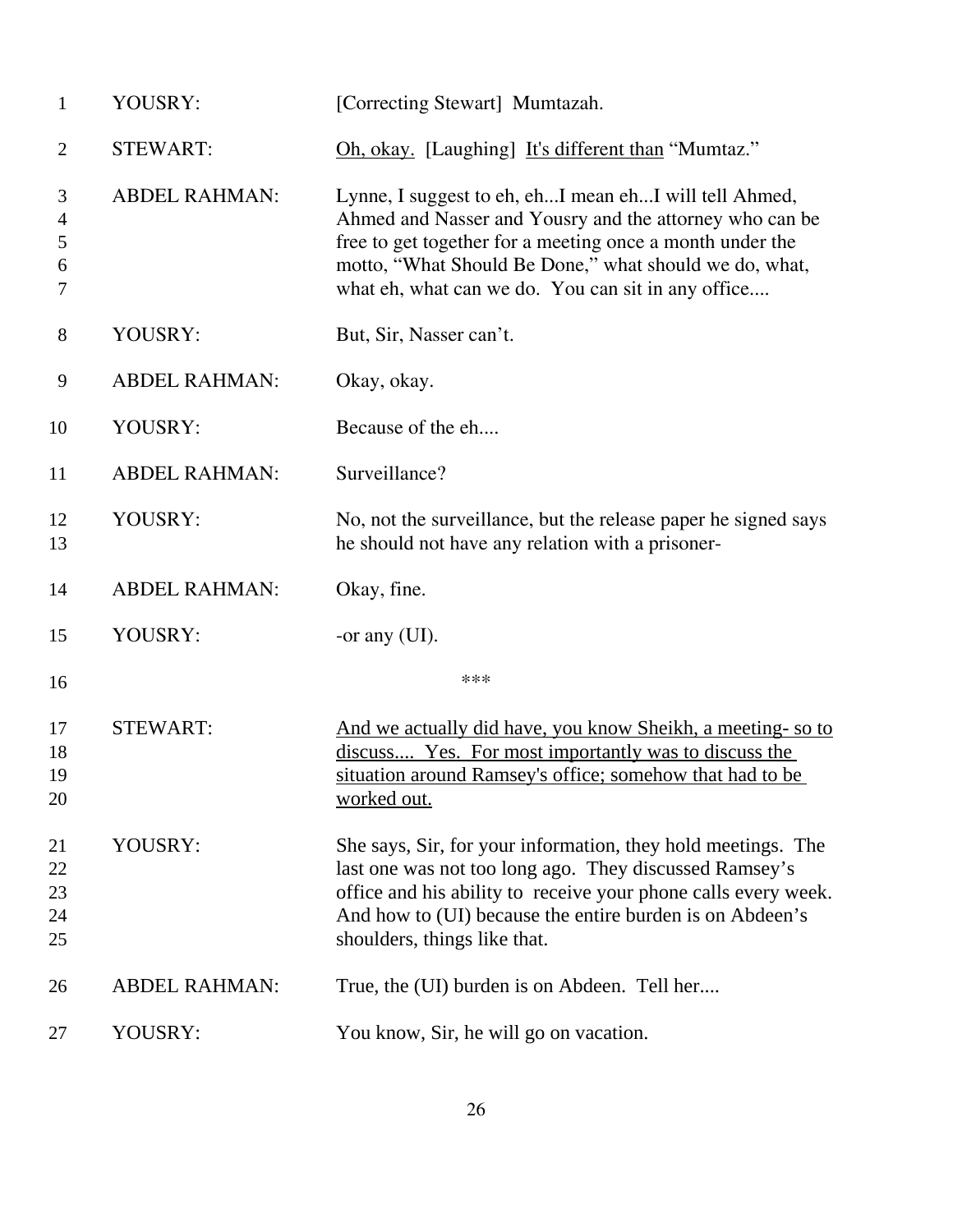| $\mathbf{1}$   | <b>ABDEL RAHMAN:</b> | He will?                                                                                                                                                                           |
|----------------|----------------------|------------------------------------------------------------------------------------------------------------------------------------------------------------------------------------|
| $\overline{2}$ | YOUSRY:              | Mmm.                                                                                                                                                                               |
| 3              | <b>ABDEL RAHMAN:</b> | How long?                                                                                                                                                                          |
| $\overline{4}$ | YOUSRY:              | Three weeks as he told me, but he doesn't know when.                                                                                                                               |
| 5              |                      | ***                                                                                                                                                                                |
| 6<br>7         | YOUSRY:              | (UI) time left (UI). [To Abdel Rahman] She says, Sir, there<br>is only                                                                                                             |
| $8\,$          | <b>ABDEL RAHMAN:</b> | There is a man                                                                                                                                                                     |
| 9              | YOUSRY:              | Please go ahead, Sir.                                                                                                                                                              |
| 10             | <b>ABDEL RAHMAN:</b> | Hah, how much we have left?                                                                                                                                                        |
| 11<br>12<br>13 | YOUSRY:              | [Pointing to the paper] We have about half an hour left.<br>[Holds the same paper up, flips it and puts it down] I want to<br>read the letter to you because it's about two pages. |
| 14             | <b>ABDEL RAHMAN:</b> | Ah.                                                                                                                                                                                |
| 15             | YOUSRY:              | So you would know (UI) the answer tomorrow.                                                                                                                                        |
| 16             |                      | ***                                                                                                                                                                                |
| 17<br>18       | <b>STEWART:</b>      | [Pointing] You ought to read that though, 'cause he has to<br>think about this.                                                                                                    |
| 19             | YOUSRY:              | Lynne is saying, Sir, we are supposed to read the letter-                                                                                                                          |
| 20             | <b>ABDEL RAHMAN:</b> | Okay.                                                                                                                                                                              |
| 21             | YOUSRY:              | -because you are supposed to think about it.                                                                                                                                       |
| 22             | <b>ABDEL RAHMAN:</b> | Okay.                                                                                                                                                                              |
| 23<br>24       | YOUSRY:              | [Writing something on the top left corner of the letter as he<br>starts reading] In the name of God, Most Merciful, Most                                                           |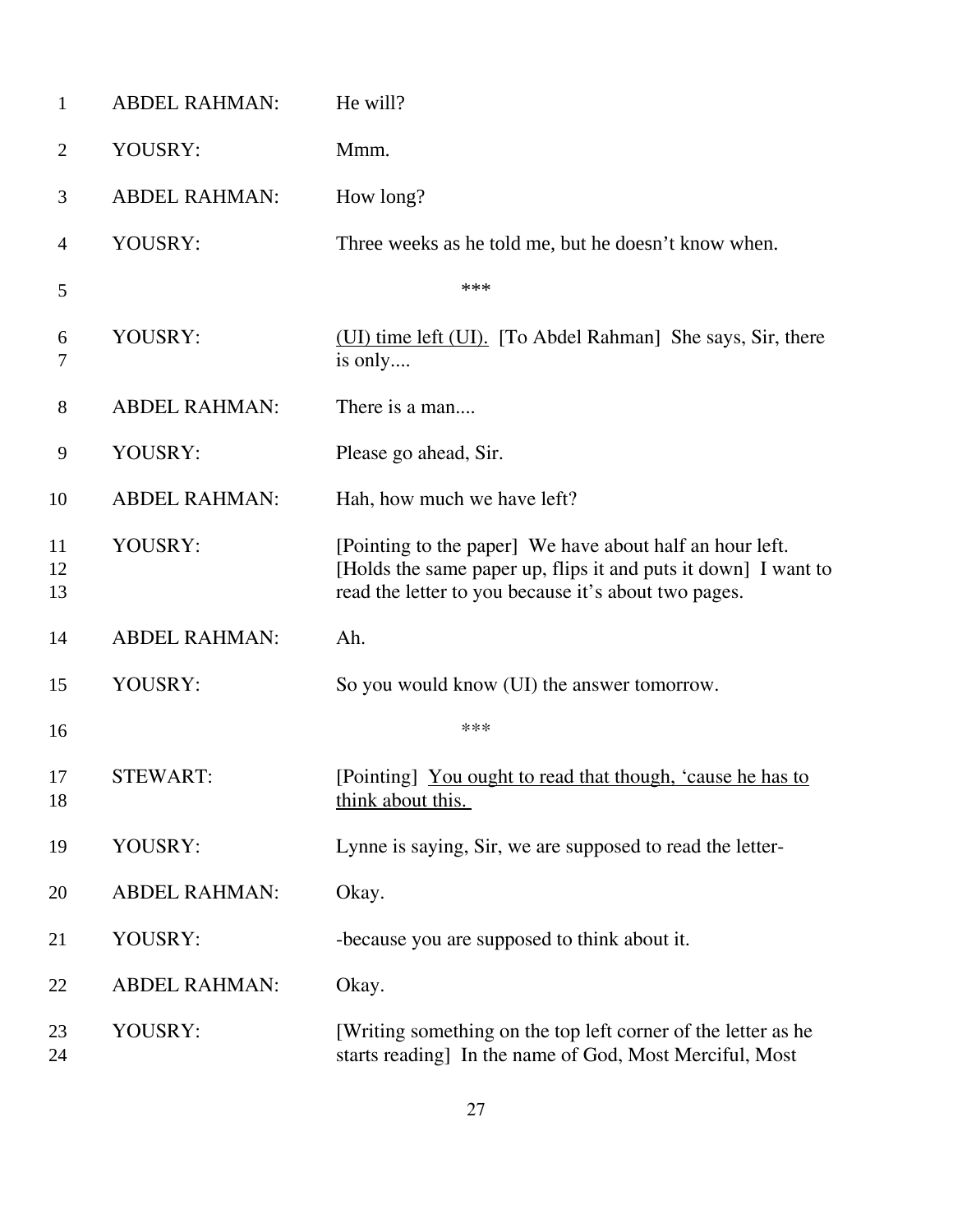| 1<br>$\mathbf{2}$<br>3<br>$\overline{4}$<br>5<br>6<br>7<br>8<br>9<br>10 |                      | Compassionate; peace be to the Messenger of God, his<br>family, his ilk, and all his followers who were guided by him<br>(UI).<br>I thank His Majesty God and pray Him that you receive my<br>letter in good health. May your imprisonment open doors of<br>mercy for you in the hereafter, may He extend sufficient<br>support to you, so you wouldn't need any other.<br>My Master, His Eminence Dr. Omar Abdel Rahman,<br>There are some issues I want to tell you and talk to you about,<br>there are other issues- |
|-------------------------------------------------------------------------|----------------------|-------------------------------------------------------------------------------------------------------------------------------------------------------------------------------------------------------------------------------------------------------------------------------------------------------------------------------------------------------------------------------------------------------------------------------------------------------------------------------------------------------------------------|
| 11                                                                      | <b>ABDEL RAHMAN:</b> | [Clears his throat]                                                                                                                                                                                                                                                                                                                                                                                                                                                                                                     |
| 12<br>13<br>14<br>15<br>16<br>17                                        | YOUSRY:              | -you asked about during the former visit, I will try my best to<br>get you the answer for them.<br>As for the family in Egypt, they are all fine. As for<br>Mohammed and Ahmed, Mohammed had a baby, he named<br>him Omar. We pray God to bless him and grant that this<br>name leads him to follow-                                                                                                                                                                                                                    |
| 18                                                                      | <b>ABDEL RAHMAN:</b> | Okay.                                                                                                                                                                                                                                                                                                                                                                                                                                                                                                                   |
| 19<br>20                                                                | YOUSRY:              | -the example of his grandfather- [Yousry mispronounces the<br>word "grandfather"]                                                                                                                                                                                                                                                                                                                                                                                                                                       |
| 21                                                                      | <b>ABDEL RAHMAN:</b> | [Correcting him] His grandfather!                                                                                                                                                                                                                                                                                                                                                                                                                                                                                       |
| 22                                                                      | YOUSRY:              | His grandfather- [Laughing] <i>L</i> can't even read (UI).                                                                                                                                                                                                                                                                                                                                                                                                                                                              |
| 23                                                                      | <b>STEWART:</b>      | The scholar, the scholar is, eh                                                                                                                                                                                                                                                                                                                                                                                                                                                                                         |
| 24                                                                      | YOUSRY:              | Sir, [laughing] she is saying, he's no good any more.                                                                                                                                                                                                                                                                                                                                                                                                                                                                   |
| 25<br>26                                                                | <b>STEWART:</b>      | He needs to see you more often, Sheikh, to keep up his<br>Arabic.                                                                                                                                                                                                                                                                                                                                                                                                                                                       |
| 27                                                                      | YOUSRY:              | [Laughing] <i>I don't know</i> , it's                                                                                                                                                                                                                                                                                                                                                                                                                                                                                   |
| 28                                                                      | <b>ABDEL RAHMAN:</b> | Uhm.                                                                                                                                                                                                                                                                                                                                                                                                                                                                                                                    |
| 29<br>30                                                                | YOUSRY:              | [Continues reading] -to follow the example of his<br>grandfather-                                                                                                                                                                                                                                                                                                                                                                                                                                                       |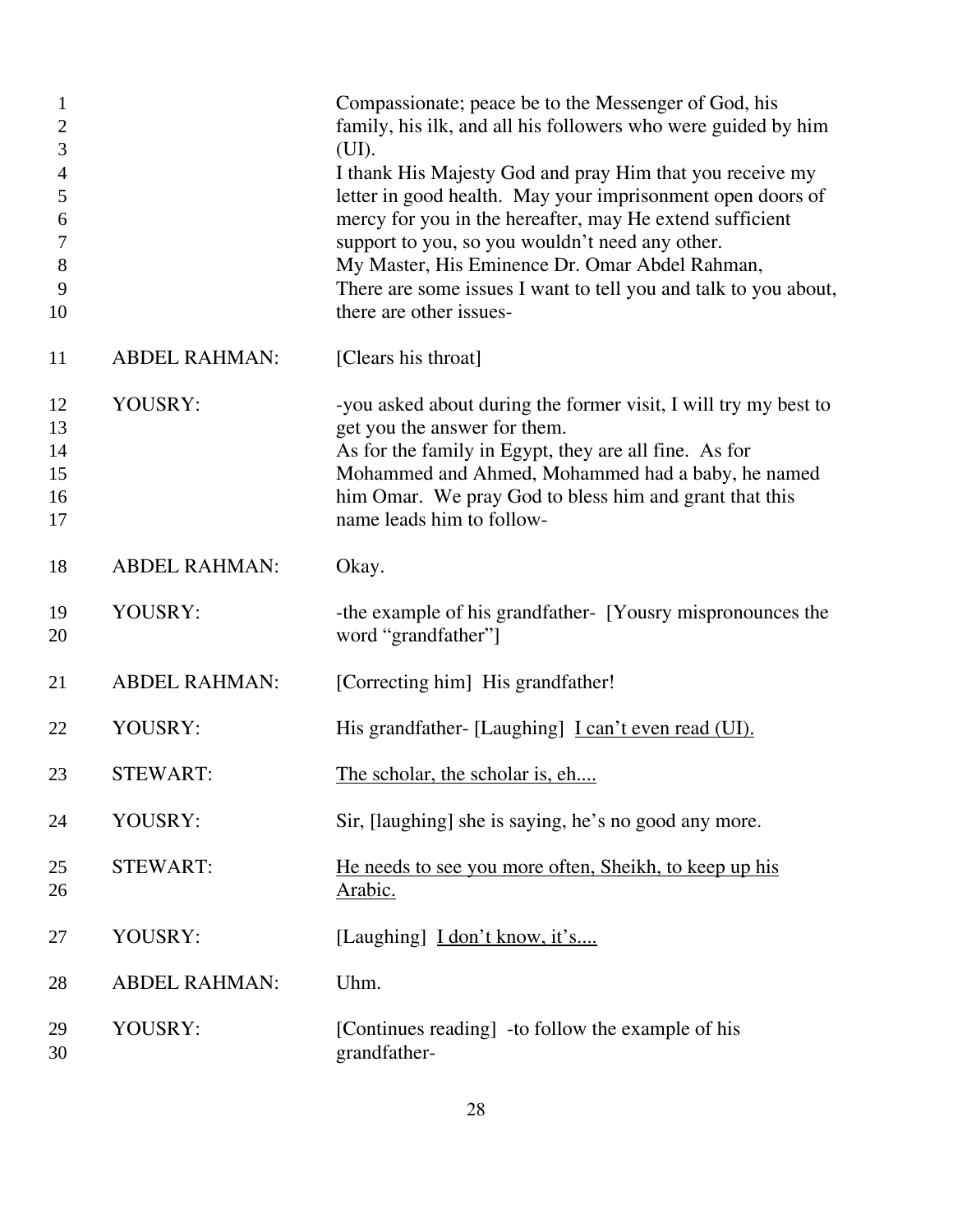| $\mathbf{1}$                     | <b>STEWART:</b>      | [Laughs]                                                                                                                                                                                                                                                                                                           |
|----------------------------------|----------------------|--------------------------------------------------------------------------------------------------------------------------------------------------------------------------------------------------------------------------------------------------------------------------------------------------------------------|
| $\overline{2}$                   | YOUSRY:              | -and Omar our Faruq, may God bless him.                                                                                                                                                                                                                                                                            |
| 3                                | <b>ABDEL RAHMAN:</b> | Uhm.                                                                                                                                                                                                                                                                                                               |
| $\overline{4}$<br>5              | YOUSRY:              | [To Abdel Rahman] Alright? [To Stewart] Lynne, I think<br>you should talk to him because they are looking at me.                                                                                                                                                                                                   |
| 6<br>7<br>8                      | <b>STEWART:</b>      | (UI) there (UI), they, uh, (UI)[she taps Yousry's pad with<br>her pen] uhm, if he finds out what this is, then we're<br>[Laughs.]                                                                                                                                                                                  |
| 9                                | YOUSRY:              | [Laughs] In trouble.                                                                                                                                                                                                                                                                                               |
| 10                               | <b>STEWART:</b>      | [Laughing] Yeah, that's right.                                                                                                                                                                                                                                                                                     |
| 11                               | <b>ABDEL RAHMAN:</b> | Uhm.                                                                                                                                                                                                                                                                                                               |
| 12                               | <b>STEWART:</b>      | <u>But, uh</u>                                                                                                                                                                                                                                                                                                     |
| 13                               | YOUSRY:              | They were standing, facing us, and looking.                                                                                                                                                                                                                                                                        |
| 14                               | <b>ABDEL RAHMAN:</b> | Uhm.                                                                                                                                                                                                                                                                                                               |
| 15                               | YOUSRY:              | But now they went back a little.                                                                                                                                                                                                                                                                                   |
| 16                               | <b>STEWART:</b>      | The, eh                                                                                                                                                                                                                                                                                                            |
| 17                               | YOUSRY:              | Alright. Yeah, they left, they left already.                                                                                                                                                                                                                                                                       |
| 18                               | <b>STEWART:</b>      | <u>Okay.</u>                                                                                                                                                                                                                                                                                                       |
| 19                               | <b>ABDEL RAHMAN:</b> | Uhm.                                                                                                                                                                                                                                                                                                               |
| 20<br>21<br>22<br>23<br>24<br>25 | YOUSRY:              | [Reading] Eh, number two. Ahmed called me and asked me<br>to convey to you, or remind you of something. I am only the<br>messenger who passes the message. He told me that neither<br>he nor Mohammed approve of Fatima's marriage to her<br>cousin. [Puts his hand on Stewart's pad] Ahmed said that he<br>knows- |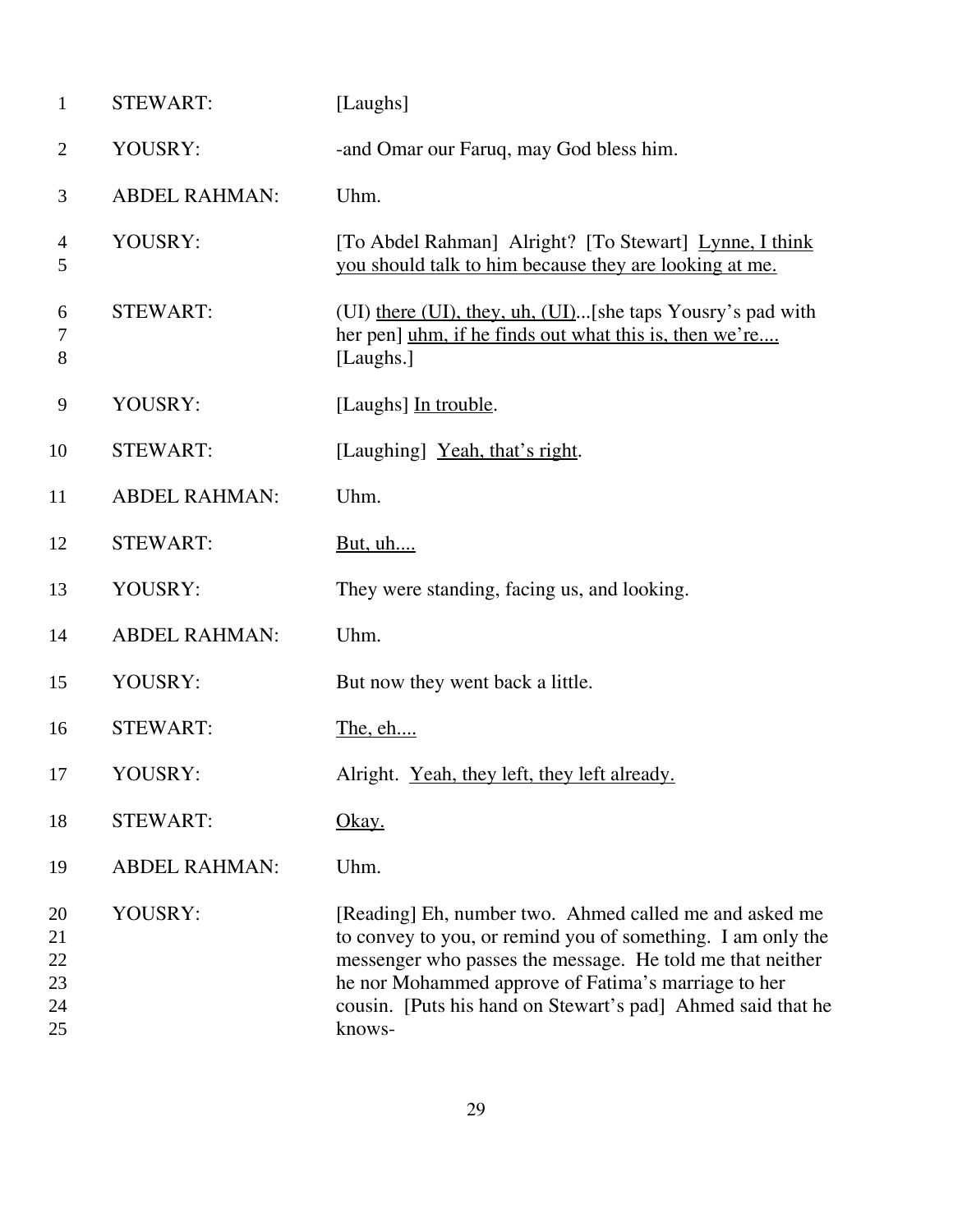| $\mathbf{1}$        | <b>STEWART:</b>      | Right.                                                                                                                                                                                      |
|---------------------|----------------------|---------------------------------------------------------------------------------------------------------------------------------------------------------------------------------------------|
| $\overline{c}$<br>3 | YOUSRY:              | -his cousin and that he has nothing against his character, but<br>he is not the right person.                                                                                               |
| 4<br>5<br>6         | <b>STEWART:</b>      | [Touching Yousry's hand] Why don't you stop there and<br>we'll talk for a minute um, the, uh Ahmed's youngest son<br>needs glasses, did you know that?                                      |
| $\tau$              | YOUSRY:              | [Laughing]                                                                                                                                                                                  |
| 8                   | <b>STEWART:</b>      | (UI)                                                                                                                                                                                        |
| 9<br>10             | YOUSRY:              | Lynne says, stop a little because they are by the glass, she<br>wants me to talk to her, and I talk to you, Sir.                                                                            |
| 11                  | <b>ABDEL RAHMAN:</b> | Uhm, okay.                                                                                                                                                                                  |
| 12<br>13            | <b>STEWART:</b>      | And this is a kid that is always in difficulty, so I have no<br>doubt that, uh                                                                                                              |
| 14                  | YOUSRY:              | She says, Sir, that Ahmed's youngest son needs glasses.                                                                                                                                     |
| 15<br>16            | <b>STEWART:</b>      | [Simultaneously] Ahmed will have to take a loan out of a<br>bank or something to keep, to keep this kid in glasses.                                                                         |
| 17<br>18            | YOUSRY:              | [Simultaneously laughing] She says, Sir, that they need to get<br>loans from the banks because everyday he breaks his glasses.                                                              |
| 19                  | <b>ABDEL RAHMAN:</b> | Loans from banks?                                                                                                                                                                           |
| 20                  | YOUSRY:              | [Laughing] Yeah.                                                                                                                                                                            |
| 21                  | <b>ABDEL RAHMAN:</b> | Uhm.                                                                                                                                                                                        |
| 22<br>23<br>24      | <b>STEWART:</b>      | [Taps with the pen on the paper in front of Yousry] But<br>continue reading this 'cause this is setting up the, the<br>organizational situation around his conditions.                      |
| 25<br>26<br>27      | YOUSRY:              | Okay. [Picks up the letter and continues reading] He is<br>telling you, Sir, that he knows his cousin, he has nothing to<br>say against his character, but he is not the suitable person to |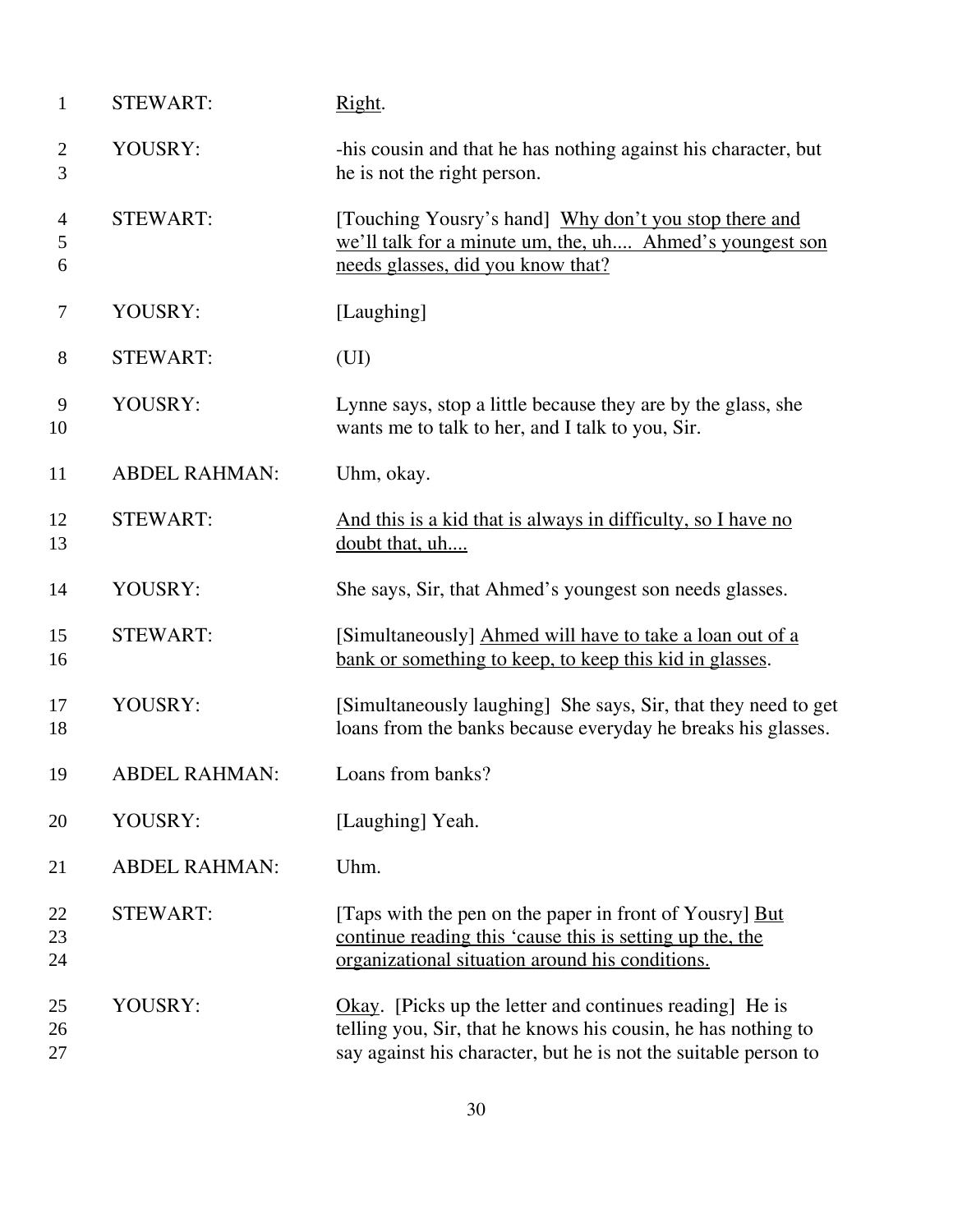| $\mathbf{1}$<br>$\mathbf{2}$<br>3      |                      | marry the daughter of Sheikh Omar Abdel Rahman. They<br>asked me to remind you of what you used to say about people<br>who shave their beards-                                                                                                                                                                                                                                             |
|----------------------------------------|----------------------|--------------------------------------------------------------------------------------------------------------------------------------------------------------------------------------------------------------------------------------------------------------------------------------------------------------------------------------------------------------------------------------------|
| $\overline{4}$                         | <b>ABDEL RAHMAN:</b> | Uhm.                                                                                                                                                                                                                                                                                                                                                                                       |
| 5<br>6                                 | YOUSRY:              | -even if they have good manners, they said, how can we<br>accept for our sister what our father used to criticize?                                                                                                                                                                                                                                                                         |
| 7                                      | <b>ABDEL RAHMAN:</b> | Okay.                                                                                                                                                                                                                                                                                                                                                                                      |
| 8<br>9<br>10                           | YOUSRY:              | Alright? [Flips over the letter and continues reading the<br>bottom part] I sent the power of attorney to Abdullah,<br>hopefully he gets it soon.                                                                                                                                                                                                                                          |
| 11                                     | <b>ABDEL RAHMAN:</b> | Uhm.                                                                                                                                                                                                                                                                                                                                                                                       |
| 12<br>13<br>14<br>15                   | YOUSRY:              | [Continues reading] Attached to this letter is an article<br>written by the former Consul of Egypt to New York,<br>Abdullah sent it to me from Egypt, [hand motion to Rahman]<br>that is the one I read to you, Sir.                                                                                                                                                                       |
| 16                                     | <b>ABDEL RAHMAN:</b> | Okay.                                                                                                                                                                                                                                                                                                                                                                                      |
| 17<br>18<br>19<br>20<br>21<br>22<br>23 | YOUSRY:              | Alright? [Continues reading] I went to New Jersey and asked<br>about 'Atif, but till this moment nobody knows anything<br>about him. I went to Hatim twice, in the slaughterhouse, but I<br>didn't find him. I met with Hamdi Ali, he said he will look<br>for him because he knows people in touch with him, this was<br>about a week ago when I saw him by coincidence in the<br>funeral |
| 24                                     | <b>STEWART:</b>      | The, eh                                                                                                                                                                                                                                                                                                                                                                                    |
| 25                                     | YOUSRY:              | of the son of Ahmad Al-Rifa'i who died in Italy.                                                                                                                                                                                                                                                                                                                                           |
| 26                                     | <b>ABDEL RAHMAN:</b> | Uhm.                                                                                                                                                                                                                                                                                                                                                                                       |
| 27<br>28<br>29<br>30                   | <b>STEWART:</b>      | the, uhmthe usual, uhmform that these things should<br>take is thatyou should translate this is that we'll have, like,<br>aa committee for fund-raising, and we'll have a committee<br>for publicity                                                                                                                                                                                       |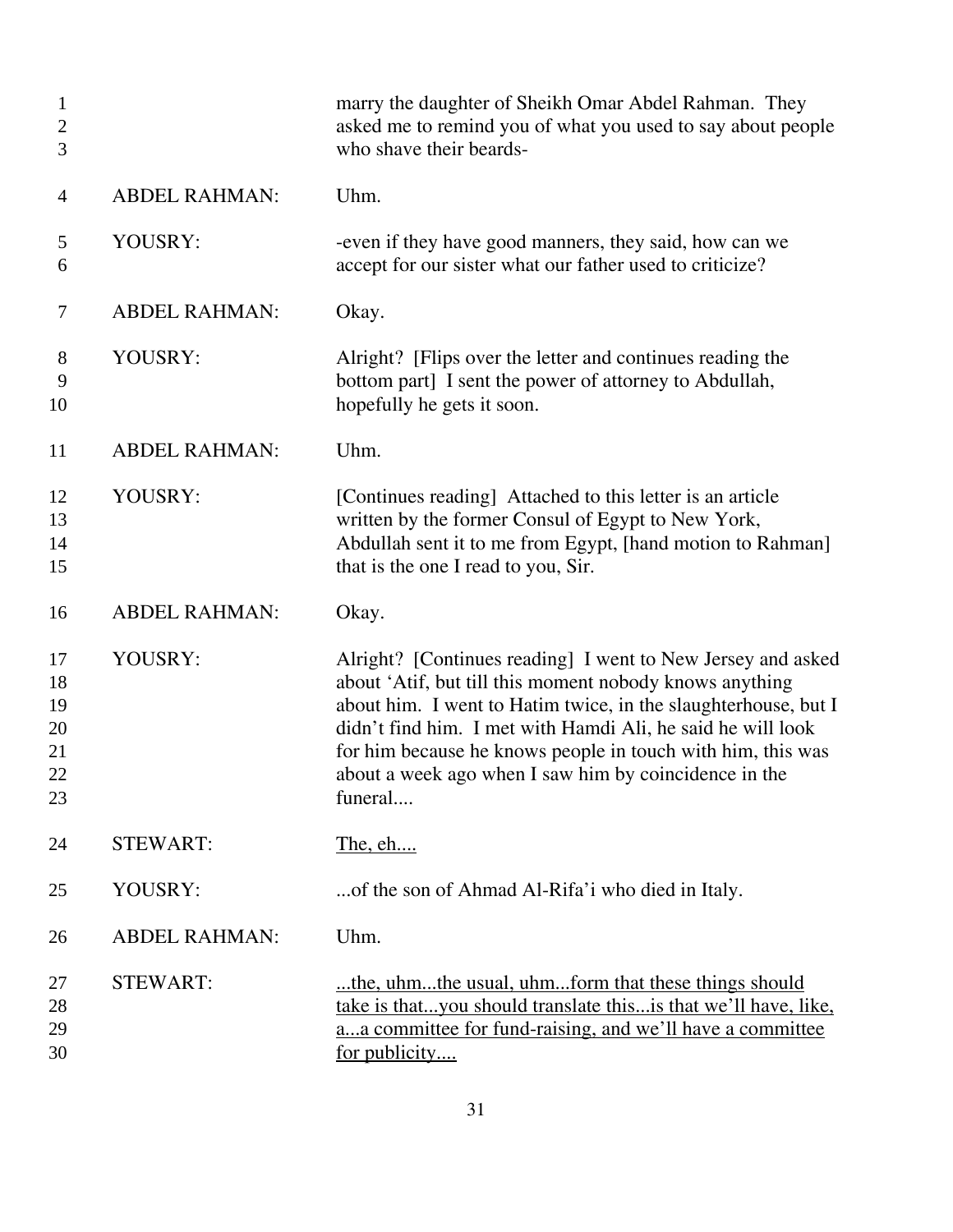| $\mathbf{1}$                                                               | YOUSRY:         | [Flips the letter, writes on the top part]                                                                                                                                                                                                                                                                                                                                                                                                                                                                                                                                                                                                                                                                                                                  |
|----------------------------------------------------------------------------|-----------------|-------------------------------------------------------------------------------------------------------------------------------------------------------------------------------------------------------------------------------------------------------------------------------------------------------------------------------------------------------------------------------------------------------------------------------------------------------------------------------------------------------------------------------------------------------------------------------------------------------------------------------------------------------------------------------------------------------------------------------------------------------------|
| $\overline{2}$<br>3<br>4<br>5                                              | <b>STEWART:</b> | [Gesticulating] and we'll have a committee for, uh,<br>uhmsetting down the um, you know, the day to day work as<br>opposed to, you know, the long term work on the<br>subcommittee.                                                                                                                                                                                                                                                                                                                                                                                                                                                                                                                                                                         |
| 6<br>7<br>$8\,$<br>9<br>10<br>11<br>12<br>13<br>14<br>15<br>16<br>17<br>18 | YOUSRY:         | Thank you very much, Lynne. [Phone ringing] [Laughs then<br>continues] So, he says, Sir, [reading] I met him by<br>coincidence in the funeral of the son of Ahmad Al-Rifa'i, I<br>think you know him, Sir, he drowned, his name was Basim<br>and he was about twenty years old. May God grant the family<br>forbearance and comfort. I will continue, God willing, to<br>diligently look for 'Atif if he is important to you.<br>I called some Brothers in London to ask about Abd Al-Mijid,<br>because he changed his phone and we had no contact with<br>him for a long time. I learned that he was in Egypt, I heard<br>bad things about him. They say that he now goes frequently<br>to Egypt and that whoever wants to go to Egypt and has<br>problems |
| 19                                                                         | <b>STEWART:</b> | <u>I don't think this lady speaks Arabic, do you?</u>                                                                                                                                                                                                                                                                                                                                                                                                                                                                                                                                                                                                                                                                                                       |
| 20                                                                         | YOUSRY:         | No, she doesn't.                                                                                                                                                                                                                                                                                                                                                                                                                                                                                                                                                                                                                                                                                                                                            |
| 21                                                                         | <b>STEWART:</b> | No, alright.                                                                                                                                                                                                                                                                                                                                                                                                                                                                                                                                                                                                                                                                                                                                                |
| 22<br>23<br>24<br>25<br>26<br>27<br>28<br>29<br>30                         | YOUSRY:         | [Continues reading] He who wants to go, would contact Abd<br>Al Mijid who would mediate for him. As you know, the last<br>time we contacted him, we asked him to sell, and we told him<br>about what you want. He promised to do so, but till now he<br>never called, we don't know what he did. Let us know if you<br>want us or any of the brothers to go to him, please tell us in<br>detail, especially if you or any of the brothers has a copy of<br>any contract you may have with him. I can, with the power of<br>attorney I have, exert pressure on him and say                                                                                                                                                                                   |
| 31<br>32<br>33                                                             | <b>STEWART:</b> | [Touching the hem of Yousry's sleeve] [Background noise]<br>You know (UI) could be part of the Committee to Free Sheikh<br>Omar                                                                                                                                                                                                                                                                                                                                                                                                                                                                                                                                                                                                                             |
| 34                                                                         | YOUSRY:         | Yes, this is                                                                                                                                                                                                                                                                                                                                                                                                                                                                                                                                                                                                                                                                                                                                                |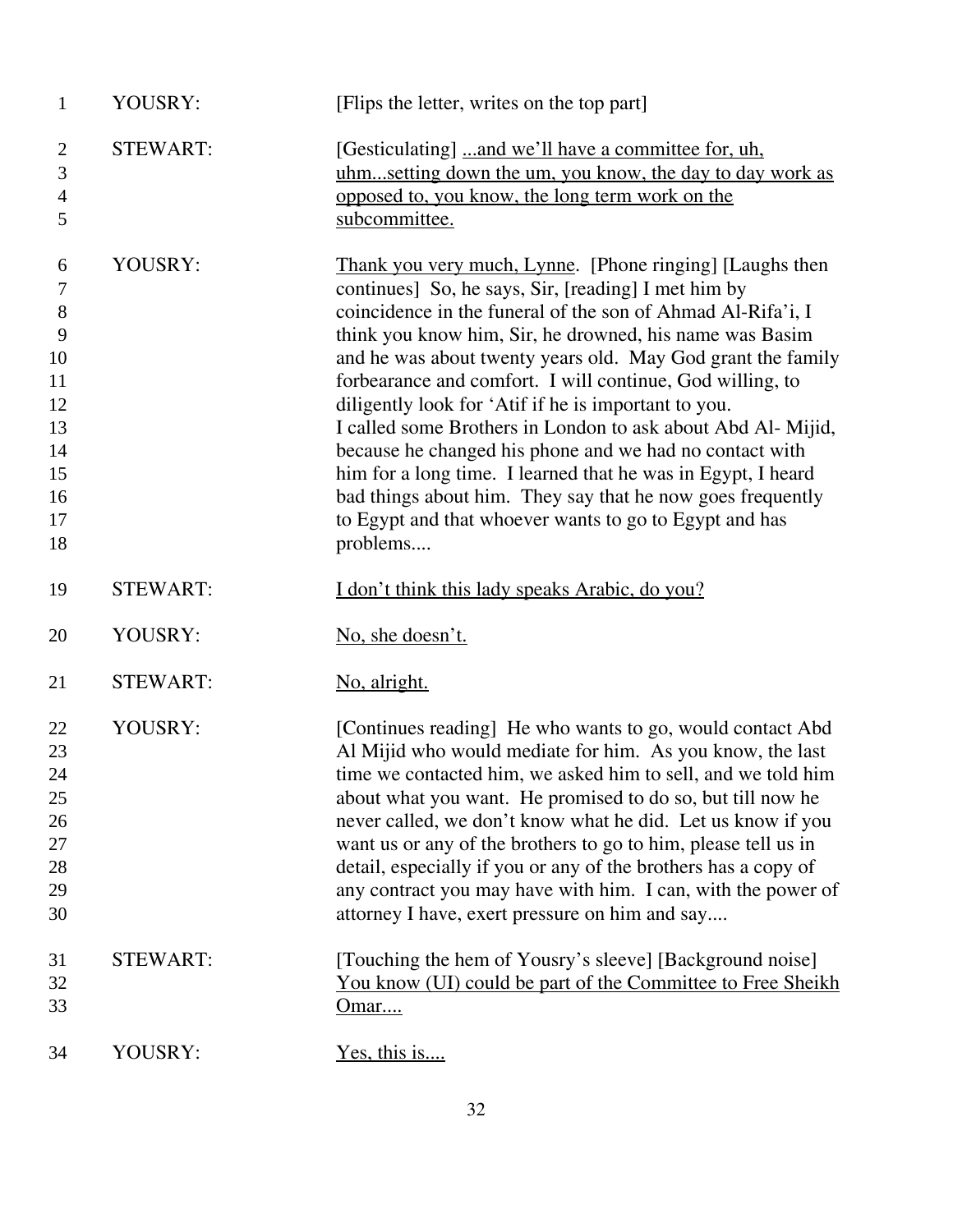| $\mathbf{1}$<br>$\overline{2}$                                       | <b>STEWART:</b>      | (UI) this is the Egyptian branch of uh, that committee and<br>(UI).                                                                                                                                                                                                                                                                                                                                                                                                                                                                                                                                                                                                                                         |
|----------------------------------------------------------------------|----------------------|-------------------------------------------------------------------------------------------------------------------------------------------------------------------------------------------------------------------------------------------------------------------------------------------------------------------------------------------------------------------------------------------------------------------------------------------------------------------------------------------------------------------------------------------------------------------------------------------------------------------------------------------------------------------------------------------------------------|
| 3<br>$\overline{4}$                                                  | YOUSRY:              | [Laughing] Lynne continues to eh, she's watching them,<br>she's watching them.                                                                                                                                                                                                                                                                                                                                                                                                                                                                                                                                                                                                                              |
| 5                                                                    | <b>ABDEL RAHMAN:</b> | <u>Very good, very good.</u>                                                                                                                                                                                                                                                                                                                                                                                                                                                                                                                                                                                                                                                                                |
| 6                                                                    | <b>STEWART:</b>      | [Laughs]                                                                                                                                                                                                                                                                                                                                                                                                                                                                                                                                                                                                                                                                                                    |
| 7<br>$8\,$<br>9<br>10<br>11<br>12                                    | YOUSRY:              | [Continues reading] With the power of attorney I have, I can<br>exert pressure on him, and say I will take him to court unless<br>he finishes. [Stops reading] However, Ahmed says he doesn't<br>think he will go that far, but he wants to know if there is any<br>paper between you, Sir, and him, so he can take a copy of it to<br>use as a legal document when he sees him.                                                                                                                                                                                                                                                                                                                            |
| 13                                                                   | <b>ABDEL RAHMAN:</b> | Okay fine.                                                                                                                                                                                                                                                                                                                                                                                                                                                                                                                                                                                                                                                                                                  |
| 14<br>15<br>16<br>17<br>18<br>19<br>20<br>21<br>22<br>23<br>24<br>25 | YOUSRY:              | [Continues reading] Number seven: Mr. Salim 'Azzam sends<br>you his regards. I contacted him and told him what you said.<br>He promised he and some worldwide Islamic leadership<br>people promised to conduct a campaign requesting your<br>release, Sir. As you heard, Louis Farrakhan and Layth<br>Shubaylat want to meet with no, no, not Layth Shubaylat,<br>only Louis Farrakhan wants to meet with you. I contacted<br>Layth Shubaylat, but failed to contact some Sheikhs, like<br>Sheikh Al-Qaradawi, and as you know, Sheikh Yasin. Thank<br>God, there is good rapport, I hope you will hear pleasant<br>things about that in the near future. [Brief pause] [Unfolding<br>the paper] Okay, Sir? |
| 26                                                                   | <b>ABDEL RAHMAN:</b> | Okay.                                                                                                                                                                                                                                                                                                                                                                                                                                                                                                                                                                                                                                                                                                       |
| 27<br>28                                                             | YOUSRY:              | [As he goes to the other side and folds the letter] Eh, he<br>jumped from number seven to nine.                                                                                                                                                                                                                                                                                                                                                                                                                                                                                                                                                                                                             |
| 29                                                                   | <b>ABDEL RAHMAN:</b> | Okay.                                                                                                                                                                                                                                                                                                                                                                                                                                                                                                                                                                                                                                                                                                       |
| 30<br>31<br>32                                                       | YOUSRY:              | [Reading] My communications increased during the past year,<br>I have semi-constant contact with Abu Yasir, Abu Hazim,<br>Abu Mus'ab, Abul Harith, Abu Ithar, Abu Khalid, Abu                                                                                                                                                                                                                                                                                                                                                                                                                                                                                                                               |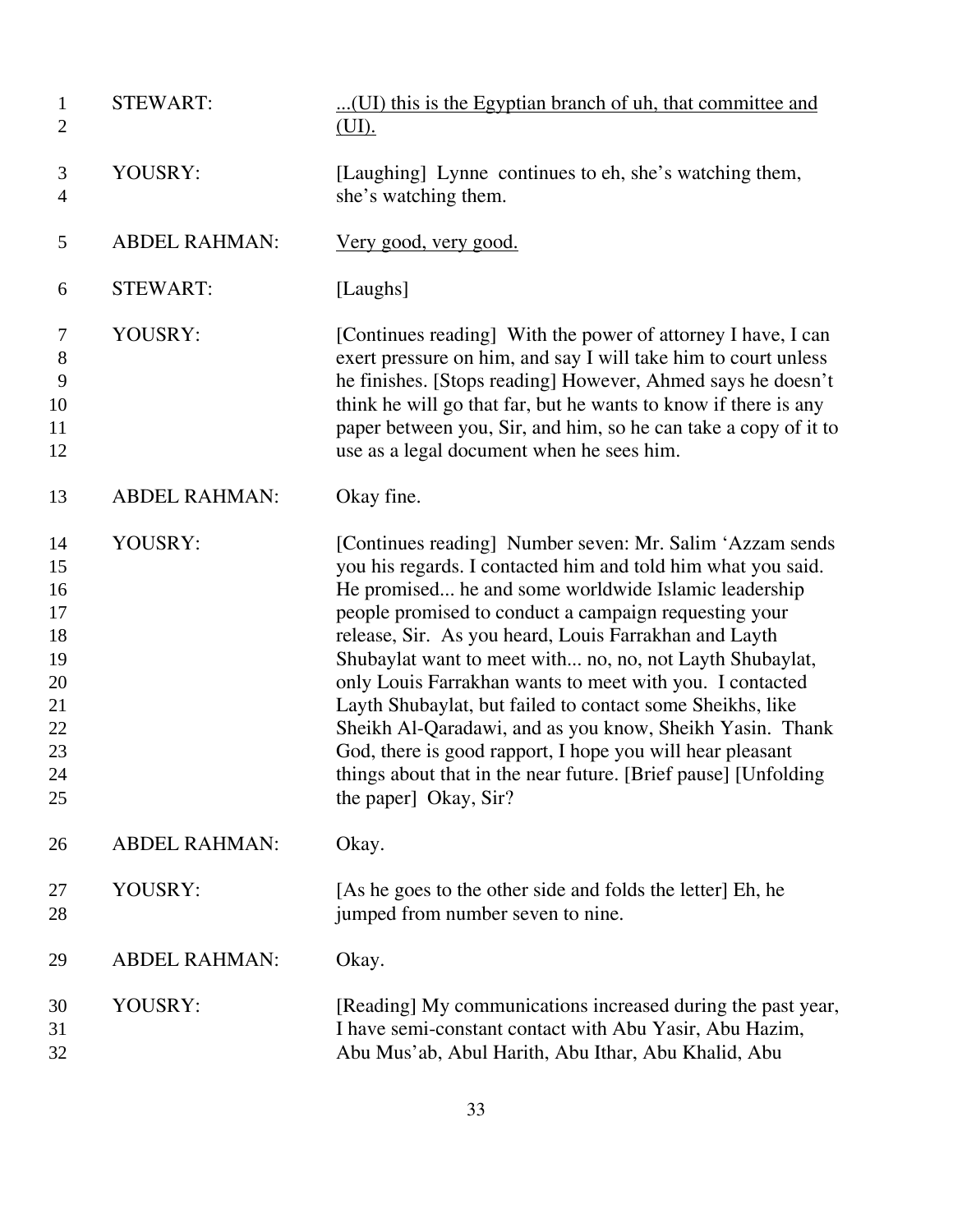| 1<br>$\mathbf{2}$<br>3<br>$\overline{4}$<br>5<br>6<br>$\boldsymbol{7}$<br>$8\,$<br>9<br>10<br>11<br>12<br>13<br>14 |                      | Mustafa and many other brothers, thank God. If there is<br>anything, please notify.<br>Number ten: Abu Yasir called me the day before yesterday.<br>He still asks for Your Honor's moral support to his position<br>particularly at this time, after three years have passed since<br>the Initiative that did not produce big results was issued. I had<br>explained to you, Sir, his viewpoint before. Back then, you<br>asked him to commit himself, and to give his brothers a<br>chance. Up till now, the man is committed but I don't think<br>he will be able to remain quiet longer than that. I sent to you,<br>Sir, the statement he issued on Al-Azhar University incidents,<br>which exposed him to the criticism of some brothers, eh,<br>particularly, because of its strong language. [Hand motion to<br>Stewart] |
|--------------------------------------------------------------------------------------------------------------------|----------------------|---------------------------------------------------------------------------------------------------------------------------------------------------------------------------------------------------------------------------------------------------------------------------------------------------------------------------------------------------------------------------------------------------------------------------------------------------------------------------------------------------------------------------------------------------------------------------------------------------------------------------------------------------------------------------------------------------------------------------------------------------------------------------------------------------------------------------------|
| 15<br>16                                                                                                           | <b>STEWART:</b>      | <u>Okay. The, eh if we set this up using this kind of a format, I</u><br>think we can-                                                                                                                                                                                                                                                                                                                                                                                                                                                                                                                                                                                                                                                                                                                                          |
| 17<br>18                                                                                                           | YOUSRY:              | (UI) is the best. [Laughs]                                                                                                                                                                                                                                                                                                                                                                                                                                                                                                                                                                                                                                                                                                                                                                                                      |
| 19                                                                                                                 | <b>STEWART:</b>      | <u>Yeah, (UI) is the best. Eh, we should stay awake that long.</u>                                                                                                                                                                                                                                                                                                                                                                                                                                                                                                                                                                                                                                                                                                                                                              |
| 20                                                                                                                 | YOUSRY:              | [Laughs]                                                                                                                                                                                                                                                                                                                                                                                                                                                                                                                                                                                                                                                                                                                                                                                                                        |
| 21<br>22                                                                                                           | <b>STEWART:</b>      | <u>But this format is one where you have pressure from the</u><br>inside, and pressure from the outside, so therefore                                                                                                                                                                                                                                                                                                                                                                                                                                                                                                                                                                                                                                                                                                           |
| 23                                                                                                                 | YOUSRY:              | [Simultaneously] Are you following us, Sir?                                                                                                                                                                                                                                                                                                                                                                                                                                                                                                                                                                                                                                                                                                                                                                                     |
| 24                                                                                                                 | <b>ABDEL RAHMAN:</b> | Yeah.                                                                                                                                                                                                                                                                                                                                                                                                                                                                                                                                                                                                                                                                                                                                                                                                                           |
| 25<br>26<br>27                                                                                                     | YOUSRY:              | She says, now we are translating the letters by the lawyers in<br>Egypt. The lawyers of Egypt work with the lawyers of<br>America, so we exert pressure from here and from Egypt.                                                                                                                                                                                                                                                                                                                                                                                                                                                                                                                                                                                                                                               |
| 28                                                                                                                 | <b>ABDEL RAHMAN:</b> | Ah, very good, very good.                                                                                                                                                                                                                                                                                                                                                                                                                                                                                                                                                                                                                                                                                                                                                                                                       |
| 29                                                                                                                 | YOUSRY:              | (UI), I swear to God! [Laughs]                                                                                                                                                                                                                                                                                                                                                                                                                                                                                                                                                                                                                                                                                                                                                                                                  |
| 30<br>31                                                                                                           | <b>STEWART:</b>      | Alright, but just so thaton four sides, ehthey cannot<br>withstand this, they would                                                                                                                                                                                                                                                                                                                                                                                                                                                                                                                                                                                                                                                                                                                                             |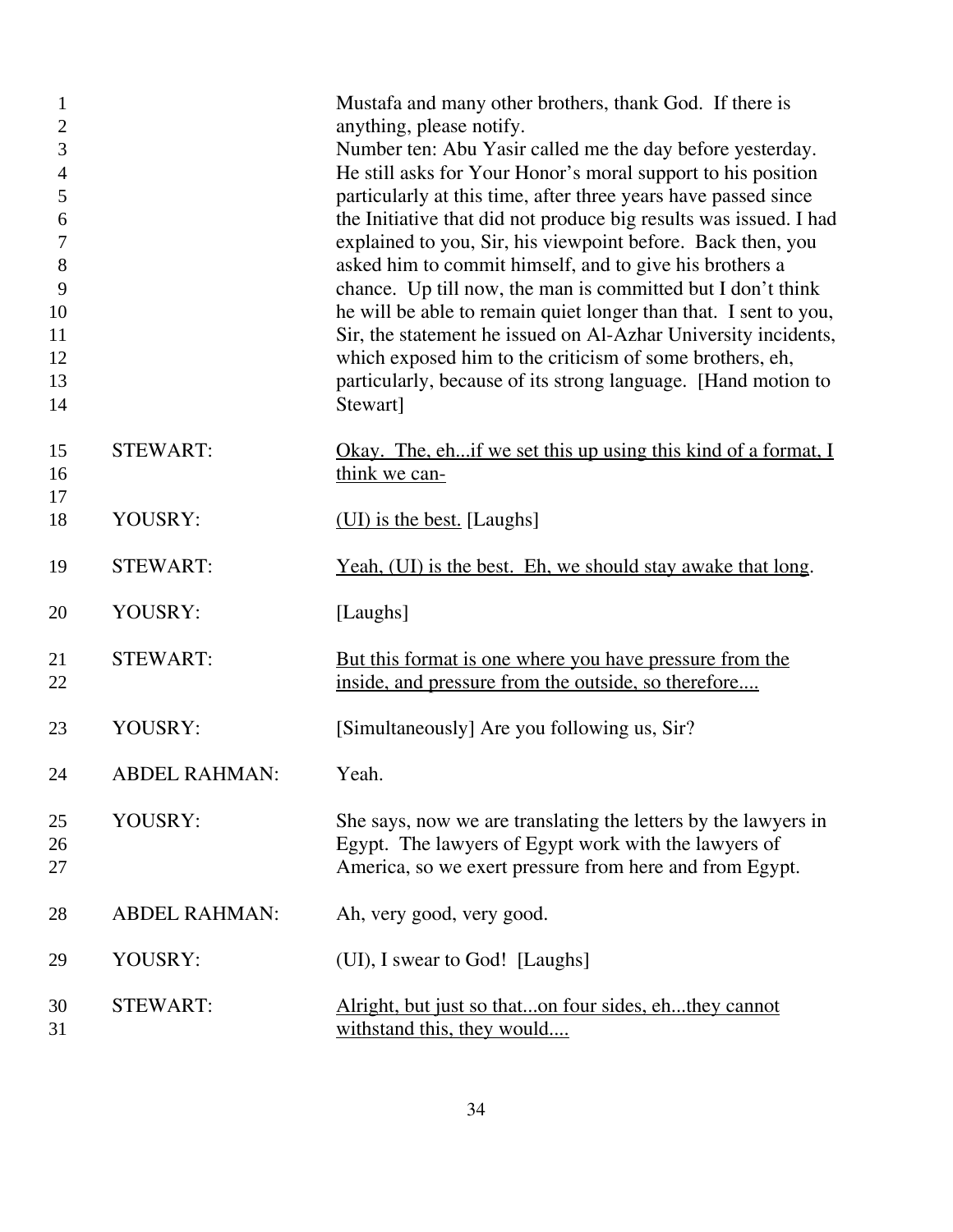| $\mathbf{1}$                                                                                                                                                      | YOUSRY:              | We will destroy them this way. [Laughs]                                                                                                                                                                                                                                                                                                                                                                                                                                                                                                                                                                                                                                                                                                                                                                                                                                                                                                                                                                                                                                                                                                                                                                                                                                                                                                                                                                                                                                                                                                                                    |
|-------------------------------------------------------------------------------------------------------------------------------------------------------------------|----------------------|----------------------------------------------------------------------------------------------------------------------------------------------------------------------------------------------------------------------------------------------------------------------------------------------------------------------------------------------------------------------------------------------------------------------------------------------------------------------------------------------------------------------------------------------------------------------------------------------------------------------------------------------------------------------------------------------------------------------------------------------------------------------------------------------------------------------------------------------------------------------------------------------------------------------------------------------------------------------------------------------------------------------------------------------------------------------------------------------------------------------------------------------------------------------------------------------------------------------------------------------------------------------------------------------------------------------------------------------------------------------------------------------------------------------------------------------------------------------------------------------------------------------------------------------------------------------------|
| $\overline{2}$                                                                                                                                                    | <b>STEWART:</b>      | [Laughing] That's right.                                                                                                                                                                                                                                                                                                                                                                                                                                                                                                                                                                                                                                                                                                                                                                                                                                                                                                                                                                                                                                                                                                                                                                                                                                                                                                                                                                                                                                                                                                                                                   |
| 3                                                                                                                                                                 | <b>ABDEL RAHMAN:</b> | Live, live to eat, and, and do not eat to live.                                                                                                                                                                                                                                                                                                                                                                                                                                                                                                                                                                                                                                                                                                                                                                                                                                                                                                                                                                                                                                                                                                                                                                                                                                                                                                                                                                                                                                                                                                                            |
| $\overline{4}$                                                                                                                                                    | YOUSRY:              | eat to live. [Laughs]                                                                                                                                                                                                                                                                                                                                                                                                                                                                                                                                                                                                                                                                                                                                                                                                                                                                                                                                                                                                                                                                                                                                                                                                                                                                                                                                                                                                                                                                                                                                                      |
| 5                                                                                                                                                                 | <b>STEWART:</b>      | [Laughing] Yes. Easier said than done, Sheikh.                                                                                                                                                                                                                                                                                                                                                                                                                                                                                                                                                                                                                                                                                                                                                                                                                                                                                                                                                                                                                                                                                                                                                                                                                                                                                                                                                                                                                                                                                                                             |
| 6<br>$\boldsymbol{7}$<br>$8\,$<br>9<br>10<br>11<br>12<br>13<br>14<br>15<br>16<br>17<br>18<br>19<br>20<br>21<br>22<br>23<br>24<br>25<br>26<br>27<br>28<br>29<br>30 | YOUSRY:              | She says it is easy to say so, Sir, but when we sit to eat we eat<br>a lot. [Laughs] Alright, Sir. Uhm [Resumes reading] -<br>which exposed him to strong language, criticism of some<br>Brothers, though he didn't say anything other than what is<br>supposed to be said. He therefore, asks for your<br>straightforward opinion, Sir, especially that you know that the<br>man has his massive weight among many brothers; and that if<br>the regime worries about anyone, it is Abu Yasir. I had told<br>him and the other brothers about your request, Sir, concerning<br>the evaluation of the Initiative, he had the same opinion. It is<br>clear though, that those who push to go by the Initiative are<br>the brothers in Liman, even though they are very few.<br>[Articulating as he corrects himself] no, the brothers in Liman<br>and very few others outside. Abu Yasir is of the opinion that<br>the Group has to well utilize the Initiative paper. The least to<br>do is to allow media escalation, and to demonstrate disgust at<br>the way the situation ended up, especially that the most they<br>allow now is some improvement in prisons, permission of<br>visits, and release of some prisoners. Bear in mind though,<br>that those they released had nothing to do with anything to<br>start with, and that there are so many others the government<br>refuses to even discuss their future, like those detained for<br>more than ten years without any charge like Hasan Al-<br>Gharbawi (PH), Dr. Ahmad Abdu (PH) Silim, Dr. Mahmud<br>Shu'aib |
| 31<br>32<br>33<br>34                                                                                                                                              | <b>STEWART:</b>      | [Touching Yousry's left hand] Speaking about, speaking<br>about food though, the interesting thing is that, sometimes I<br>have to fight whether I want to sleep more than I want to eat,<br><u>because</u>                                                                                                                                                                                                                                                                                                                                                                                                                                                                                                                                                                                                                                                                                                                                                                                                                                                                                                                                                                                                                                                                                                                                                                                                                                                                                                                                                                |
| 35                                                                                                                                                                | YOUSRY:              | She is saying, Sir, food is not her only weak point, sleep too.                                                                                                                                                                                                                                                                                                                                                                                                                                                                                                                                                                                                                                                                                                                                                                                                                                                                                                                                                                                                                                                                                                                                                                                                                                                                                                                                                                                                                                                                                                            |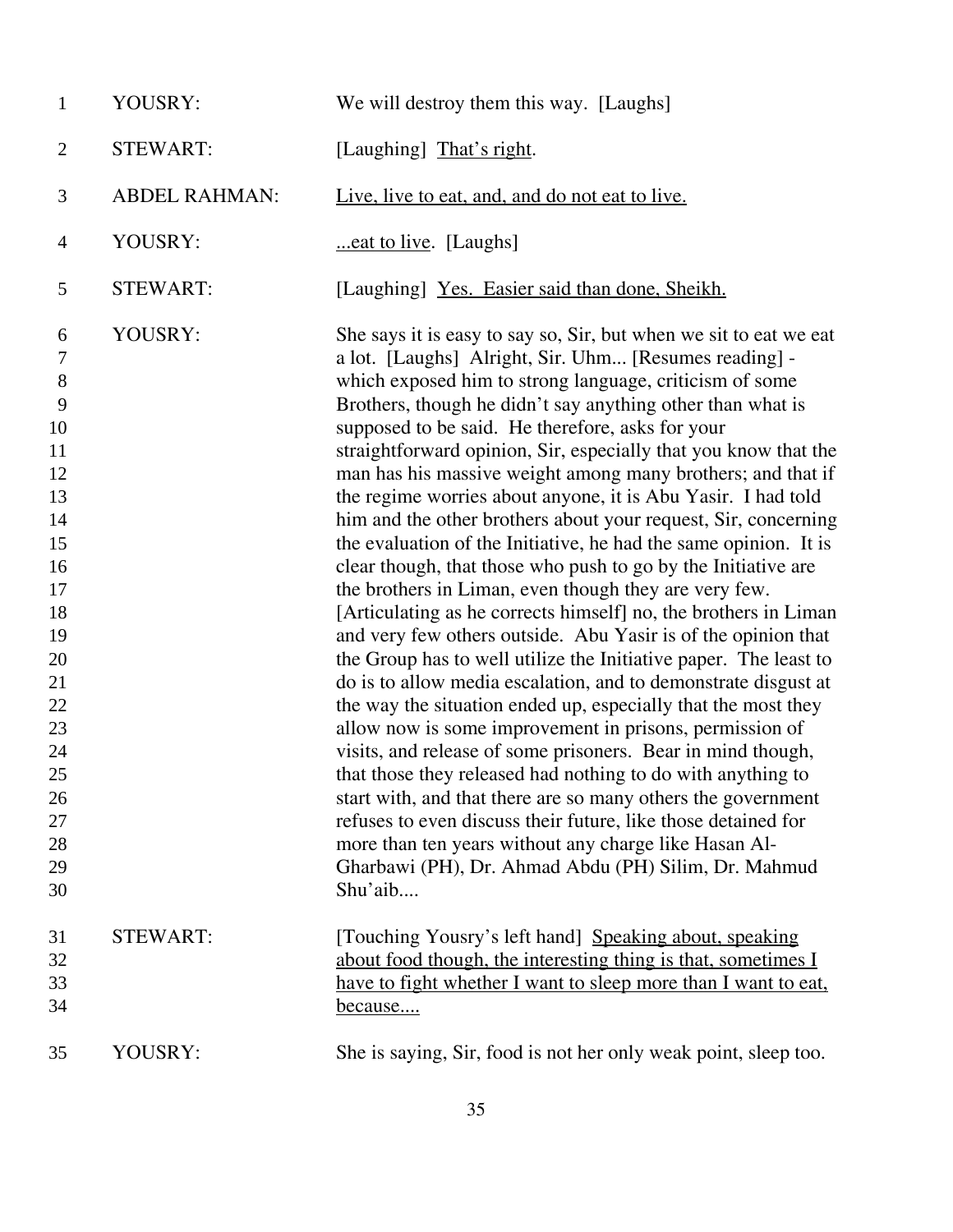| $\mathbf{1}$                                             | <b>ABDEL RAHMAN:</b> | Oh! [Laughs]                                                                                                                                                                                                                                                                                                                                                                                                                                                                                                                                                                                                                                |
|----------------------------------------------------------|----------------------|---------------------------------------------------------------------------------------------------------------------------------------------------------------------------------------------------------------------------------------------------------------------------------------------------------------------------------------------------------------------------------------------------------------------------------------------------------------------------------------------------------------------------------------------------------------------------------------------------------------------------------------------|
| $\overline{2}$                                           | <b>STEWART:</b>      | And this is a difficult decision.                                                                                                                                                                                                                                                                                                                                                                                                                                                                                                                                                                                                           |
| 3                                                        | YOUSRY:              | This is causing her problems. [Laughs] You see, Sir?                                                                                                                                                                                                                                                                                                                                                                                                                                                                                                                                                                                        |
| 4                                                        | <b>ABDEL RAHMAN:</b> | Uhm.                                                                                                                                                                                                                                                                                                                                                                                                                                                                                                                                                                                                                                        |
| 5                                                        | <b>STEWART:</b>      | <u>Well</u>                                                                                                                                                                                                                                                                                                                                                                                                                                                                                                                                                                                                                                 |
| 6<br>7<br>8<br>9<br>10                                   | YOUSRY:              | [Continues reading] (UI)like Hasan Al-Gharbawi, Dr.<br>Ahmad Abdu Silim, Dr. Mahmud Shu'aib and many others.<br>Even our Brothers who served the sentences they had in<br>Sadat's case- [flips the page to continue reading the bottom<br>part of the letter]                                                                                                                                                                                                                                                                                                                                                                               |
| 11                                                       | <b>ABDEL RAHMAN:</b> | Uhm.                                                                                                                                                                                                                                                                                                                                                                                                                                                                                                                                                                                                                                        |
| 12<br>13<br>14<br>15<br>16<br>17<br>18<br>19<br>20<br>21 | YOUSRY:              | -more than five years ago are still in jail. Since 1992, the<br>Brothers who were pronounced innocent in any case are still<br>under detention, they were not released. Brother Abu Yasir<br>and many other Brothers think that all these things need you<br>to have a more forceful position, no objection to the formation<br>of a team that calls for cancellation of the Initiative or makes<br>threats or escalates things. Please, Your Eminence, say your<br>opinion about this, dictate some points we can announce in a<br>press conference with Lynne and if you don't want to<br>announce them (UI), please let Lynne know that. |
| 22                                                       | <b>ABDEL RAHMAN:</b> | Okay.                                                                                                                                                                                                                                                                                                                                                                                                                                                                                                                                                                                                                                       |
| 23<br>24<br>25<br>26<br>27<br>28<br>29<br>30<br>31<br>32 | YOUSRY:              | Number eleven: he wrote it at night. He says, Sir, that he is<br>doing a business project, it is a good one and so, eh,<br>[Reading] I started about a month ago, I will, God willing, go<br>on and will let you know in details. May God reward you,<br>keep you like a high mountain who would not fear anyone's<br>blame (UI) in God.<br>Your Sincere Son.<br>[Gesticulating] Now, Sir, there is something eh, eh, you know<br>when Mr. Abdeen told you that the stocks came down and<br>that Prince Ibn Tallal purchased (UI) a billion and so?                                                                                         |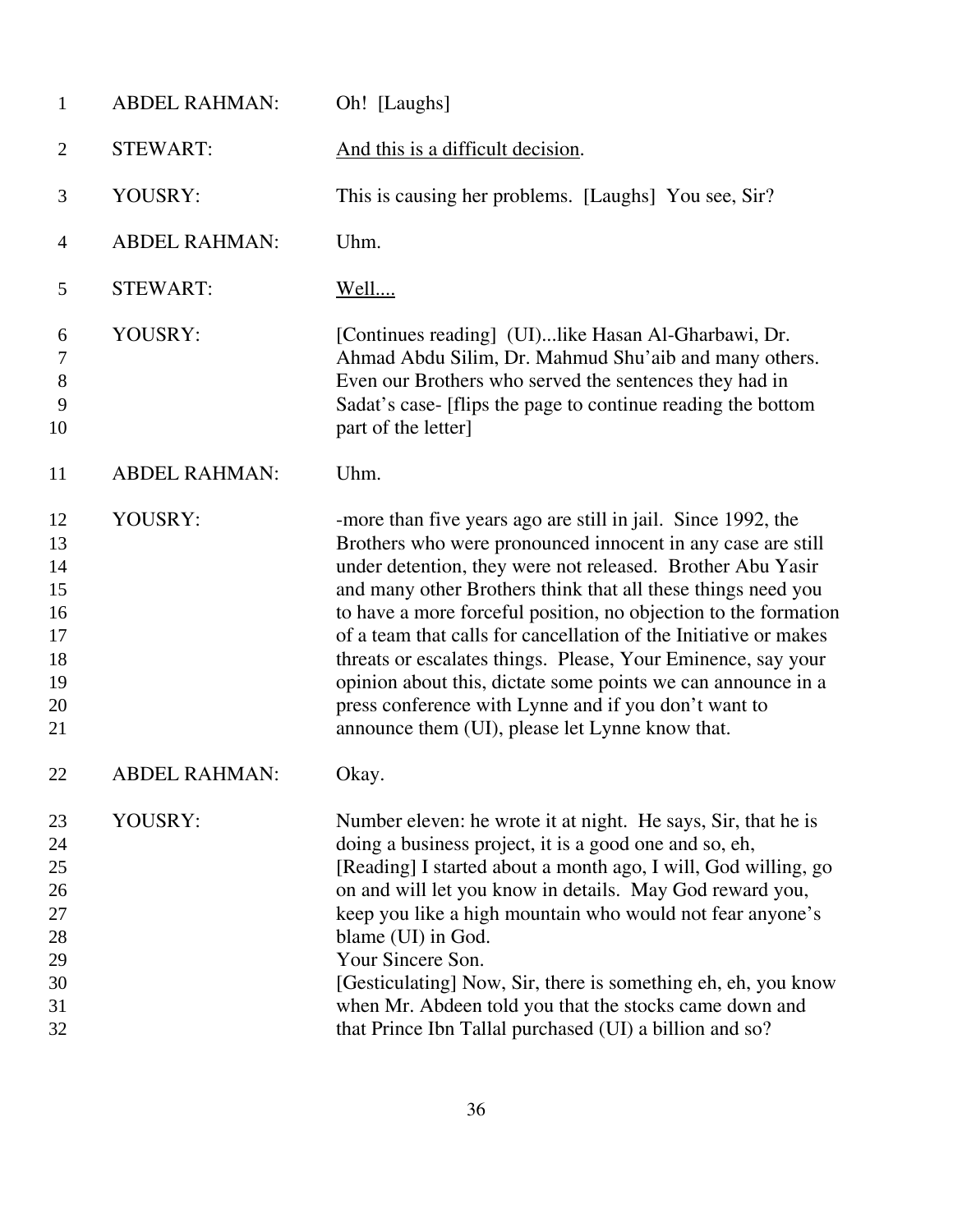| $\mathbf{1}$                                | <b>ABDEL RAHMAN:</b> | Yeah.                                                                                                                                                                                                                                                                                                                                                                                              |
|---------------------------------------------|----------------------|----------------------------------------------------------------------------------------------------------------------------------------------------------------------------------------------------------------------------------------------------------------------------------------------------------------------------------------------------------------------------------------------------|
| $\overline{c}$<br>3<br>$\overline{4}$       | YOUSRY:              | Now, there are, Sir, government companies that sell, like the<br>government of New York, buys the people's pensions and<br>invests them in the stock market.                                                                                                                                                                                                                                       |
| 5                                           | <b>ABDEL RAHMAN:</b> | Uhm.                                                                                                                                                                                                                                                                                                                                                                                               |
| 6<br>$\tau$<br>$8\,$<br>9<br>10<br>11<br>12 | YOUSRY:              | The stocks went down, now they need money to cover their<br>investments, so they (UI) the pensions for nine months or a<br>year, you see, Sir? They sell the eh, eh the pensions to a<br>company for five dollars, ten dollars, and by law, the<br>company has to sell them back before a year, before twelve<br>months pass. You see, Sir, pension money can't be out for<br>more than 12 months. |
| 13                                          | <b>ABDEL RAHMAN:</b> | Uhm.                                                                                                                                                                                                                                                                                                                                                                                               |
| 14<br>15<br>16<br>17                        | YOUSRY:              | This company takes the pension money from the government,<br>and will pay it back after twelve months when the price of the<br>stocks goes up; the government will be able to buy them<br>again.                                                                                                                                                                                                   |
| 18                                          | <b>ABDEL RAHMAN:</b> | Uhm.                                                                                                                                                                                                                                                                                                                                                                                               |
| 19<br>20<br>21<br>22                        | YOUSRY:              | The company that buys the pension money now at a low<br>price, sells it to the people in \$10,000.00 dividends, after six<br>or nine months they get it at two and a half and four and a half<br>profit.                                                                                                                                                                                           |
| 23                                          | <b>ABDEL RAHMAN:</b> | Uhm.                                                                                                                                                                                                                                                                                                                                                                                               |
| 24                                          | YOUSRY:              | Eh, before the year ends, from nine to eleven months.                                                                                                                                                                                                                                                                                                                                              |
| 25                                          | <b>ABDEL RAHMAN:</b> | Uhm.                                                                                                                                                                                                                                                                                                                                                                                               |
| 26                                          | YOUSRY:              | Is it licit or illicit?                                                                                                                                                                                                                                                                                                                                                                            |
| 27<br>28                                    | <b>ABDEL RAHMAN:</b> | All is illicit, all the dealings of companies, stocks and, and, all<br>that is illicit.                                                                                                                                                                                                                                                                                                            |
| 29                                          | YOUSRY:              | Ah.                                                                                                                                                                                                                                                                                                                                                                                                |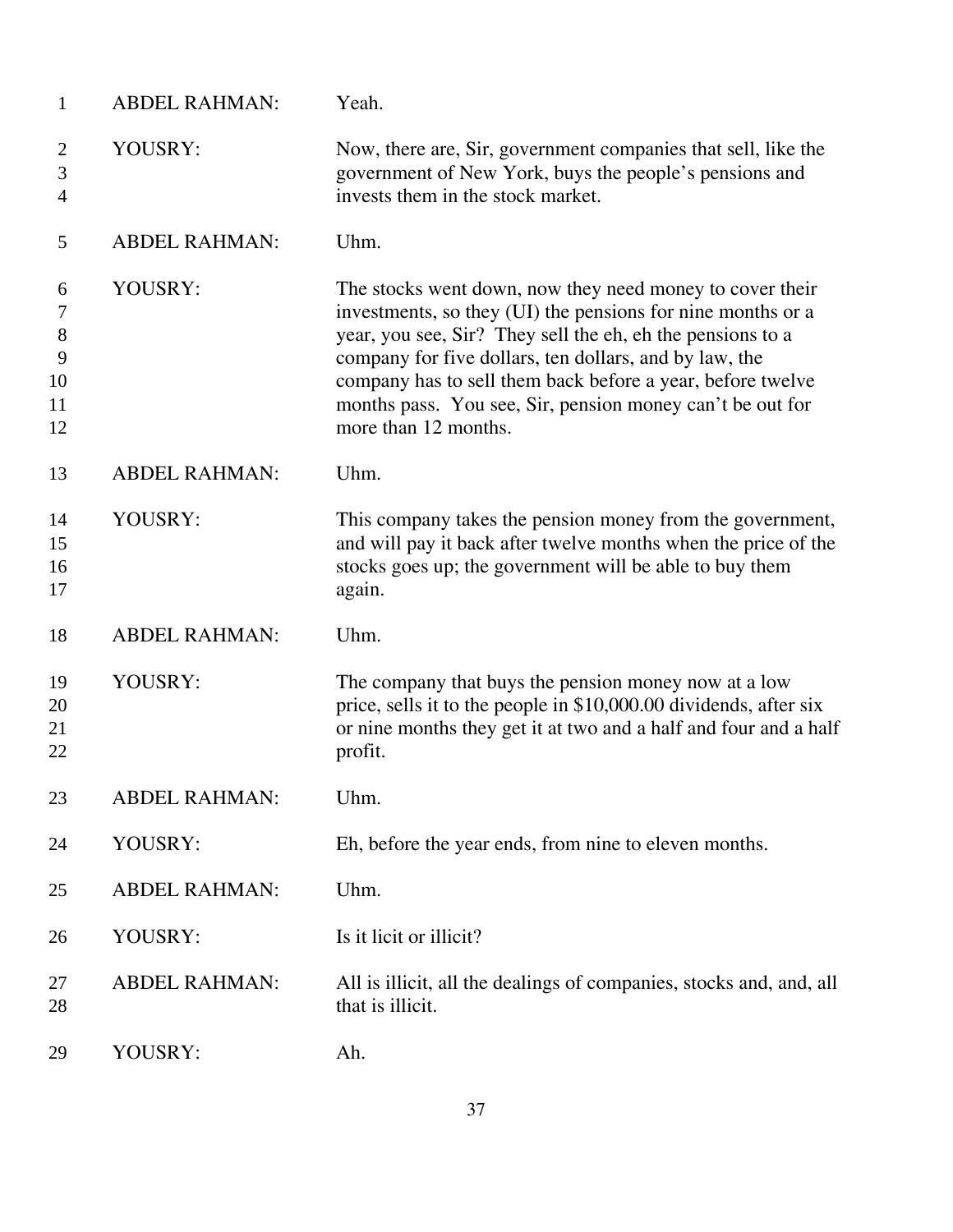| $\mathbf{1}$   | <b>ABDEL RAHMAN:</b> | None of it, none at all is licit.                                                                                                  |
|----------------|----------------------|------------------------------------------------------------------------------------------------------------------------------------|
| $\mathbf{2}$   | YOUSRY:              | [Writing] But, Sir, they buy pension money.                                                                                        |
| 3              | <b>ABDEL RAHMAN:</b> | No, no, all these dealings have legal errors.                                                                                      |
| $\overline{4}$ | YOUSRY:              | Right, Sir.                                                                                                                        |
| 5<br>6         | <b>ABDEL RAHMAN:</b> | There is no such a thing as stocks go down that much because<br>of someone name or whatever name                                   |
| 7              | <b>STEWART:</b>      | Now you should translate to me. [Pause] (UI) [Ringing]                                                                             |
| 8              | YOUSRY:              | Right, Sir. Um, the Sheikh is just remarking, you know, (UI).                                                                      |
| 9<br>10<br>11  | <b>ABDEL RAHMAN:</b> | [Simultaneously] Tell her that all American or Western<br>dealings, whether banks, shares and stocks, all are illicit in<br>Islam. |
| 12<br>13       | YOUSRY:              | Islam is against a lot of the, eh, fiscal policies of the United<br><b>States of America.</b>                                      |
| 14             | <b>STEWART:</b>      | Illicit.                                                                                                                           |
| 15<br>16       | YOUSRY:              | [Repeating her Arabic word] Illicit, she says, Sir, it's illicit.<br>[All laugh]                                                   |
| 17<br>18       | <b>STEWART:</b>      | [Repeating the Arabic word] He said, illicit, <i>L</i> know illicit, <i>L</i><br>am very familiar with this word.                  |
| 19             | YOUSRY:              | [Laughs]                                                                                                                           |
| 20<br>21       | <b>STEWART:</b>      | While it is illicit <u>foreh</u> , while it is not illicit, it is not good<br>for Muslims.                                         |
| 22             | <b>ABDEL RAHMAN:</b> | Ask her, is it unful law? [Tries to say 'unlawful' in English]                                                                     |
| 23             | YOUSRY:              | Who is it, Sir?                                                                                                                    |
| 24             | <b>ABDEL RAHMAN:</b> | Is the word <u>unful law</u> , or what?                                                                                            |
| 25             | YOUSRY:              | Unful law?                                                                                                                         |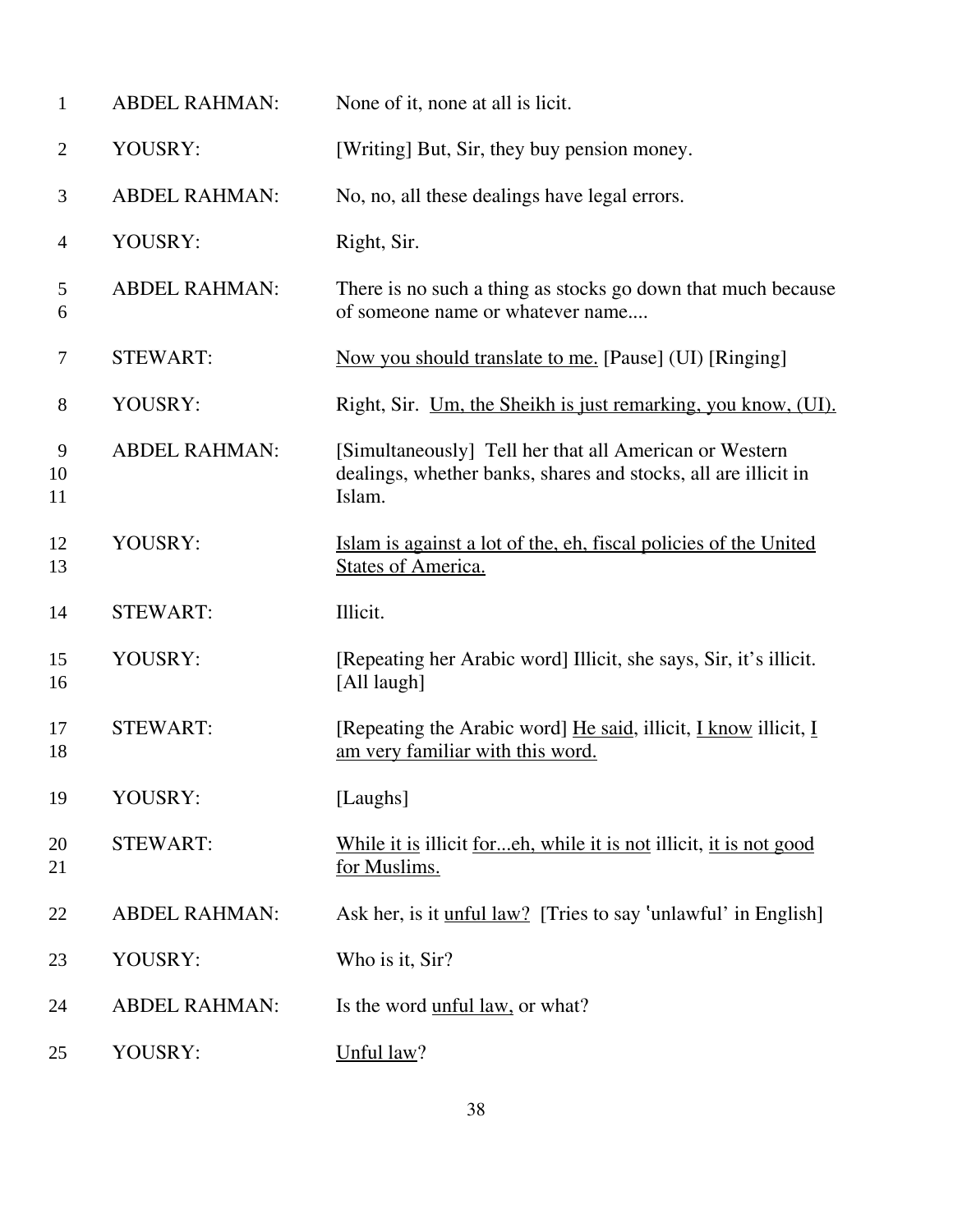| $\mathbf{1}$   | <b>ABDEL RAHMAN:</b> | What does "illicit" mean in Arabic, I mean in English?                                                                                                 |
|----------------|----------------------|--------------------------------------------------------------------------------------------------------------------------------------------------------|
| $\overline{2}$ | YOUSRY:              | Forbidden, unlawful.                                                                                                                                   |
| 3              | <b>ABDEL RAHMAN:</b> | Hah?                                                                                                                                                   |
| $\overline{4}$ | YOUSRY:              | Unlawful, meaning, not allowed by law.                                                                                                                 |
| 5              | <b>ABDEL RAHMAN:</b> | Yeah, yeah, unlawful.                                                                                                                                  |
| 6              | YOUSRY:              | Unlawful.                                                                                                                                              |
| $\overline{7}$ | <b>ABDEL RAHMAN:</b> | That is the word I meant.                                                                                                                              |
| $8\,$          | YOUSRY:              | Islamically unlawful.                                                                                                                                  |
| 9              | <b>ABDEL RAHMAN:</b> | Yeah, Islamic unlawful.                                                                                                                                |
| 10             | YOUSRY:              | Exactly.                                                                                                                                               |
| 11             | <b>STEWART:</b>      | Right.                                                                                                                                                 |
| 12             | <b>ABDEL RAHMAN:</b> | But, eh, or Islamic lawful.                                                                                                                            |
| 13             | YOUSRY:              | Exactly.                                                                                                                                               |
| 14             | <b>ABDEL RAHMAN:</b> | No, no "un."                                                                                                                                           |
| 15             | YOUSRY:              | Exactly.                                                                                                                                               |
| 16             | <b>STEWART:</b>      | Right, no "un." [All laugh]                                                                                                                            |
| 17             | <b>ABDEL RAHMAN:</b> | Ah.                                                                                                                                                    |
| 18<br>19<br>20 | YOUSRY:              | This is, Sir, all the letters. [Holding the article] What we have<br>left is Al-Awsat, "Ahmed Abdel Sattar, the Paralegal," which<br>he gave to Lynne. |
| 21             | <b>ABDEL RAHMAN:</b> | Uhm.                                                                                                                                                   |
| 22             | YOUSRY:              | He sent it to Lynne yesterday and she brought it, I will read it.                                                                                      |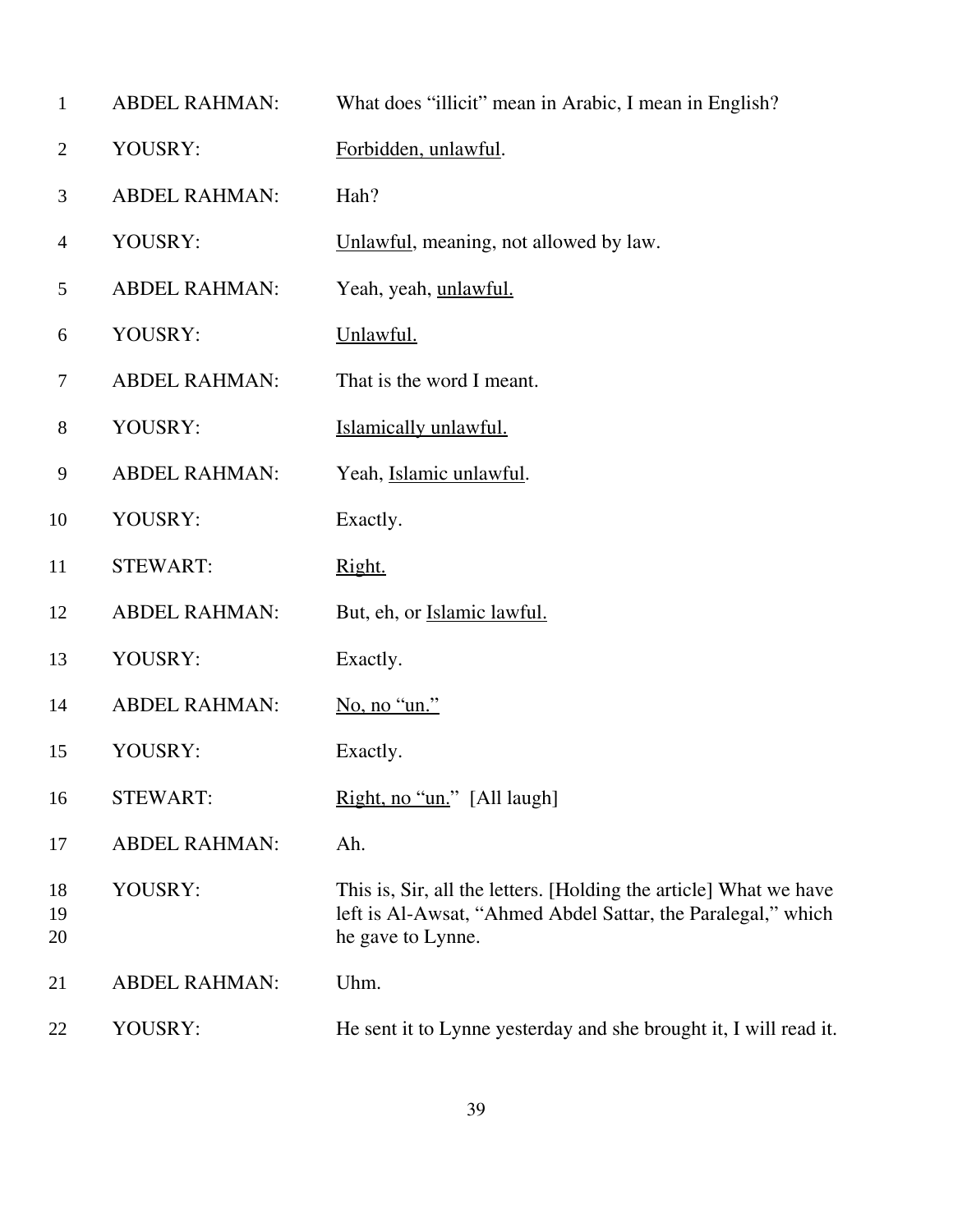| $\mathbf{1}$        | <b>ABDEL RAHMAN:</b> | Keep it with the other articles, with the                                                                                                                                            |
|---------------------|----------------------|--------------------------------------------------------------------------------------------------------------------------------------------------------------------------------------|
| $\overline{2}$      | YOUSRY:              | For tomorrow, okay, we'll keep it for tomorrow.                                                                                                                                      |
| 3                   | <b>ABDEL RAHMAN:</b> | Yeah.                                                                                                                                                                                |
| $\overline{4}$<br>5 | YOUSRY:              | And if you, Sir, want to answer, Lynne will have a press<br>interview with Mohammed Salah.                                                                                           |
| 6                   | <b>ABDEL RAHMAN:</b> | Uhm.                                                                                                                                                                                 |
| 7<br>8<br>9<br>10   | YOUSRY:              | I believe eh, I mean, Lynne is thinking so. [To Stewart]<br>When you are going to meet with Salah, Mohammed Salah,<br>whatever the Sheikh will tell you, probably you will tell him. |
| 11                  | <b>STEWART:</b>      | Oh yeah, definitely.                                                                                                                                                                 |
| 12<br>13            | YOUSRY:              | She says, Sir, anything you say she will definitely convey to<br>Mohammed Salah.                                                                                                     |
| 14                  | <b>ABDEL RAHMAN:</b> | Ah.                                                                                                                                                                                  |
| 15                  | <b>STEWART:</b>      | Oh, yes, and I will describe, you know, the Sheikh's                                                                                                                                 |
| 16<br>17            | YOUSRY:              | And she will talk about your condition, your position, your<br>prison, and, and                                                                                                      |
| 18                  | <b>STEWART:</b>      | And how we'll                                                                                                                                                                        |
| 19                  | <b>ABDEL RAHMAN:</b> | Yeah, this is important.                                                                                                                                                             |
| 20<br>21            | YOUSRY:              | -the difficulties we face when we make a visit [To Stewart]<br>We have to fly all that time.                                                                                         |
| 22                  | <b>STEWART:</b>      | Mmm hmm.                                                                                                                                                                             |
| 23                  | YOUSRY:              | Alright, Sir.                                                                                                                                                                        |
| 24                  | <b>STEWART:</b>      | <u>But we'll be here fine. Yes, absolutely.</u>                                                                                                                                      |
| 25<br>26            | YOUSRY:              | Ahmed says, Sir (UI) that eh, sorry, it's not Ahmed, it's<br>Nabil.                                                                                                                  |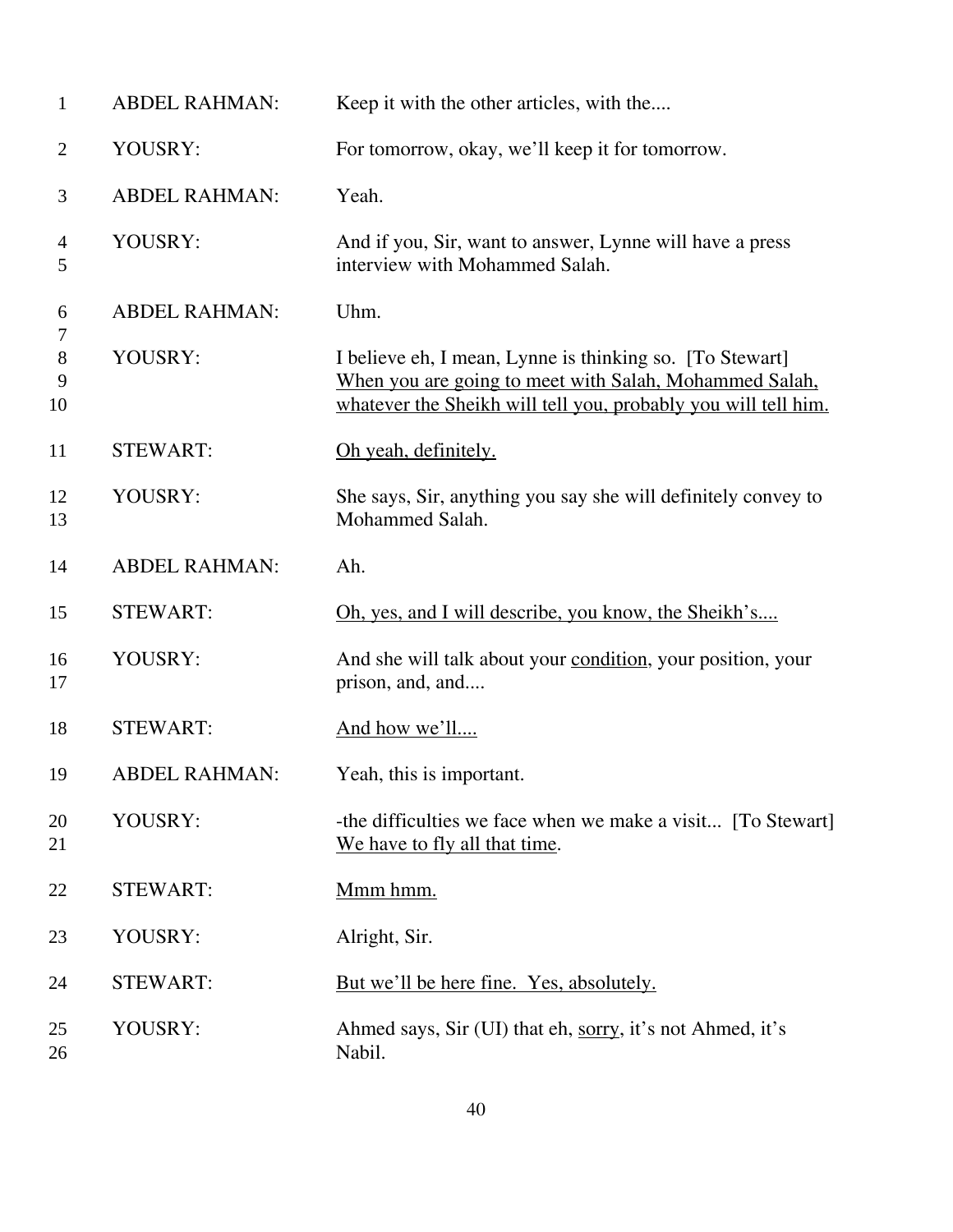| $\mathbf{1}$                                               | <b>ABDEL RAHMAN:</b> | Uhm.                                                                                                                                                                                                                                                                                                                                                                                                                                                                                                                              |
|------------------------------------------------------------|----------------------|-----------------------------------------------------------------------------------------------------------------------------------------------------------------------------------------------------------------------------------------------------------------------------------------------------------------------------------------------------------------------------------------------------------------------------------------------------------------------------------------------------------------------------------|
| $\overline{c}$<br>3                                        | YOUSRY:              | He called last night, and after he spoke about the watch, he<br>asked me to let the Sheikh know that he, Nabil -                                                                                                                                                                                                                                                                                                                                                                                                                  |
| 4                                                          | <b>ABDEL RAHMAN:</b> | Hmm.                                                                                                                                                                                                                                                                                                                                                                                                                                                                                                                              |
| 5<br>6<br>$\boldsymbol{7}$<br>$8\,$<br>9<br>10<br>11<br>12 | YOUSRY:              | -agrees that your daughter Fatima marries her cousin. I didn't<br>say anything. He said to me, "Tell the Sheikh so and so, there<br>are levels of commitment, if his beard is not long enough it<br>doesn't mean he is not committed or so." I told him, listen,<br>what I know is, Sheikh Omar said it is up to Abdullah, that's<br>what I heard. He said, "No, Sheikh Omar put my name in the<br>will, I have a saying." I told him that as far as I know, a<br>"will" is in effect after the Sheikh can no longer have a word. |
| 13                                                         | <b>ABDEL RAHMAN:</b> | May God bless you.                                                                                                                                                                                                                                                                                                                                                                                                                                                                                                                |
| 14                                                         | YOUSRY:              | But now, the word is for the Sheikh.                                                                                                                                                                                                                                                                                                                                                                                                                                                                                              |
| 15                                                         | <b>ABDEL RAHMAN:</b> | May God, may God bless you.                                                                                                                                                                                                                                                                                                                                                                                                                                                                                                       |
| 16                                                         | YOUSRY:              | That's what I said, Sir, but he got mad.                                                                                                                                                                                                                                                                                                                                                                                                                                                                                          |
| 17                                                         | <b>ABDEL RAHMAN:</b> | No, how come? Why is it called "will" then?                                                                                                                                                                                                                                                                                                                                                                                                                                                                                       |
| 18<br>19                                                   | YOUSRY:              | Exactly [To Stewart] <u>I'm telling about what Nabil told me</u><br>last night.                                                                                                                                                                                                                                                                                                                                                                                                                                                   |
| 20                                                         | <b>ABDEL RAHMAN:</b> | Why is it called a "will" then, [laughing] a will is after death.                                                                                                                                                                                                                                                                                                                                                                                                                                                                 |
| 21                                                         | YOUSRY:              | Exactly. (UI)                                                                                                                                                                                                                                                                                                                                                                                                                                                                                                                     |
| 22<br>23                                                   | <b>ABDEL RAHMAN:</b> | He goes ahead and says his opinion on any issue, how come?<br>[Laughs]                                                                                                                                                                                                                                                                                                                                                                                                                                                            |
| 24<br>25                                                   | YOUSRY:              | This is exactly so, Sir, right. [To Stewart] Well, the Sheikh is<br>wondering, too, how come he (UI).                                                                                                                                                                                                                                                                                                                                                                                                                             |
| 26<br>27                                                   | <b>ABDEL RAHMAN:</b> | The Hadith of the Prophet, may God's blessings and peace be.<br>upon him                                                                                                                                                                                                                                                                                                                                                                                                                                                          |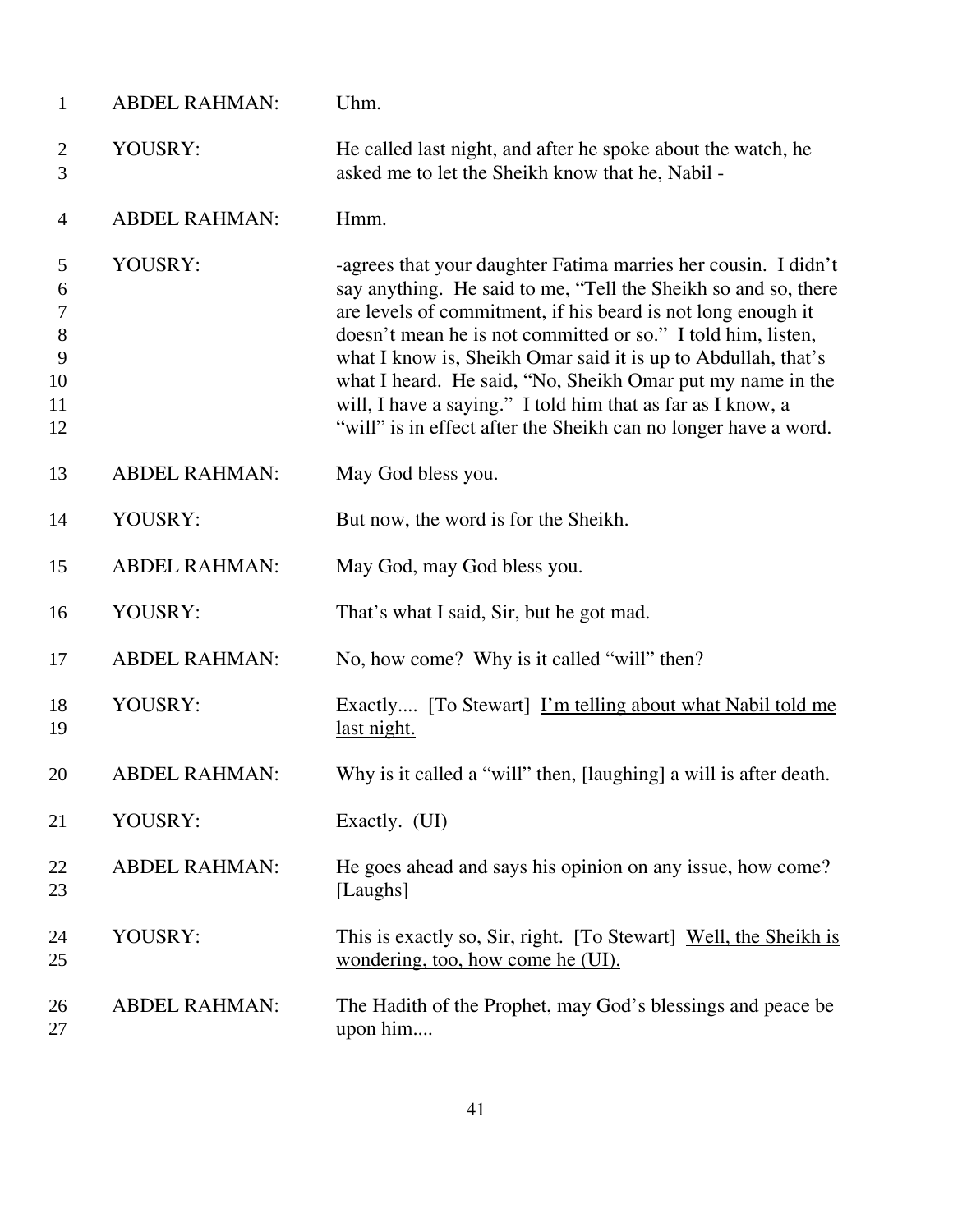| $\mathbf{1}$   | <b>STEWART:</b>      | That he what?                                                                                                                                                                       |
|----------------|----------------------|-------------------------------------------------------------------------------------------------------------------------------------------------------------------------------------|
| $\overline{2}$ | YOUSRY:              | What the Sheikh said in his will, that Ahmed and Nabil                                                                                                                              |
| 3              | <b>STEWART:</b>      | [Laughs]                                                                                                                                                                            |
| $\overline{4}$ | YOUSRY:              | are responsible to marry his kids after, you know.                                                                                                                                  |
| 5              | <b>STEWART:</b>      | Right.                                                                                                                                                                              |
| 6              | YOUSRY:              | And Nabil wants to take charge now.                                                                                                                                                 |
| 7              | <b>STEWART:</b>      | [Laughing] Ay, ay! Tsk, tsk, tsk.                                                                                                                                                   |
| 8              | YOUSRY:              | Help yourself, Sir.                                                                                                                                                                 |
| 9<br>10        | <b>ABDEL RAHMAN:</b> | [Laughing] I saw the Hadith, "Marry a stranger, don't get<br>weak," marry a stranger                                                                                                |
| 11             | YOUSRY:              | [As he writes] Marry a stranger-                                                                                                                                                    |
| 12             | <b>ABDEL RAHMAN:</b> | Don't get weak.                                                                                                                                                                     |
| 13             | YOUSRY:              | -don't get weak.                                                                                                                                                                    |
| 14<br>15<br>16 | <b>ABDEL RAHMAN:</b> | Meaning, the Prophet advises that we marry strangers, you<br>don't marry the daughter of your paternal uncle or aunt, nor<br>your maternal uncle or aunt or the daughter of eh, hah |
| 17             | YOUSRY:              | Right, Sir.                                                                                                                                                                         |
| 18<br>19       | <b>ABDEL RAHMAN:</b> | So, you marry a stranger, don't get weak, in order not to get<br>weak.                                                                                                              |
| 20             | <b>STEWART:</b>      | Ask the Sheikh, how old is his daughter.                                                                                                                                            |
| 21             | YOUSRY:              | She is asking, Sir, how old is your daughter?                                                                                                                                       |
| 22             | <b>ABDEL RAHMAN:</b> | She is about eh, about twenty-five.                                                                                                                                                 |
| 23             | YOUSRY:              | About twenty-five.                                                                                                                                                                  |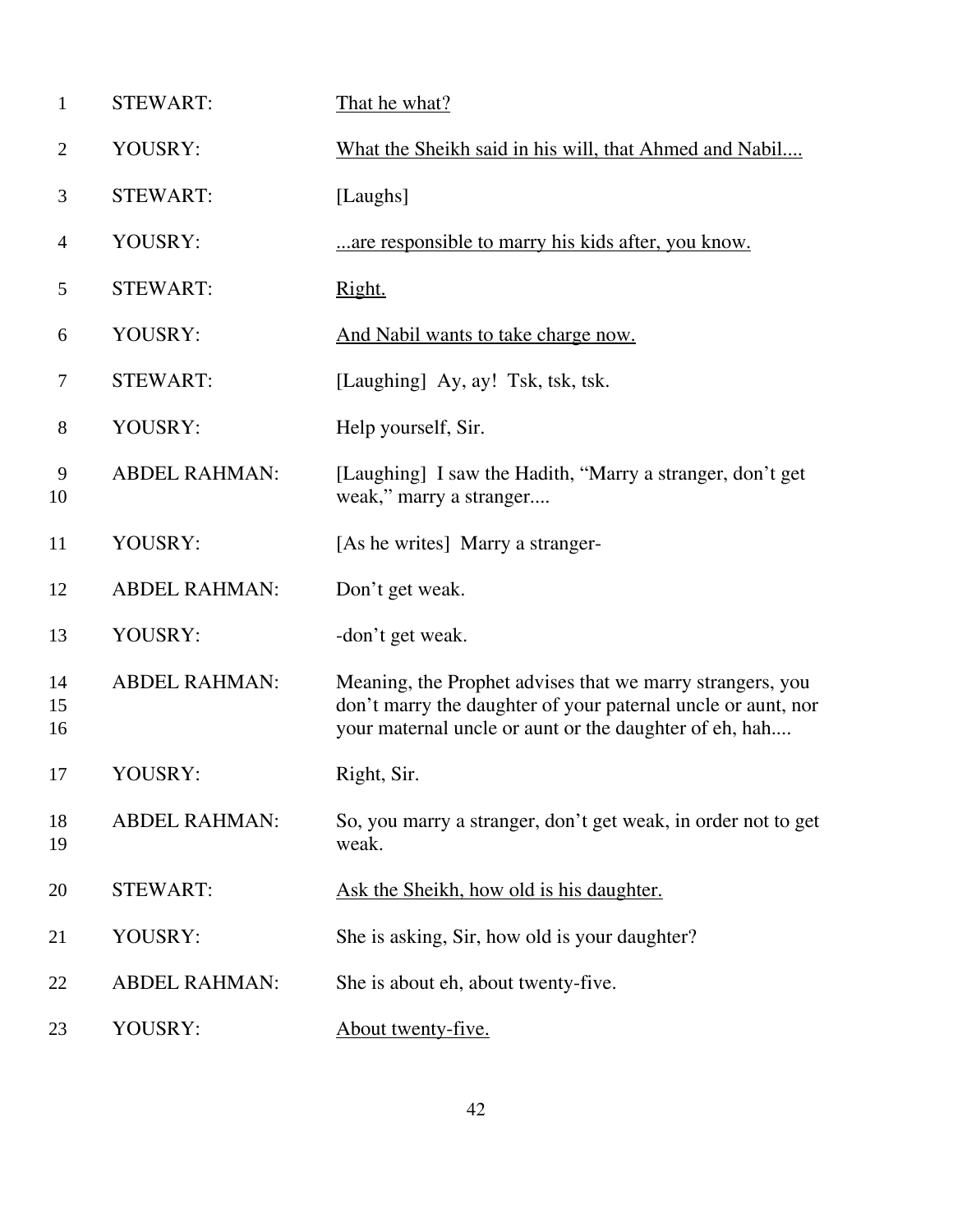| $\mathbf{1}$         | <b>STEWART:</b>      | Mmm hmm.                                                                                                                                                                                                                |
|----------------------|----------------------|-------------------------------------------------------------------------------------------------------------------------------------------------------------------------------------------------------------------------|
| $\overline{2}$       | <b>ABDEL RAHMAN:</b> | You see?                                                                                                                                                                                                                |
| 3                    | YOUSRY:              | Yes, Sir.                                                                                                                                                                                                               |
| $\overline{4}$       | <b>ABDEL RAHMAN:</b> | The word means, "so you don't get weak."                                                                                                                                                                                |
| 5                    | YOUSRY:              | [Repeating] In order not to get weak.                                                                                                                                                                                   |
| 6<br>7               | <b>ABDEL RAHMAN:</b> | Yeah, because of the heredity factor. If the sense of hearing<br>in a family is fifty per cent                                                                                                                          |
| 8                    | YOUSRY:              | Yeah.                                                                                                                                                                                                                   |
| 9<br>10              | <b>ABDEL RAHMAN:</b> | the hearing of the son they will have will be twenty-five per<br>cent.                                                                                                                                                  |
| 11                   | YOUSRY:              | Exactly, Sir.                                                                                                                                                                                                           |
| 12<br>13<br>14<br>15 | <b>ABDEL RAHMAN:</b> | If the sight is seventy-five percent, the son will be twenty-five<br>per cent and so on. Sugar can also be passed through<br>heredity, the son will be diabetic. The Hadith says, "Marry<br>strangers, don't get weak." |
| 16                   | YOUSRY:              | [Repeating] Marry strangers, don't get weak.                                                                                                                                                                            |
| 17                   | <b>ABDEL RAHMAN:</b> | Ah.                                                                                                                                                                                                                     |
| 18                   | YOUSRY:              | Right, Sir.                                                                                                                                                                                                             |
| 19<br>20             | <b>ABDEL RAHMAN:</b> | I told them that, I advised and I said this is my opinion, but if<br>you agree, that's fine.                                                                                                                            |
| 21<br>22<br>23       | YOUSRY:              | I am saying this to you, Sir, so you would know, because he<br>told me (UI) and I told him that I know a will is eh, Sheikh<br>Omar is alive, nobody should say anything.                                               |
| 24                   | <b>ABDEL RAHMAN:</b> | [Laughing] (UI)                                                                                                                                                                                                         |
| 25<br>26             | YOUSRY:              | And he said that his son, Abdullah, is in charge. So, this is it;<br>neither I nor you have anything to do.                                                                                                             |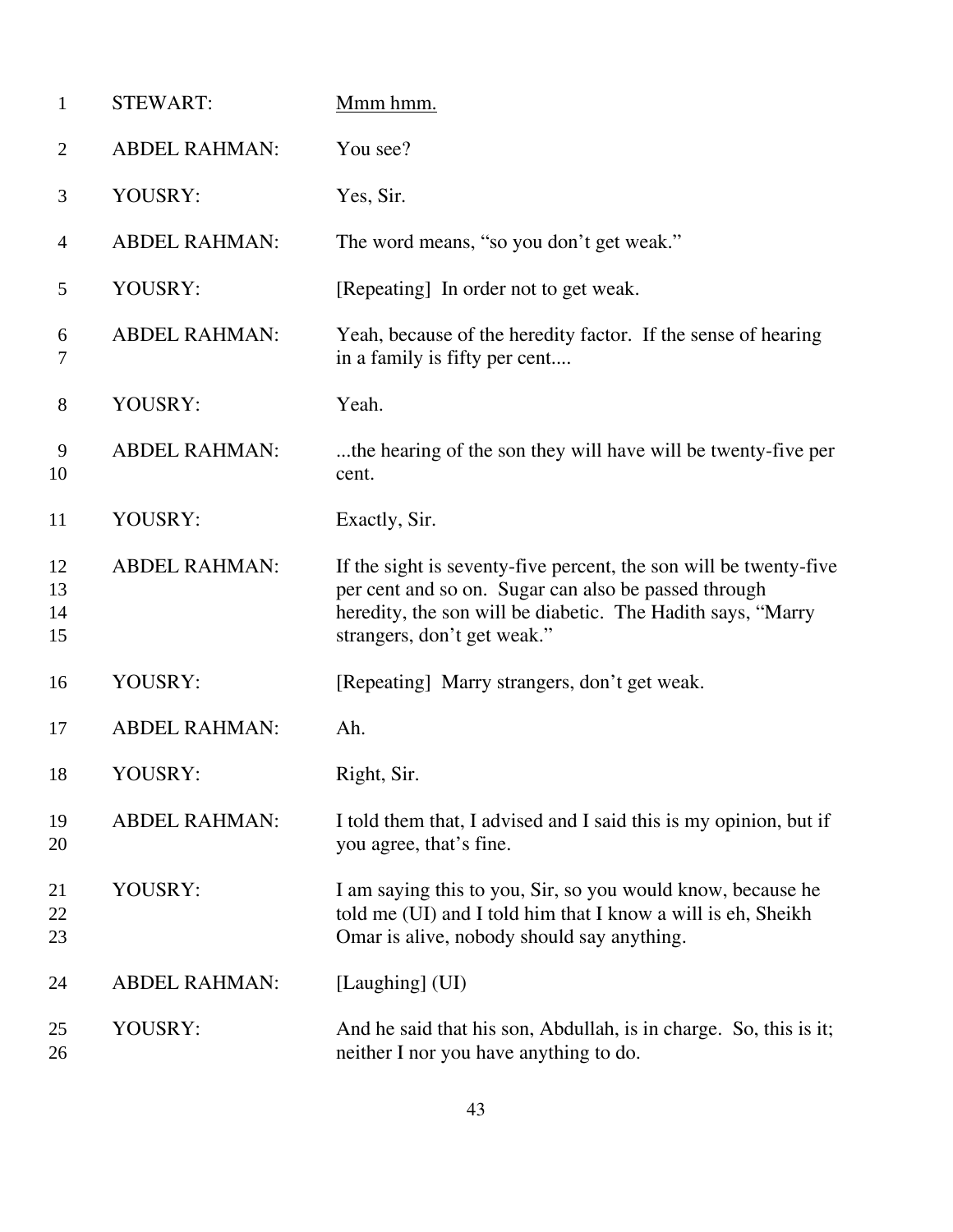| $\mathbf{1}$                   | <b>ABDEL RAHMAN:</b> | Uhm.                                                                                                                                                                                                                                                                                                                                      |
|--------------------------------|----------------------|-------------------------------------------------------------------------------------------------------------------------------------------------------------------------------------------------------------------------------------------------------------------------------------------------------------------------------------------|
| $\overline{2}$<br>3            | YOUSRY:              | He said, "No, tell him that the Muslim advises the Muslim<br>and"                                                                                                                                                                                                                                                                         |
| 4<br>5                         | <b>ABDEL RAHMAN:</b> | [Interrupting] Fine, tell him it is right to advise, but advice is<br>something, and the will is another.                                                                                                                                                                                                                                 |
| 6                              | YOUSRY:              | Of course, that is what I told him, Sir.                                                                                                                                                                                                                                                                                                  |
| 7                              | <b>ABDEL RAHMAN:</b> | Advice is something and a will is another.                                                                                                                                                                                                                                                                                                |
| 8<br>9<br>10<br>11<br>12<br>13 | YOUSRY:              | I told him openly eh, I told him, put yourself in the Sheikh's<br>place. He didn't see his family probably for more than fifteen<br>or sixteen years, how can he decide on a marriage when<br>someone else is there? I told him that this is what the Sheikh<br>would think and that was it. This is what I wanted to say to<br>you, Sir. |
| 14                             | <b>ABDEL RAHMAN:</b> | Okay, okay. Uhm.                                                                                                                                                                                                                                                                                                                          |
| 15                             |                      | ***                                                                                                                                                                                                                                                                                                                                       |
| 16                             | <b>STEWART:</b>      | It's just about three o'clock.                                                                                                                                                                                                                                                                                                            |
| 17                             | <b>ABDEL RAHMAN:</b> | What time is it now?                                                                                                                                                                                                                                                                                                                      |
| 18                             | YOUSRY:              | It is three o'clock, Sir.                                                                                                                                                                                                                                                                                                                 |
| 19                             | <b>ABDEL RAHMAN:</b> | Is it exactly three?                                                                                                                                                                                                                                                                                                                      |
| 20                             | <b>STEWART:</b>      | Yeah.                                                                                                                                                                                                                                                                                                                                     |
| 21                             | <b>ABDEL RAHMAN:</b> | Call Ahmed and ask him if there is any new news.                                                                                                                                                                                                                                                                                          |
| 22                             | YOUSRY:              | You mean from yesterday till today?                                                                                                                                                                                                                                                                                                       |
| 23                             | <b>ABDEL RAHMAN:</b> | Yeah, call eh                                                                                                                                                                                                                                                                                                                             |
| 24                             | YOUSRY:              | He wants us to call Ahmed Abdel Sattar-                                                                                                                                                                                                                                                                                                   |
| 25                             | <b>STEWART:</b>      | Mmm hmm. [Opens her notebook, writes]                                                                                                                                                                                                                                                                                                     |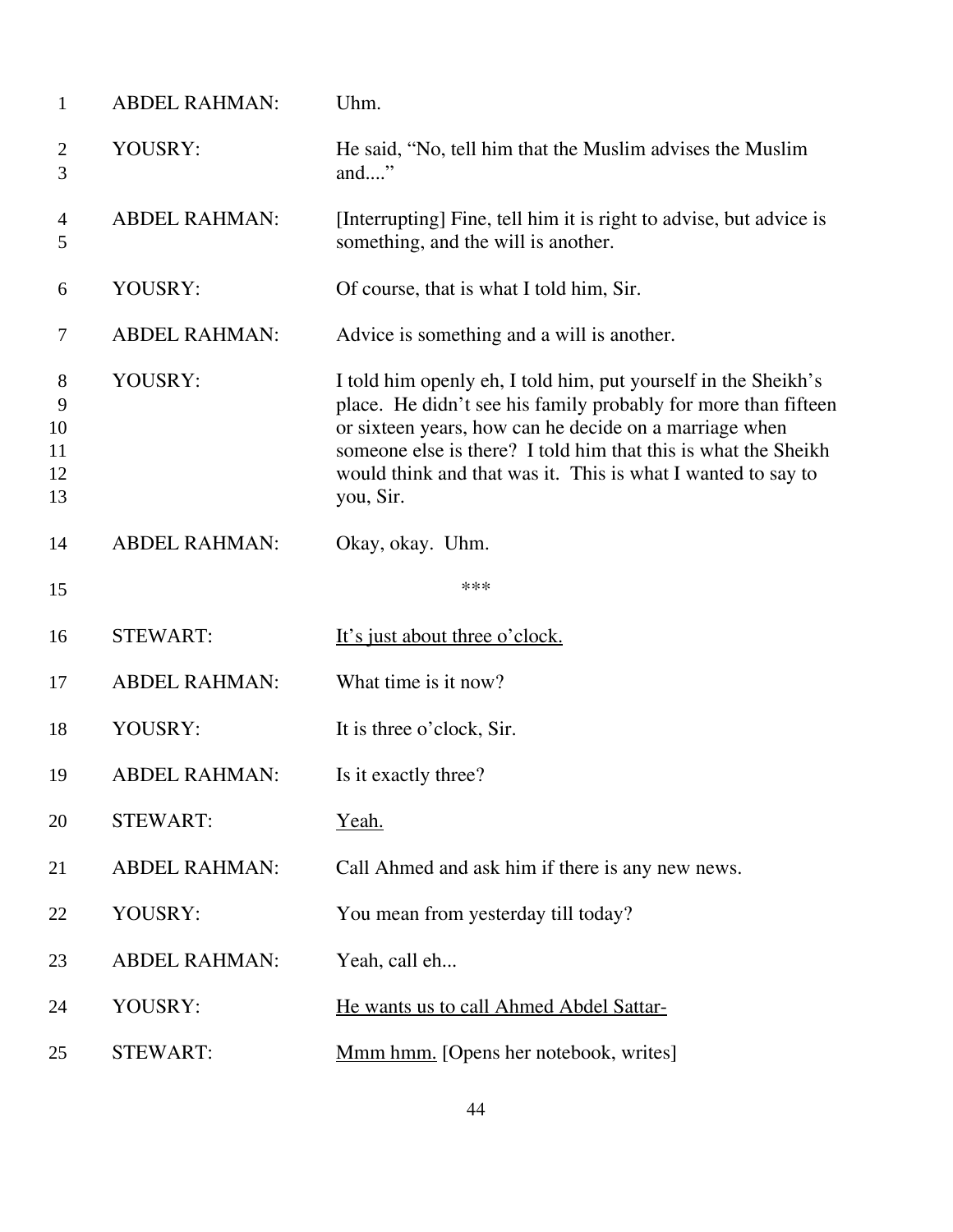| $\mathbf{1}$   | <b>ABDEL RAHMAN:</b> | Call Firas too                                                                                                       |
|----------------|----------------------|----------------------------------------------------------------------------------------------------------------------|
| $\overline{2}$ | YOUSRY:              | and Firas, well, Ahmed can call Firas.                                                                               |
| 3              | <b>ABDEL RAHMAN:</b> | Okay, fine. Call Ahmed-                                                                                              |
| $\overline{4}$ | YOUSRY:              | Alright.                                                                                                             |
| 5              | <b>ABDEL RAHMAN:</b> | and ask him to find out if there is any new news.                                                                    |
| 6              | YOUSRY:              | Right, Sir.                                                                                                          |
| $\tau$         |                      | ***                                                                                                                  |
| $8\,$          | YOUSRY:              | Alright, Sir. See you tomorrow.                                                                                      |
| 9              | <b>ABDEL RAHMAN:</b> | Yeah, God willing.                                                                                                   |
| 10             | YOUSRY:              | Please think about(UI).                                                                                              |
| 11             | <b>ABDEL RAHMAN:</b> | Okay, fine.                                                                                                          |
| 12             | YOUSRY:              | Okay, Sir.                                                                                                           |
| 13             | <b>ABDEL RAHMAN:</b> | May God award you graciously.                                                                                        |
| 14             | YOUSRY:              | You too.                                                                                                             |
| 15             | <b>ABDEL RAHMAN:</b> | May God guide you.                                                                                                   |
| 16<br>17       | YOUSRY:              | (UI) Take courage, Sir, see you tomorrow, God willing.<br>[Picks up his notes] [To the officer] Ah, we go out first? |
| 18             | <b>OFFICER:</b>      | Yeah, two.                                                                                                           |
| 19             | YOUSRY:              | He wants us to go out first.                                                                                         |
| 20             | <b>ABDEL RAHMAN:</b> | Okay, okay.                                                                                                          |
| 21             | YOUSRY:              | Peace be upon you.                                                                                                   |
| 22             | <b>STEWART:</b>      | Wewe'll see you tomorrow, Sheikh, with great pleasure.                                                               |